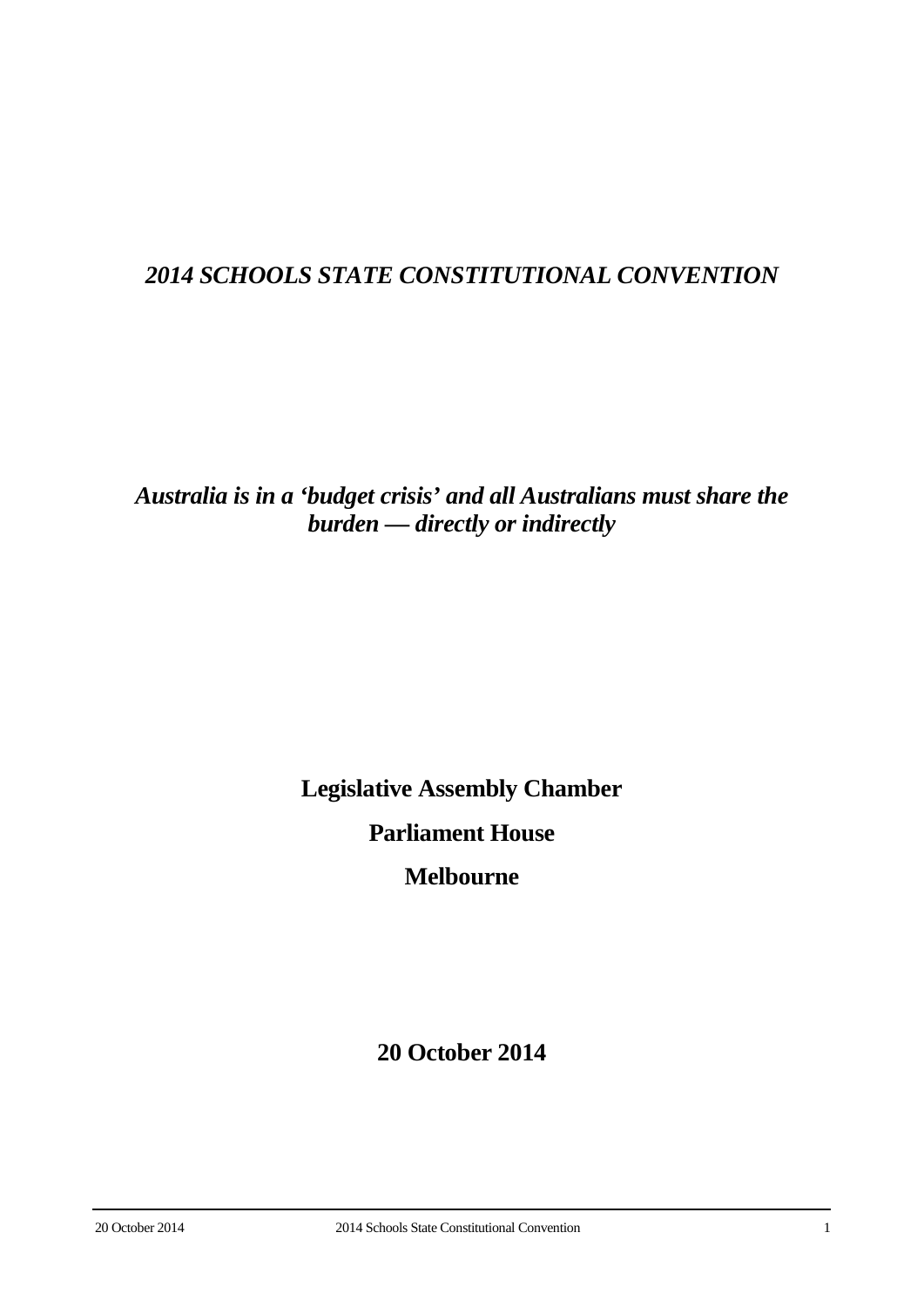### **Participants**

Sparsh Ahuja Balwyn High School Peng He Brunswick Secondary College Wen Xiang Mao **Brunswick Secondary College** Sophie van Dartel Brunswick Secondary College Farouk Al-Salihi Camberwell Grammar School Isaac Choong Camberwell Grammar School Jasper MacCuspie Camberwell Grammar School Ashleigh Cumming Forest Hill College Connie Fan Forest Hill College John Yang Forest Hill College Zena Zeng Forest Hill College Zakiya Gora-Ivanoff Frankston High School Danai Harawa Frankston High School Amy Moody Frankston High School Angus Simmie Frankston High School Georgia Smollen<br>Claudia Chandra Frankston High School<br>Geelong Grammar Sch Lauren Lambrineas Genazzano FCJ College Rachael Kay Genazzano FCJ College Samantha Pereira Genazzano FCJ College Lorena Stents Genazzano FCJ College Eliza Straford Genazzano FCJ College Georgia Ashley Glen Waverley Secondary College Taylah Stretton<br>
Kaarthika Thirugnanasundralingam<br>
Glen Waverley Secondary College Kaarthika Thirugnanasundralingam Lucas Muehleisen John Monash Science School Robert Dixon John Paul College Domenic Zattra John Paul College Michael Xing Haileybury Alice Curtis Kingswood College Simone Scandrett Kingswood College Callum Shemmell<br>
Haomin Chen<br>
Koonung Secondary Jenny Ji Koonung Secondary College Zhenglin Jia Koonung Secondary College Sijie Tan Koonung Secondary College Simin Tan Koonung Secondary College Li Zhaoyu Koonung Secondary College Mouhamed Assaad Lalor Secondary College<br>
Nhi Chanh<br>
Lalor Secondary College Nancy Ghanem Lalor Secondary College<br>
Lalor Secondary College<br>
Lalor Secondary College Julia Pavia Lalor Secondary College Kenny Tran Lalor Secondary college Faith Tuitea Lalor Secondary College Hana Youssef Lalor Secondary College Narzira Zeghaib Lalor Secondary College Sarah Daw MacKillop College Werribee Kirsty Fealy MacKillop College Werribee Royston Fernandes MacKillop College Werribee

Emerson Cross Ballarat Clarendon College Forest Hill College Geelong Grammar School Koonung Secondary College Lalor Secondary College Lalor Secondary College Lauren-Demi Temos MacKillop College Werribee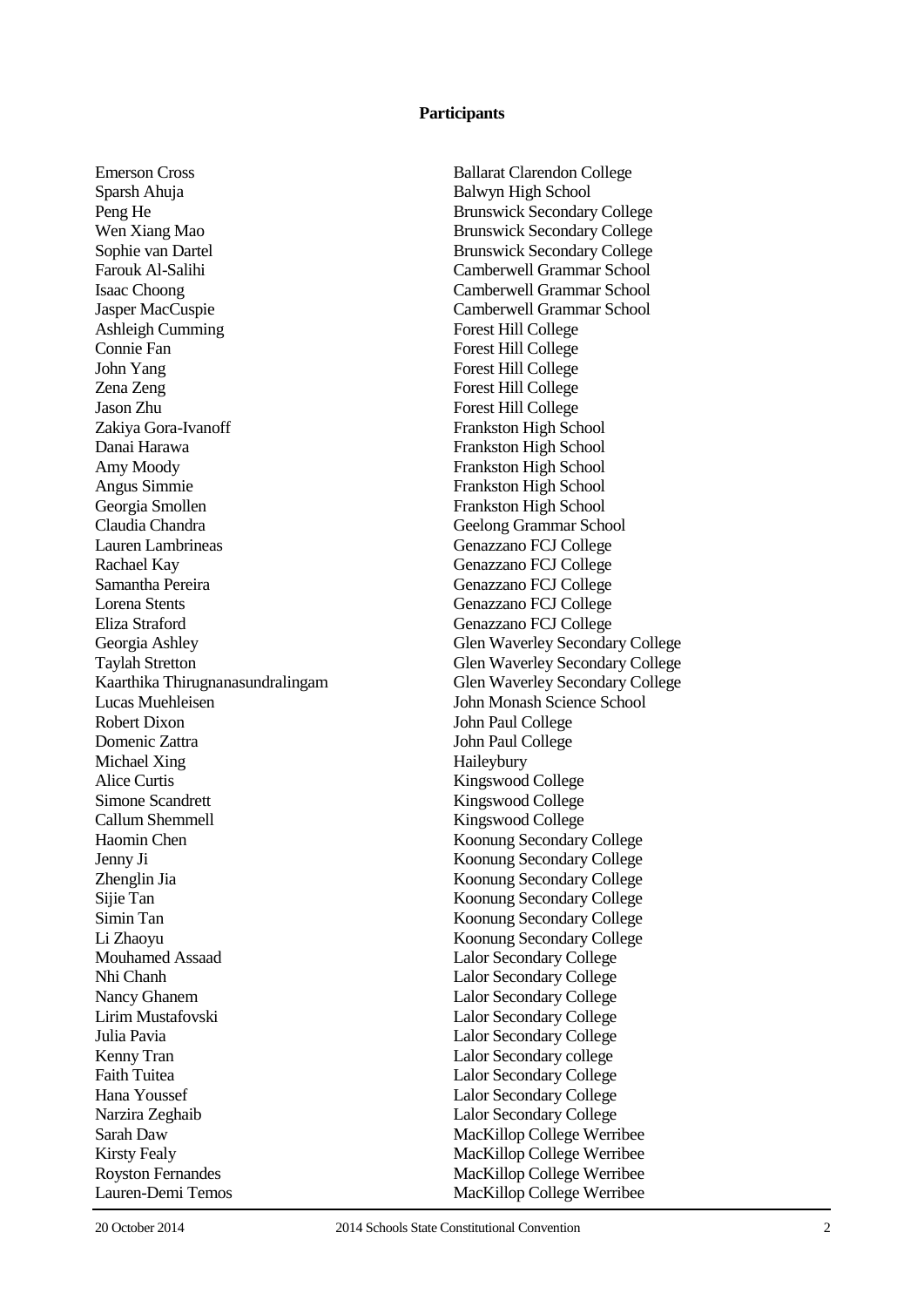Scott Walker Mount Clear College Ikeylia Dryfhout-Kokaua Thomas Bell Northcote High School Lilian Chalmers Northcote High School Quoc Lam Northcote High School Chau Pham Northcote High School Luisa Romeo Northcote High School Jun Song Wang Northcote High School Xi Wang Northcote High School Xiu Yu Wang Northcote High School<br>Alexandra de Lacy 0ur Lady of Sion Colle Harmeen Kaur Reservoir High School<br>Laskiran Kaur Ringwood Secondary (Ringwood Secondary Ringwood Secondary (Ringwood Secondary (Ringwood Secondary ( Elizabeth Bolt St Catherine's School Meg Janssen St Catherine's School Milly McDonald St Catherine's School Samuel Charville Sunbury College Isobel Revere Sunbury College Chloe Shanahan Sunbury College Savannah Straatman Sunbury College William Bainbridge The Peninsula School Remi Cameron The Peninsula School Holly Gray The Peninsula School Prachi Rane The Peninsula School Anthony Tran The Peninsula School<br>
Chau Vo<br>
The Peninsula School **Yi-Ren** Tan Renee Fostiropoulos Thornbury High School

Angela Cheng McKinnon Secondary College Thomas Collier Thomas College and Thomas College and McKinnon Secondary College Monique Kostelac McKinnon Secondary College Nicole Olascoaga McKinnon Secondary College Max Schepisi McKinnon Secondary College Sophia Beardmore Mount Eliza Secondary College Mount Eliza Secondary College Mirrami Kimpton Mount Eliza Secondary College Netania Lim **Mount Waverley Secondary College** Natasha Walsh Mount Waverley Secondary College Sruthi Yarramsetty Mount Waverley Secondary College Our Lady of Sion College Ringwood Secondary College Brandon Lexa Ringwood Secondary College Huiyao Liu Ringwood Secondary College Max Materia **Ringwood Secondary College** Javier Cross Scotch College Melbourne Hrishi Goradia Scotch College Melbourne Connor O'Brien Scotch College Melbourne Charles Pruden Scotch College Melbourne Marine Chu The Mac.Robertson Girls High School<br>
Valerie Ong The Mac.Robertson Girls High School The Mac.Robertson Girls High School Margaret Tran The Mac.Robertson Girls High School The Peninsula School Eduardo Brunetti<br>
Ella Keogh<br>
The University High School<br>
The University High School<br>
The University High School The University High School Alanah McGregor The University High School Daniel O'Connor The University High School Emily O'Connor The University High School Ali Shah The University High School The University High School Jacob Mildren Wodonga Senior Secondary College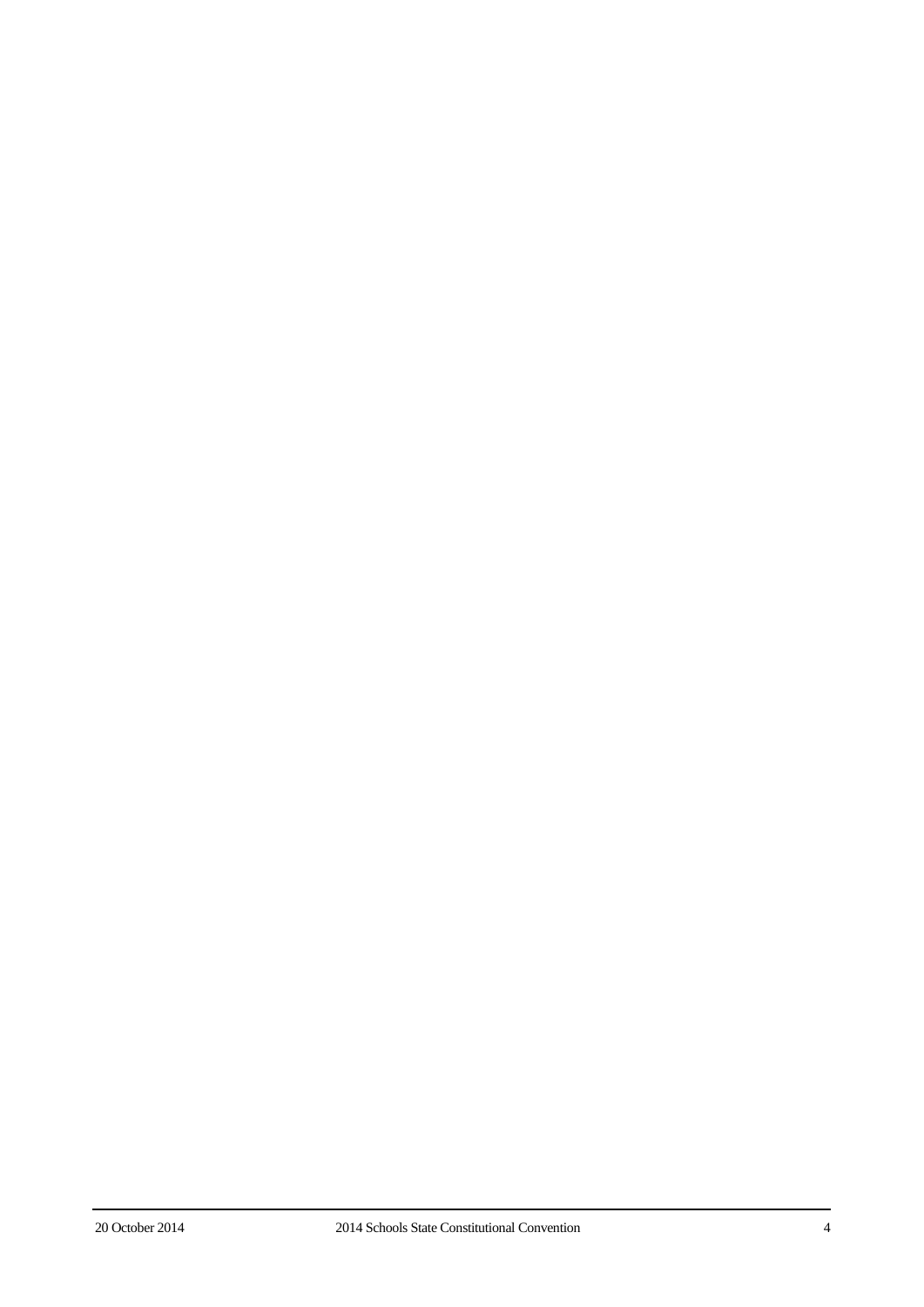# **WELCOME TO COUNTRY**

### *Didgeridoo played.*

**Mr BRIGGS** — Yearmenn koondee-bik Wurundjeri-Ballak. Wominjeka, wominjeka.

This is the land of the Wurundjeri people. Welcome, welcome. My name is Graham Briggs. I am very pleased to be invited today to provide a welcome to country. One of the key things within our traditions and our cultures that has been in existence here in this land on which Parliament is situated is a welcome, a tanderum, which is a gathering of gifts and clans. So in coming here today and being part of the assembly here in this great room, you are actually representing your clan, your area, your school. I would like to welcome you here.

I am fourth generation Wurundjeri. My great-great-great-grandmother's name was Borat, or Annie, and she was sister to the great William Barak, down by the Birrarung, which was the name that we gave the Yarra. Birrarung, the Yarra, means 'white'. So obviously there is confusion there, because the Yarra is not white.

One of the key things I would like to partake of is an exploration of 'gift'. One of the gifts you tend to do in a tanderum — which is that gathering I just mentioned — is provide something to the visitors — which is, a didgeridoo.

### *Didgeridoo played.*

**Mr BRIGGS** — One of the key things within our culture is learning. I was privileged to go to a place called Worawa Aboriginal College where I was granted my year 12 VCE, and just recently my eldest child who is 17 completed her VCE. One of the key things that my grandmother taught me and my eight or nine siblings was to take on the language of non-Aboriginal people to be able to succeed in the land which we now call Australia and the land which we now call Victoria.

One of the key things I would like to pass on to you today, which is part of the debate, is in regard to budgeting. Over the next five years there will be large cuts made to the Aboriginal budget. One of the key things that not only impacts on the remote Aboriginal people but also on urban Aboriginal people is around health, which is really important. I suffer from high blood pressure, which I was diagnosed with at the age of 31.

Today I am heading off to a place called Cummeragunja, which is up along the Murray River. Up along the Murray River is where the great William Cooper came from. You may or may not know about him, but try to understand the great things that William Cooper did back in the 1950s. He wrote a petition and marched to provide support for the Jewish Holocaust victims. More recently, about three or four years ago, there was a re-enactment of the day when my great-great-grandfather William Cooper went across from Footscray and marched all the way to the steps of the then German consulate. Today I am heading up to Cummeragunja where we will bury my cousin, who was aged 45.

One of the key things you will be debating today is understanding the ripple effects of decisions that people do not tend to understand on the ground and the impacts they will have on smaller Aboriginal health services. Look into the budget today, find out and understand what you are debating and do it in good faith. On behalf of my people, the Wurrung, and within my language I say: Wominjeka. Thank you.

### *Delegates applauding.*

**The CHAIR** — Thank you Graham for that welcome to country, and thank you so much for coming here today when you obviously have a trying time ahead of you going to your cousin's funeral. We really appreciate your being here.

My name is Christine Fyffe. I am the Speaker of the Legislative Assembly and I am presiding here for the rest of today while you are having your debates. Welcome to the Schools State Constitutional Convention for 2014. It is my pleasure to introduce to you the Parliamentary Secretary for Education, Mr Clem Newton-Brown. In November 2010 Mr Newton-Brown was elected to the Parliament of Victoria as the member for Prahran. He previously served in elected office as the deputy lord mayor of Melbourne from 2000 to 2001. I ask you to welcome our first guest speaker today, Mr Clem Newton-Brown.

### *Delegates applauding.*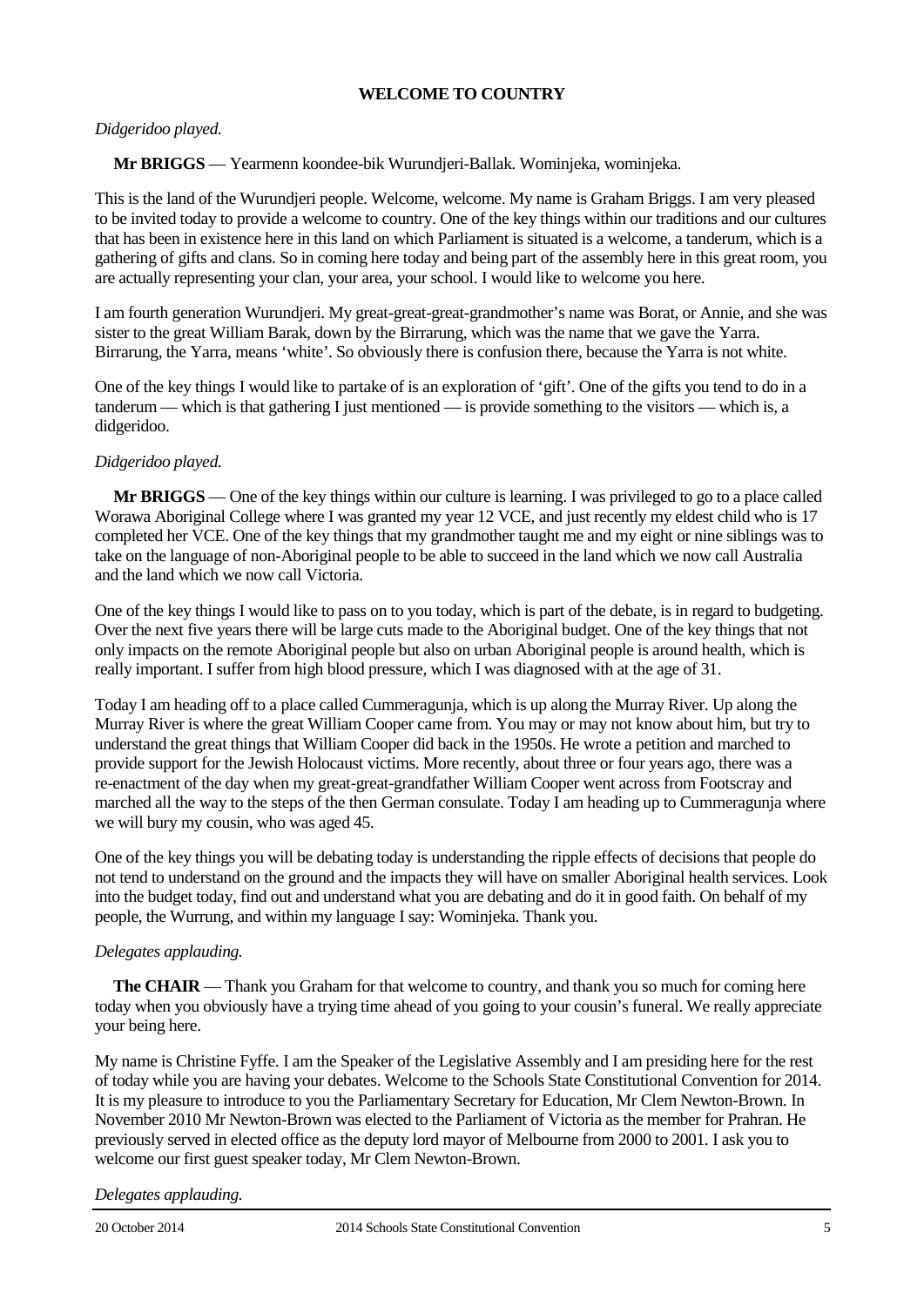**Mr NEWTON-BROWN** — It is a great privilege for the students here today to be presided over by the actual Speaker of the Victorian Parliament. Christine is here when we debate bills that come through this Parliament. She has great experience and you will learn a lot from her today about the conduct of debates. I would also like to thank Graham for his welcome to country. It is good to pause and reflect on our state's Aboriginal history when sitting in a magnificent building such as this one, which was constructed during the gold rush boom in Victoria. It is a magnificent building that would never be built again.

It is also good to remember that this building was not always here. For tens of thousands of years there was a rich culture in this place. If you look, you can actually see some remnants of that culture. If you walk through the parliamentary gardens, there is an old scar tree where bark was taken off to make a canoe. If you walk down to Queens Bridge and look over the bridge at low tide, you will see some rocks by the side of the bridge. They are the remnants of a waterfall which used to stop the saltwater coming up the Yarra River at high tide. This area was such a rich place for Aboriginal communities because there was freshwater above the falls and saltwater below, which was good for fishing. I pay my respects to the traditional owners of the land and elders past and present.

This program has been going for 20 years, so well done to you all for being selected to speak in this place. I understand that 25 of you will go on to Canberra for the national championships, so with about 100 of you here the odds are one in four, which is not bad. Good luck to you all. Students have a number of opportunities to speak in this place. There is the Schools State Constitutional Convention, there is also the Model United Nations Conference, the YMCA Youth Parliament and the Victorian Student Representative Council. It is great to see people coming into this place to experience speaking in this chamber. I was elected at the 2010 election, which was a privilege, and I hope I will be here in a month's time. To speak in this place is a privilege. It is a great experience for kids to have that opportunity as well. Make sure you enjoy the experience and use your time well.

Hansard is recording the proceedings. You will be able to read back the transcripts of debate and see what you said. If you mangle some sentences and get things totally wrong, the Hansard people will generally fix it up. You end up sounding better than you actually did once Hansard finishes transcribing it. It is not an exact record of what you say in the chamber, but it is pretty close.

I understand you will be talking on the topic of a budget crisis, and, as Graham mentioned, you will have lots of opportunities to talk about all sorts of things, including health, disability, education, social welfare, technology, foreign aid and the economy — it is a broad-ranging topic. I understand you have been given media reports and no doubt you have done your own research as well on the topics. How long do you speak for?

# **The CHAIR** — Two minutes.

**Mr NEWTON-BROWN** — Two minutes. How many of you think you will have exactly 2 minutes of debate? No-one? That is actually a good thing. If you had have stuck your hand up, I would have said that that is not really the way you should do it, because in this place is about a debate; it is not just about reading out speeches. As new members of Parliament one of the challenges you have is to stand up in a place you are not familiar with, and it is very easy to use the safety net of having notes and a perfectly-timed speech for the time you have to speak. If you have done that, go out on a limb today. Cut out a few paragraphs and use those 20 to 30 seconds to respond to someone else's argument. Listen to other people's arguments and meet those arguments so it is an actual debate. That will be a lot scarier than what you are probably prepared for but that is what it is really all about — learning to get on your feet and debate ideas backwards and forwards. It is a great opportunity.

Getting up and speaking in front of people, particularly in a formal setting, is something for which you need to seek out opportunities, and you have obviously done that. It is so important. Whatever job you may do in the end, whether it is being in here and speaking in Parliament or working in any other sort of job, the person who can stand up and confidently speak in front of a crowd will be the one who is noticed and the one whose career will progress faster than others.

Well done for volunteering and I wish you a great conference.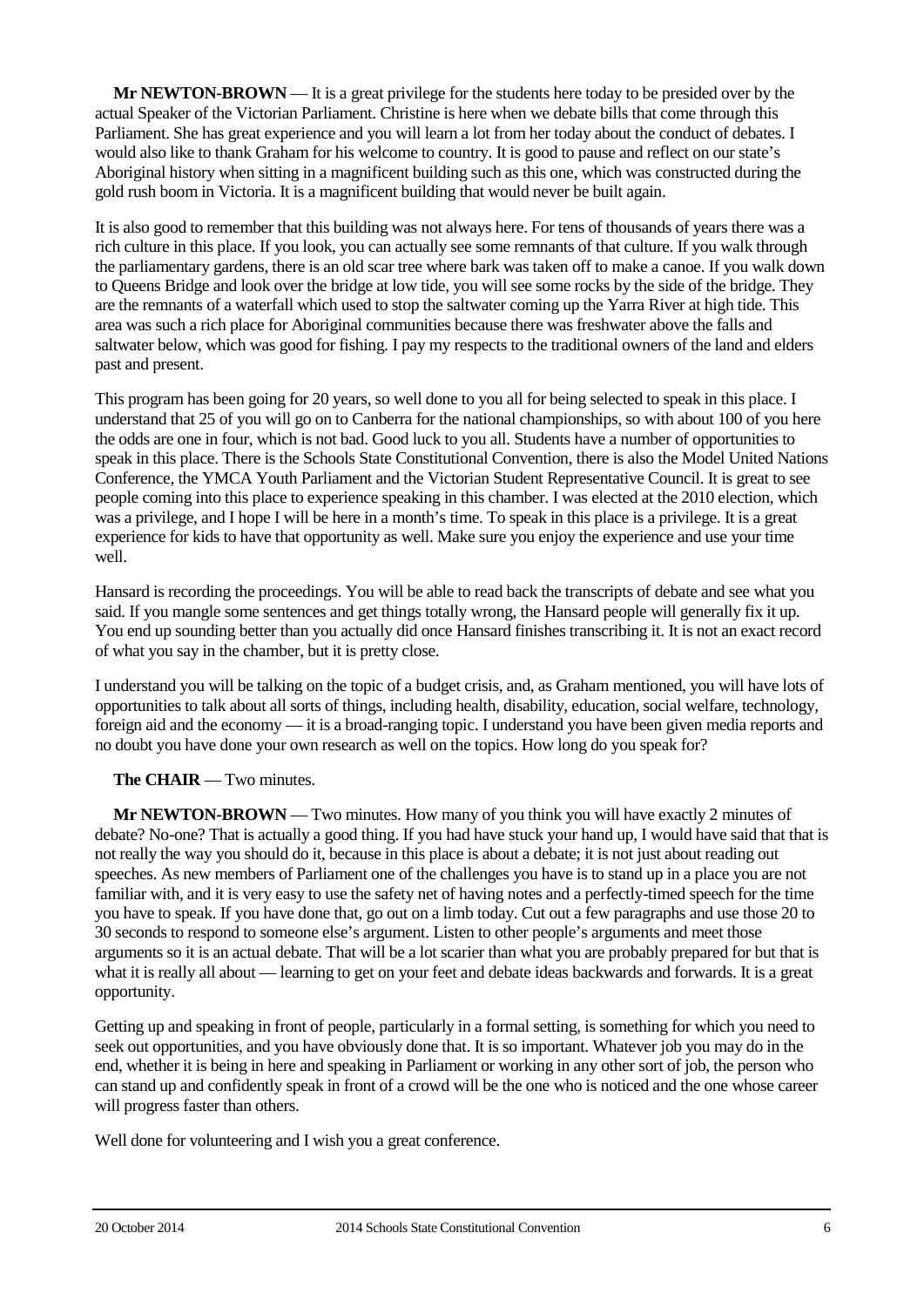**The CHAIR** — Thank you very much, Clem, and thank you for spending the time with us in what is a busy period in your campaign. Clem has a marginal seat in an electorate where the residents change over far more than in any other seat in Victoria so he has to continually be on the mark and be out there trying to get the votes, particularly now.

Our next speaker is Kris Schroeder. He is one-third of the Melbourne band, *The Basics*, and now the 'The Basics Rock'n'Roll Party'. He is a Melbourne boy, raised in Frankston. After completing his bachelor of communication, specialising in journalism, Kris has had a varied working life, spending time with Fairfax Media and Australia Post before heading to Africa for three years with the Kenya Red Cross Society.

**Mr SCHROEDER** — Just before I start I would like to recognise the traditional owners of this land, elders past and present, and the Kulin nation.

Thank you for having me here; I have never spoken in a Parliamentary house before. I was invited along to have a chat about starting political parties, because I and a couple of mates from a band called *The Basics* have been in the process of doing that these last few weeks. We will know in the next week or two whether we will be part of the next state election. We are very close already and it is quite exciting, so this is a little taste of maybe things to come. I was invited here to talk about why someone would get into politics or why they would start a political party and I think the best way of answering that would be just talking a little about what has led me here.

As the Chair has graciously announced, I grew up in Frankston and attended The Peninsula School. I notice there are a few students from that school here today and I was chatting to their teacher representative who started, I think, only this year. I was going over old history of who is there and who is not. After The Peninsula School I went to Monash University where I did a bachelor of communication in journalism. I went to Fairfax Media and then on to Australia Post doing work force management.

The last three years I have spent in Africa with the Red Cross Society through the AusAID program. During that time, as I have already mentioned, I have been participating in a band called *The Basics* — for the last nearly 14 years actually. You may or may not know us but you might know our drummer. He and I started the band back in 2001. His name is Wally De Backer. He goes under the name Gotye and had a big song: *Somebody that I used to know.* You might have heard of that. He and I and our guitarist, Tim Heath, had over the last few years been interacting heavily with regional and rural schools in Australia and indigenous communities, particularly around issues of drug and alcohol abuse and teen suicide. The statistics are out there — the incidence rate is 5 to 1 compared to metropolitan areas. We have been using our music as a bit of an icebreaker in getting through to people in those communities. We wrote and had funded through the federal government a number of programs where we went bush for a few months at a time, ran some classes, spoke with a lot of people and just interacted with people on a one-to-one basis as much as possible.

From that my interest in humanitarian aid arose and for the past three years I have been based about 100 kilometres outside of Nairobi in a town called Machakos which was Britain's first settlement in east Africa before Nairobi was built. It is little place which has not changed much since probably 1952. They have photos everywhere of Princess Elizabeth visiting. I think they did up the town at that time and it has stayed much the same since then. I have been working with the local Red Cross branch which services about 4 million people in that area.

They are a semi-arid community so they have many issues around food security. A lot of people scratch their heads when they hear the words 'food security' — they think I am a mercenary protecting the food. It is not so much that, it is more about providing secure food sources. There are issues with drought. Every three years the same pattern of drought comes around and it is tough. There are a lot of social issues — communicating with people about weather patterns and just the regularity of these issues. A lot of people will say, 'What do you know? You are not God'. They still have very deep-seated faith beliefs and they say, 'We're just going to do things our own way', and they continue to grow maize crops, which you might know as corn, and as soon as there is no rain the crop fails dramatically. A lot of the issues we see around famine in East Africa are not the traditional ones you might see on TV with the babies and all that sort of stuff. It is mostly older people who are dying.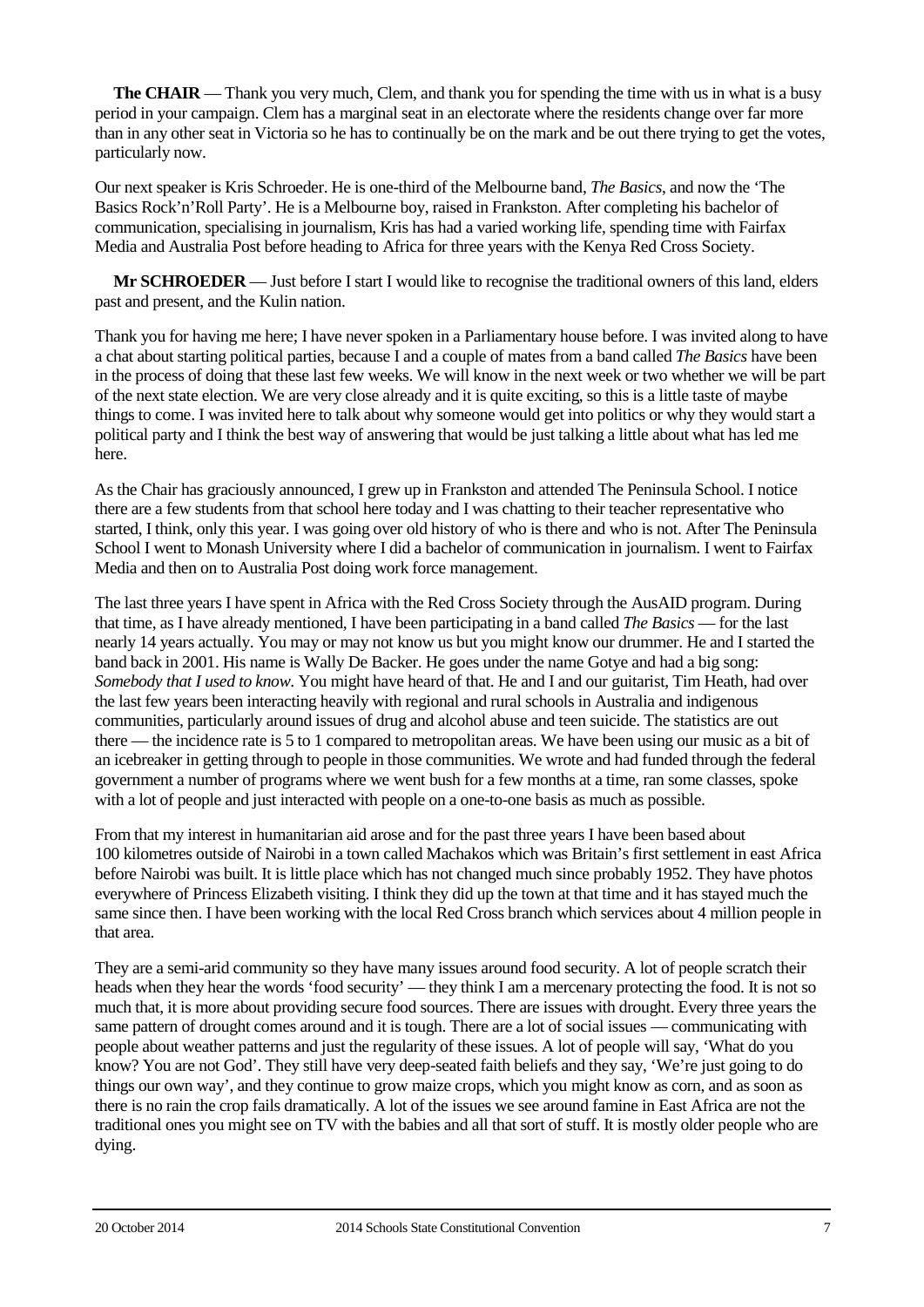We were trying to introduce a number of initiatives around water harvesting and the diversification of crops. We wanted to introduce things like cassava, which is known as a desert crop and which is quite hardy, but it is also seen as a poor man's crop. In amongst doing all this humanitarian work there are social issues that arise that you end up spending a lot of time thinking about.

While I was there over in the last three years, particularly early last year in the lead-up to the federal election, we were getting even deeper into talking about how badly off we are and how hard done by we are as Australians. Living in an area where people's lives are a day-to-day, hand-to-mouth existence, you start to wonder how much of what we experience as Australians are social problems around expectation.

In returning to Australia we saw what happened in the federal election last year. It is an ongoing discussion all around the country;. everyone has an opinion on it. It seems that everyone is unhappy about something these days. Even this morning you would have seen a number of people out the front protesting about animal rights issues. In our personal lives we have championed a number of causes, but it has got to a point where effecting positive change in our society currently requires a little more commitment. We have formalised our personal affiliations into what has become the Basics Rock'n'Roll Party, which is meant to be a bit of a joke as a name but it is not a joke as a concept. It has been a bit of a wild ride because all sorts of things were thrown about in the media in the early days about Wally running for prime minister and so forth. We had to tone that down a little bit. As the Greens have become increasingly the third power in our parliamentary system we saw an opportunity to engage with people again at a more grassroots level involving grassroots advocacy. We focused on Indigenous issues, education and innovation.

I encourage everyone to spend time overseas and to try to gain as much experience in the world as possible. In my humble opinion there are a number of people who have not spent as much time exploring the world as they should have and they are making decisions on behalf of us all.

Having gathered all of that experience and all of those lessons, we feel there is room for something like the Basics Rock'n'Roll Party. I suppose the rock'n'roll bit is to shake things up a bit. I encourage you to do that in your own experiences, whether that be by participating in one of the two main parties or in one of the other parties. It is important to ask questions. Why are things done the way they are? There is a lot to be taken for granted where we have built these systems of meaning for ourselves. Most of the time when something was done once 150 or 200 years ago, people just take it for granted, continue to do it that way and build further rules and laws around why it should be done to justify their own jobs. We are most interested in asking why things are done the way they are done. Formalising the process has resulted in the creation of the party.

That is one of the main reasons for getting into what is known as politics. A lot of people are hesitant to talk about what politics really is. They are a bit afraid of it, perhaps. Politicians are seen as people who are above our station. The media likes to create frames around the stories. You could call me a politician now, but I am just guy. Between the three of us who started the party our experience has culminated in wanting to engage people in a more formal process. I did an interview with a journalist from the *Age* the other day.

Just so you know, the requirement for starting a party is to have 500 members from Victoria — and we are just running in the state election; there is no federal element. You need 500 citizens of Victoria who are on the electoral roll to confirm their membership with the Victorian Electoral Commission, so it is not a huge number. You also have to have a constitution, which was kind of fun to write, which talks about the legalities of what it is to be a party.

In discussion with the gentleman, we got down to the wires of creating a party. Aside from wanting to effect positive change from within, it is also about how anyone and everyone should be more involved with their democracy. We have compulsory voting here in Australia, and yet we are probably one of the least engaged populations in the world. Having lived in a number of other places, I have seen how active the citizens of other countries are. In America and in many parts of Africa people are engaged, and disengaged, but we just seem to have apathy and lethargy around engaging with the issues. We like to complain a lot, I suppose, and we see that as being engaged.

As I was saying to the people at the front of the Parliament, they got up, had their photo taken and then they were off to work, or uni, or wherever they were going. I guess being part of a system enforces the fact that it is a 24 hour a day, seven days a week thing. If you are going to stand for something, then you have to stand for it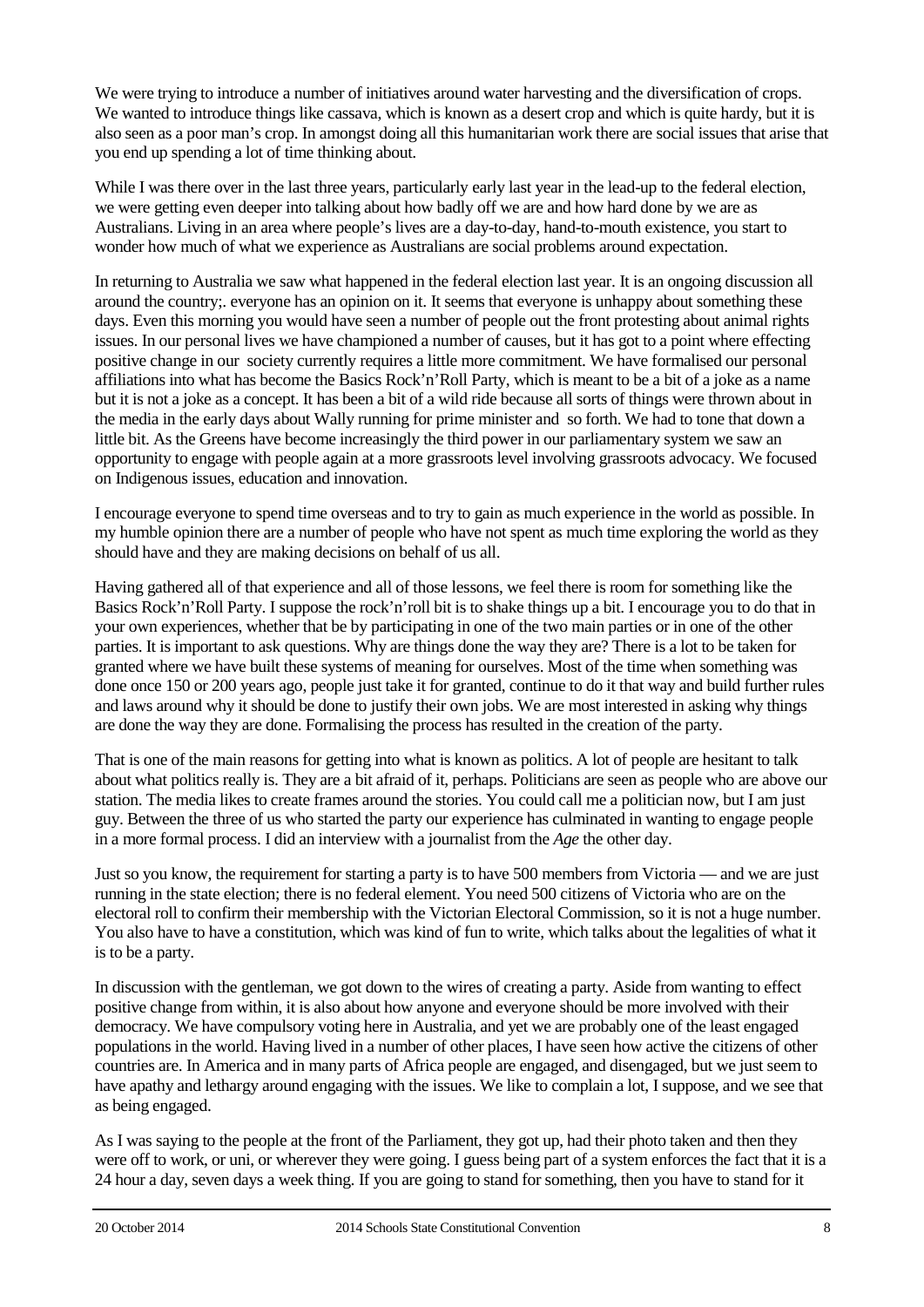100 per cent. We want to effect a change within the system. The other reason for starting the party was to give examples of how you do not need a degree in political science, you do not need to come from a particular background, you just need to care enough about issues to throw yourself in and to be ready to get beaten down, as we already have been in last few weeks.

The journalist was listening to me describe this. Some of you might be familiar with a band called The Velvet Underground, who in the 1960s released an album called *The Velvet Underground & Nico*. It only sold 500 copies. You might know Lou Reed, who passed away recently; he was a member of The Velvet Underground. The point of that analogy is that every one of the 500 people who bought the album went out and started a band. I guess what t we are trying to do — what Wally, Tim and I are trying to do — is the same. For our 500 members, and anyone we are able to interact with, we want to give a bit of inspiration to become more involved.

You would have seen a lot of stuff just recently about Russell Brand, and whether or not you think he is funny, he raises some interesting points. One of the points — though not one I necessarily agree with — is about not voting. There are lots of ways of getting involved and becoming more aware of the issues, particularly at a state level. Federally, we talk a lot about asylum seekers, we talk about budget crises, we talk about the identity of the country, the recognition of indigenous people, and we are not quite aware of what state politics really involves. We hear vague things about the east–west link and deals done, but at a state level you can really effect positive change on a more practical level. I suppose that is one of the reasons that we have chosen to get in amongst our great state of Victoria, which we love.

To sum up what I am trying to say is that you do not need to be anybody special. I am a little bit special!

# **The CHAIR** — Why?

**Mr SCHROEDER** — You have to be to get up here — at 9.30 in the morning!

All jokes aside, you do not have to have come from any particular background, you do not have to have studied anything in particular, it does not matter what part of the state you are from and it does not matter what ethnic background you are from. If you care about something, then there is room to become involved. Do not see it as something that is far off in the distance.

A lot of people say, 'Oh, I would not be able to do that. You are so great for being able to do that, it is really inspiring!'. But it is like, 'Well, you could do it too'. It just requires deconstructing what it is that goes into doing this sort of thing. I encourage you to break down the barriers that you put in front of yourself in between the things that you wish that you were able to do and what you are actually capable of doing, because you are probably capable of a lot more. I am sure everyone would agree that there is room for fresh ideas and fresh voices. It does not have to happen today, tomorrow or next year. You do not have to do a degree in political science, as I said, or in politics, or even in journalism. You do not even have to do a degree at all if you do not want to, but get involved, become aware and gain a bit of knowledge about the issues that are facing us in Victoria and the positive changes that you can make in your local community. That is about all I have.

**The CHAIR** — Can I break away from the script, if you wouldn't mind?

**Mr SCHROEDER** — I do not have a script.

**The CHAIR** — Sorry, I meant the time on the running sheet. Could I ask if anyone has a question that they would like to ask Kris, because it is refreshing that we have someone who does not belong to a major political party and who has decided to stand up and to fight for the things that he is interested in. I also come from an unusual background: I had to leave school the day I was 15 years. I was told, 'You are leaving school today, my girl. You are going to work tomorrow'. I had no other education, but I have ended up here in politics. People come from all walks of life, and it is a passion. Has anyone got a question about anything Kris has said? Yes, young lady there, if you come up to the microphone, there is an on and off button –

**Mr SCHROEDER** — You are going to sing the school song, are you? I will join you.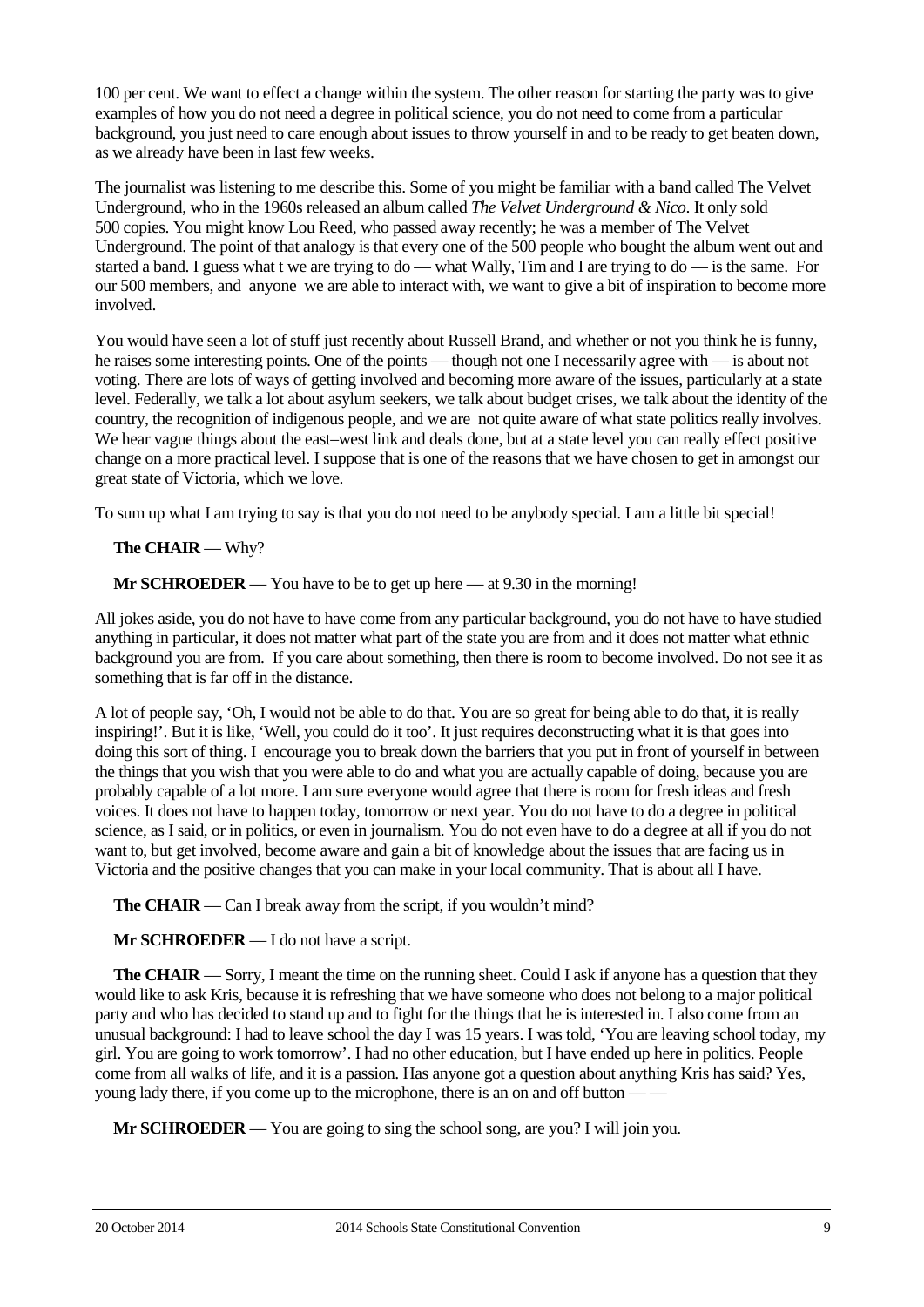**Ms GRAY** — You spoke before about people taking you seriously in Parliament even though you have not studied anything specific. You said that the name for your party was a bit of a joke. Do you think that people could take it that you are not very serious if your name is a bit of a joke?

**Mr SCHROEDER** — Yes. There is that risk, but you know it is a calculated risk as well. If you do not mind me saying, there is a bit of a difference between say the Australian Sex Party, for instance, where I think one of the issues there was that it started as a lobby for a particular group. What we do is more of a talking point, I guess. As long as we have in our minds how we are going to say, 'It's not rock'n'roll; it's the spirit of rock'n'roll and it's the spirit of questioning. It's something to do with rebellion, but it's the spirit of injecting fresh ideas', it gives a bit of a launch pad. When you are dealing with those wily journalists — and I can tell you, just in my short experience, they are constantly going for the jugular — it gives us a bit of a launch pad to discuss, to break the ice and then to move on. You just have to really have your stuff down. You do not want to leave yourself open.

It is a very good question. It is definitely one that we talked about a bit at first, but it made the most sense.

**The CHAIR** — When I first heard of your party name, I thought, 'They're going to shorten it to 'R and R', which goes back to the Vietnam War when the Americans came to Australia. It meant 'rest and recreation' then. I thought you were going to say, 'All we're doing is fooling around' — which you did.

**Mr SCHROEDER** — Well, we did a little bit.

**Mr E. CROSS** — I commend you on starting this party. I was just wondering what your view point is. Yes, you are standing up for what you believe in and trying to influence change in yourself, but in relation to the major political parties do you think that a minor party like you have created has a real chance at influencing change? How would you go about that?

**Mr SCHROEDER** — Yes. Thank you for your question. I appreciate that. I guess there have been minor parties all along, so I cannot really say definitively that there is one way that a minor party can engage. I mean, just the fact that we call them major parties versus minor parties is one of the questions which, maybe as a journalist, I am most interested in. Why have we gotten behind these two apparently opposing forces?

How would a minor party influence positive change? This is a bit of a trial run. We are seeking a seat in the Legislative Council, which is the upper house, which I believe you can introduce legislation into, but most of it involves reviewing legislation that has been introduced by the Legislative Assembly, so it is looking at those introductions through your own set of ideals and your ideologies. It is based on your party constitution and what you have arrived at. Again, what chance do we have at influencing positive change? It comes down to that twofold thing of people like you seeing what we are doing and saying, 'Hey, this is something that I can do that I am interested in'. It might not be now. It might be in 5 or 10 years time. Hopefully it is just reaching out to people.

**Ms RANE** — I want to know about the conflicts that you faced. For example, you said that you come from Frankston. You brushed it off a bit, but I would like to say I live in Frankston and I go to the Peninsula School so we kind of share similar backgrounds so far. What I want to know is: have you faced any discrimination going into politics over, for example, not having the qualification or courses which you said are not really necessary? I just want to know if you have faced any kind of major conflicts or discrimination.

**The CHAIR** — That is a very good question. Was coming from Frankston a discrimination, given that Mr Shaw has made Frankston a big name?

**Mr SCHROEDER** — I think the Geoff Shaw thing has definitely come up a number of times, but I think he has taken most of the heat for us. I live in Northcote these days, but my mum and brother still live down there, and my sister lives in Carrum Downs. I think it is actually quite grounding, and if people are going to discriminate against you for that, I have got a word for them but I am not going to say it here.

**The CHAIR** — No, please do not.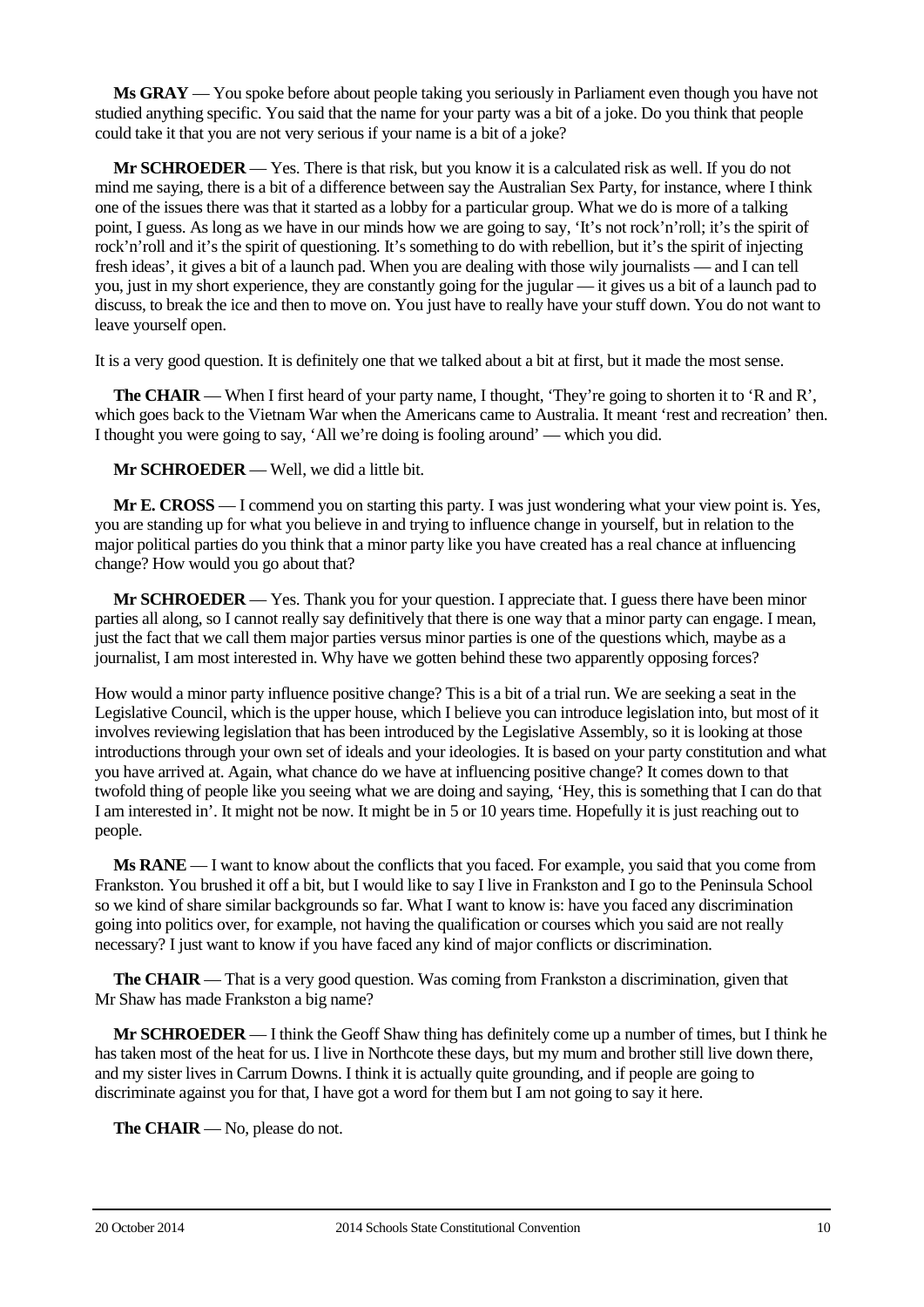**Mr SCHROEDER** — It starts with 'l'. It is probably not what you thought it was going to be. As far as the geographical location, not so much, but yes, again in the media people like to say, 'Who are you? What do you think you can do? You haven't done this. You're not a member of this. This is your background; what makes you think you can do this?'. The question will be ongoing until it is not, I suppose.

I do not see it as discrimination. It is more that the media have a point. They love to play devil's advocate, and you just have to play ball and, again, have your story and your message straight. That is not to say I have got someone onside, as a lot of politicians do, saying, 'Now you're going to have to talk about this and this and this', like when Simon Crean came to my university when I was still there. That was the first time I had seen a politician give a talk in front of cameras. He had his chief of staff or whatever, who was his media adviser, next to him. I do not think there were many of his own words that actually came out of his mouth that day. I did see him on the tram the other day.

**The CHAIR** — The media adviser?

**Mr SCHROEDER** — Simon Crean. He sat right behind me, and I got a perfect selfie with him sitting there.

**The CHAIR** — Are you using that as an endorsement?

**Mr SCHROEDER** — Yes. That's the guy! I do not know; it is an ongoing question. I guess we are going to be feeling our way a lot over the next little while. I appreciate you asking.

**The CHAIR** — Kris, I am going to have to stop and get back to the running sheet. Thank you so much for coming; it has been interesting meeting you. Surprisingly, despite my vintage and our differences in ages and parties, I have sympathy for some of the things you have talked about.

**Mr SCHROEDER** — Thank you so much.

**The CHAIR** — I wish you well, but not too well!

**Mr SCHROEDER** — Thank you very much.

*Delegates applauding.*

# **OPENING STATEMENTS**

*Australia is in a 'budget crisis' and all Australians must share the burden — directly and indirectly*

**Ms JI** (Koonung Secondary College) — Good morning, ladies and gentlemen. I am feeling lucky to be the first person to speak. As we all know, we are talking about the topic of Australia's economic budget crisis. What is the Australian budget? It basically relates to anticipating changes in the levels and composition of federal government revenues and expenses for the year ahead.

The Australian economy is currently in deficit, which has resulted in a revenue and fiscal problem. However, our belief is that it is up to Australians to take responsibility for bringing the budget back into surplus. One area much debated area is the education system. Budget funding is constantly being cut and redirected, and the money is being taken from one area, like universities, and given to another area, such as schools. The proposed cuts to university funding and deregulation of university fees will make it much harder for young people to receive a tertiary education, and all this without improving the budget situation for the future. Education must always be prioritised.

**The CHAIR** — Does anyone have a question for Jenny or a comment they would like to make?

**Mr MacCUSPIE** — Does the speaker believe that the role of the government is to deliver a surplus or to deliver essential services to the citizens who make up its constituency?

**The CHAIR** — Good question.

**Ms JI** — Awesome question. The budget crisis is caused because the government is not getting enough revenue from tax.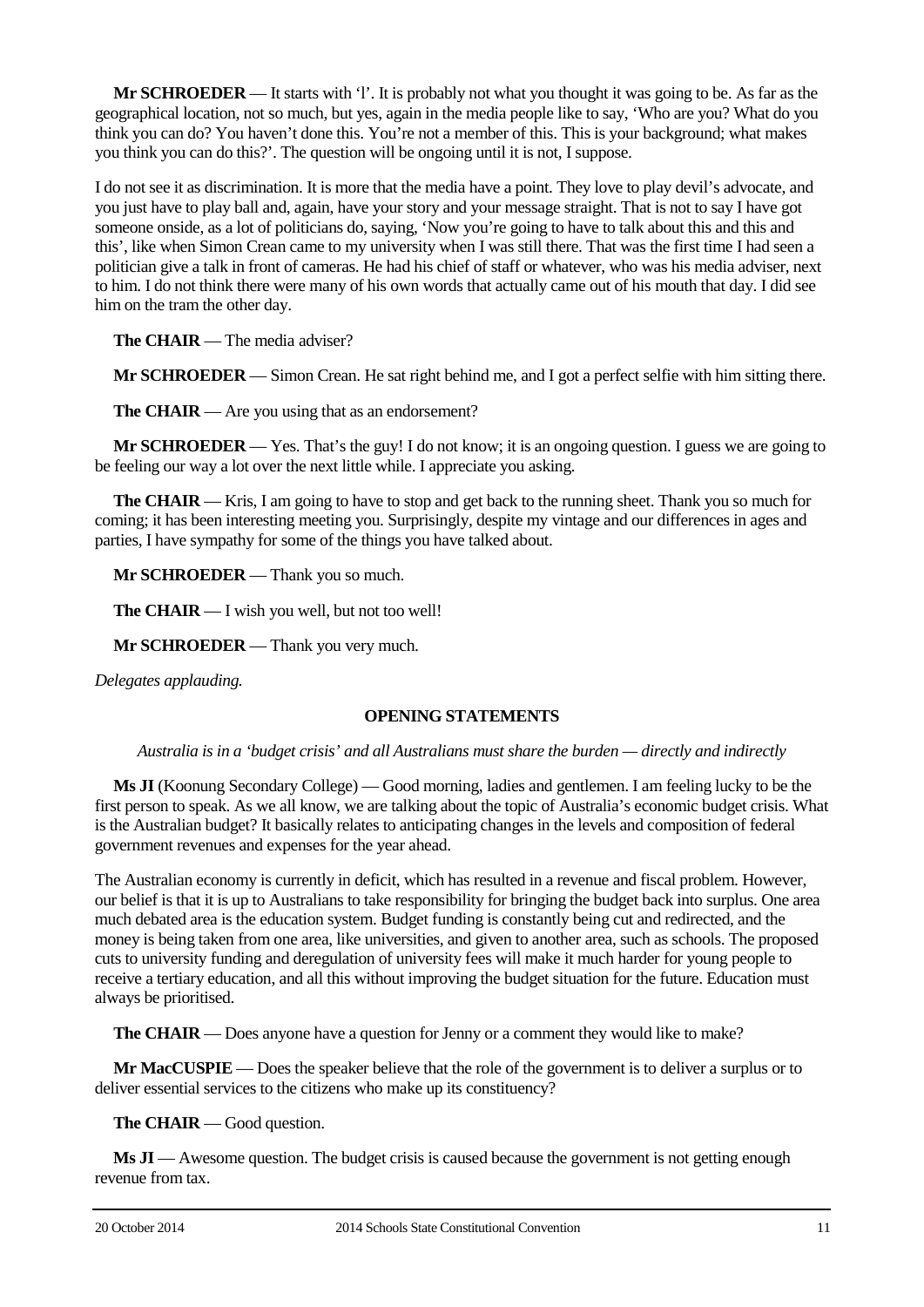**The CHAIR** — Is your answer to him then that the budget is not getting enough revenue to provide all the services they want to?

# $Ms$   $\overline{J}I$  — Yes.

**The <b>CHAIR** — But his question was: is it more important to be in surplus or to provide the services, so they go into debt.

**Ms JI** — It is most important to have a surplus. If the government invests the budget in a railway, not in the short term but in the long term, it is about how you claim.

**The CHAIR** — Thank you, Jenny. Our next speaker is Jacob Mildren from Wodonga Senior Secondary College.

**Mr MILDREN** (Wodonga Senior Secondary College) — In north-east Victoria we face a few different issues compared to a lot of city students. A lot of people ask: what is a budget crisis? Is it a physical thing or something that is beaten up? To me, a budget crisis — 'crisis' being the operative word — is when the government cannot afford to pay its day-to-day expenses and cannot afford to continue to operate as a government. By that definition, Australia is not in a budget crisis. We can afford to pay our expenses. Sure, it is very clear that we are in a deficit, but why does that mean we have a crisis? I feel the budget crisis is a political catchphrase put out simply to win elections, to win government and to win power.

One great example I have seen comes from the OECD and shows that Australia is listed as having a general government deficit of 56 per cent of its gross domestic product. Compared to other nations and other countries across the world, that is very good. One example is Ireland, which has a general government debt of 125 per cent of GDP, and then all the way up to Japan, with a general government debt of 235 per cent of GDP. To me, it seems as though Australia is sitting quite pretty.

Every person definitely needs to share the burden in some form, but it must be done equally. We see that people from the country do not necessarily have the same funds as people from the city, so burdens should be shared equally. It is not just a one-size-fits-all answer.

**The CHAIR** — Any questions or comments?

**Ms de LACY** — You said that the burden must be shared equally. This suggests that all people would have to, say, pay the same amount of taxes. Would 'equitably' be a more suitable way to describe what you are suggesting?

**Mr MILDREN** — Thank you for your question. I feel that everyone should pay a share equally in taxes, directly or indirectly. People who make less income will pay a percentage of income in tax and people who make a higher income or people with a big business will pay a percentage of their income in tax. It is scaled person to person, to their circumstances, but everyone shares the burden equally across their circumstances.

**Ms VO** (The Peninsula School) — Good morning, ladies and gentlemen. It is my honour to be an opening speaker in today's convention. We as Australian citizens are by all means privileged to be living in this perpetually thriving nation, regardless of the difficult circumstances that we may encounter. The 2007–08 global financial crisis has significantly harmed the economy of many countries, especially those in Europe, but it has merely had an impact on that of Australia. Our nation quickly recovered from the GFC and levitated to become the most economically growing country in the world. It ascended from ranking no. 9 in the world's most economically growing countries in 2008, when the GFC struck, to no. 1 in 2013. This astounding statistic gives us every right to believe in our nation's sustainable economy.

If our economy is so stable, how can there be a budget emergency as announced by the government? This terminology is rather controversial. Even though it is inarguable that we lack funding, many believe that the issue does not have enough detrimental effects on the economy to be deemed as a crisis; rather 'deficit' is a more suitable term. We would take on a novel perspective of young citizens on how accurately to define the issue we are encountering. Regardless of how we identify the issue, the lack of budget is undeniable. It remains of high importance and requires immediate solution. As Australian citizens we all have the responsibility to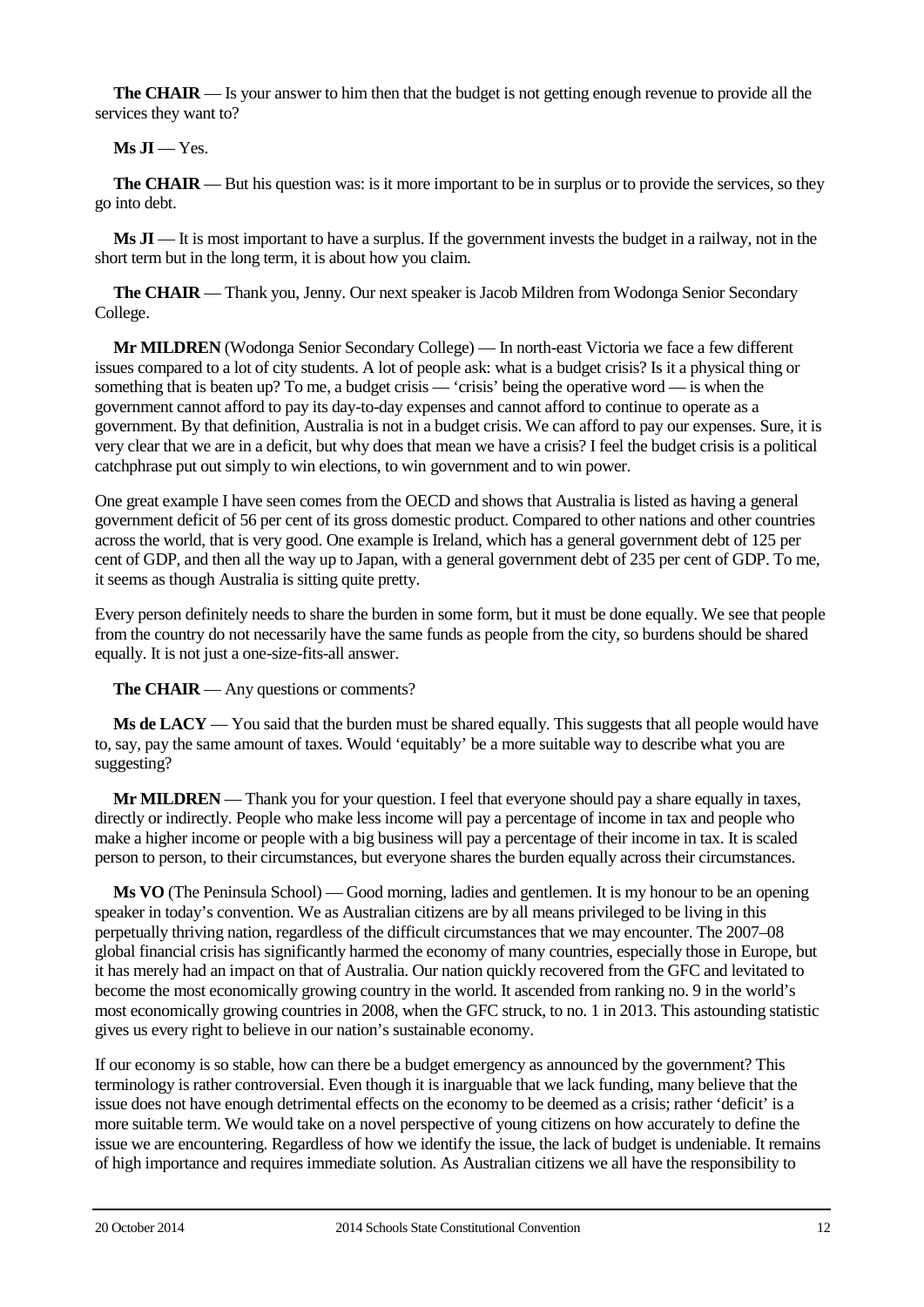contribute to disentangling this enigma. We need to have a firm opinion on how to invest our budget to further assist the government to reduce our deficit and even create a surplus.

There is a plethora of solutions, but the two most prevalent are increasing taxation and reducing funding in a number of fields.

**The CHAIR** — Sorry, your time has expired.

**Ms GORA-IVANOFF** — I was just wondering which of the two solutions you propose we should use to fix the budget deficit?

**Ms VO** — The two solutions I was about to propose are either increasing taxation or budget cuts in specific fields, which are some of the points we are going to discuss in today's convention.

**Ms PAVIA** (Lalor Secondary College) — Good morning, students, teachers and distinguished guests. Today we congregate to address the prompt, 'Australia is in a 'budget crisis' and all Australians must share the burden — directly and indirectly'. Australia's budget has generated a diverse range of responses. It has been argued to be a significant weight directly positioned on the shoulders of Australians and to be an economic action strategy to continue building a prosperous future. Before deciding on an informed conclusion on this suggested burden we must consider the negatives and positives of its direct and indirect nature.

Let us begin with its benefits: an \$11.6 billion infrastructure growth package, a \$20 billion medical research fund and enhanced border protection have been announced. These are satisfying advantages to all Australian citizens, which will contribute to building Australia's future. However, could this be too good to be true? Despite this evidence, the aspects of the budget which are more prevalent and concerning to Australian citizens have been labelled as 'appalling'. Potential reforms to higher education have disrupted the hearts of students across the country due to the fear of a system of higher fees, bigger student debt, reduced access and greater inequality, as stated by Bill Shorten. Perhaps it is not the vital shot in the arm we all need. In addition, the \$7 Medicare co-contribution, an increased retirement age and the tightening of the family tax benefit have caused an uproar among the infinitely struggling families of the lower socio-economic class.

So I pose this question to you all: is Australia's controversial budget going to deliver balanced and credible budget repair or will it continue to be an inconvenient factor of Australian life that provokes frustration and extreme actions for change?

**Ms BOLT** — I was just wondering if you have trust in the government that it has made the right decision in pouring money into certain areas which you listed, such as border protection and medical research?

**Ms PAVIA** — Personally I do have a bit of trust in the government in regard to medical research; however, whether this will be effective or not has not been determined as of yet.

**Mr O'CONNOR** (The University High School) — Before we start talking about the debt crisis or the budget crisis, we have to really ask ourselves whether there is one at all. Repeals of the carbon and mining taxes suggest not, or at least that the Liberal government do not think so. The Liberal government would of course have kept these taxes if they actually believed that they had to get us back to surplus, because those two taxes alone would bring in the most revenue of any introduced taxes.

Cuts to education: are they part of the problem or part of the solution? It is hard to ask and hard to answer. Will that be immediately effective? Yes, but in the long term cuts to education will be quite costly to our surplus. Note that there is no reason that debt should halt any economic growth in a country. There is no reason to bear a burden in a country like Australia, with such a strong GDP. Our debt to GDP ratio is fine, to be honest — that is to say, we are earning a lot more money than we are gaining in debt every year, so we are pretty stable in that sense.

Introducing a \$7 medical fee to go to a doctor is another reason families are at a loss, whereas companies are at a gain. I suggest this budget is hitting the poorest families harder, so it is a crisis for some but not for all. Large companies will not be affected so harshly by this budget, but it is easy to say that it is a budget crisis for families and the poor rather for than the government and the companies that are leading revenue in Australia.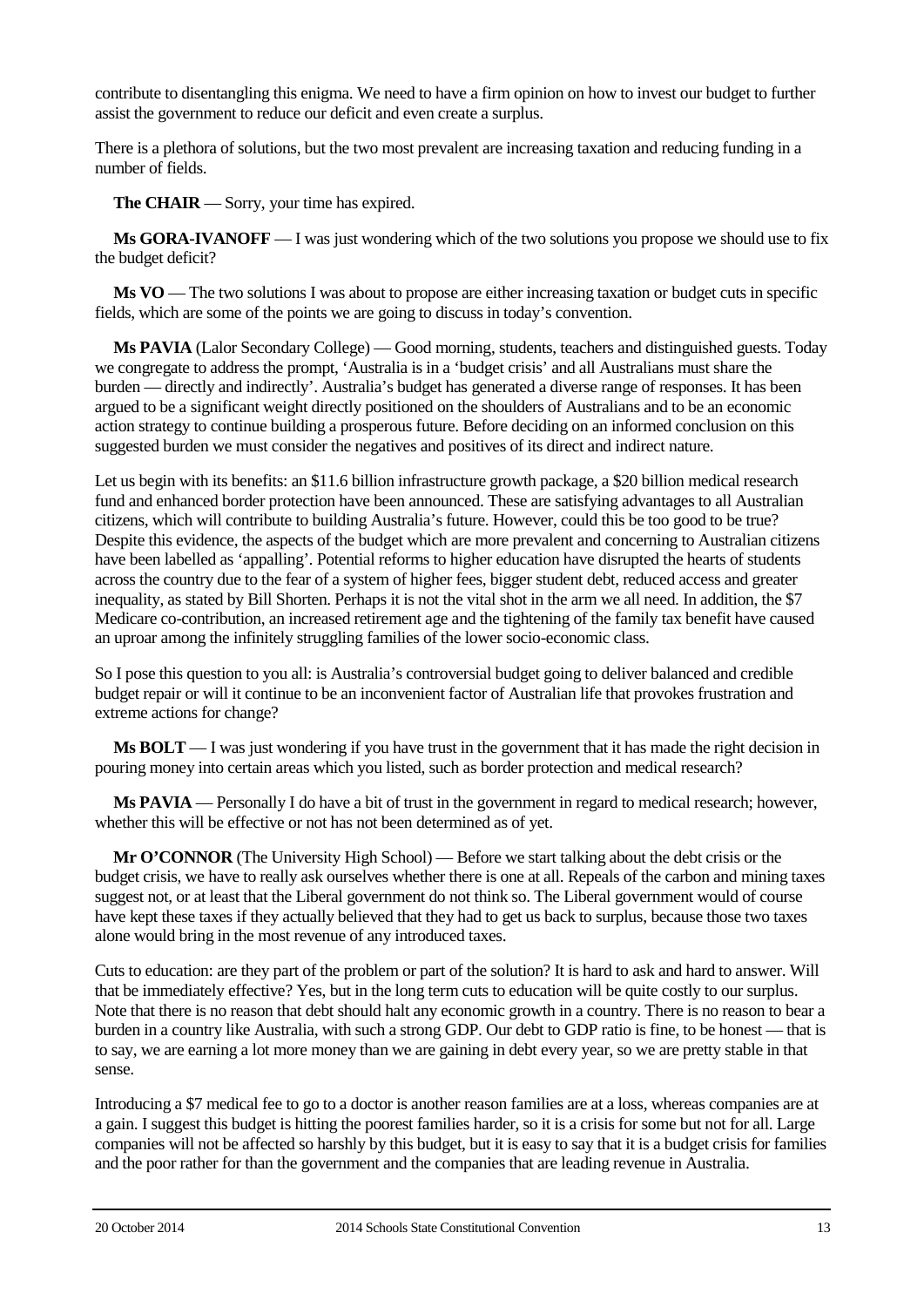**Mr AL-SALIHI** — I think you mentioned in your speech that on paper Australia's debt to GDP ratio is at 24 per cent, and that is not a cause for concern. Do you not recognise that perhaps the term 'budget crisis' refers to the allocation of funds throughout our society and the government's responsibility to certain sectors of our society?

**Mr O'CONNOR** — Yes, absolutely. The federal government is saying that we have to introduce a harsh budget and not spend too much money. To have a strong GDP and to get the balance right, you need to spend money to earn money. The government's scapegoat excuse that we need a harsh budget does play into the fact that our GDP will be negatively affected by the government not spending money. I hope that answers your question.

**Ms FEALY** (Mackillop College Werribee) — As the Treasurer of Australia, Mr Joe Hockey, stated in his statement on the 2014 federal budget, our future depends on what we do as a nation today. On 13 May 2014 he released the 2014 budget. This included changes and improvements to education, social welfare, health, disability, climate change, foreign aid and many more. The 2014 budget has caused controversy throughout the media and around the Australian family dinner table, with the main question being: how is this going to affect us, and is Australia actually in a budget crisis? The way the budget has been structured is part of the government's economic action strategy to repair and build a strong and prosperous economy. Today's government is looking to the future by focusing on lowering the national debt by nearly \$300 billion by 2023.

Australia's ability to manage public debt is quite strong. We are not facing any present or imminent debt crisis at the moment. The real crisis is the 1 million people who are unemployed. The Australian government has taken action. Some may question whether it is the right action, but Australia is one of the many countries which made it through the global financial crisis intact. Some label the budget as 'no pain, no gain'. It does tighten the belts of many Australians, with cuts to family benefits, tighter rules for payments for the unemployed and those with a disability, and changes to the pension. Fuel prices and taxes will rise to pay for our nation's debt. The budget gives the government the ability to plan its future spending, which influences the economic growth of the future. Senior students, job seekers and families will and have been hit the hardest, but is Australia actually in a crisis? The government has been left with an economy growing below — —

**The CHAIR** — The member's time has expired.

**Mr MATERIA** — The first thing you said was that Australia is not really in a bad position in terms of debt, and then you went on to say that the government's priority is to get that debt under control. Would you not think the priority right now would be to stimulate short-term growth and get the economy under control rather than risk a recession in trying to repay only a small bit of debt?

**Ms FEALY** — Could you repeat your question?

**Mr MATERIA** — The first thing you said was that Australia has a relatively low amount of debt. What I am trying to say is if you weigh up debt and deficit, should the priority not be short-term growth? Even though it would contribute to a little bit more debt, would it not be worth it in the short term to generate that growth and then worry about the debt later — sort of like looking at your priorities?

**Ms FEALY** — I believe that debt is not actually a problem at the moment, so whatever we do now, no matter what, we are not going into recession. Yes, it is possible that we will, but I believe we will not, because we have a strong economic system.

**Mr WALKER** (Mount Clear College) — There is no budget crisis in Australia. OECD data for 2013 has the Australian government's debt at 34.39 per cent of GDP, which is well below the OECD average of 110.29 per cent. What we have is a structural deficit, low productivity, high unemployment, high levels of growth in government expenditure and inadequate levels of revenue. Any talk of a budget crisis or budget emergency is political spin designed to soften up an electorate to measures that amount to austerity.

Australia spends 9.5 per cent of GDP on health services, compared with the 5.3 per cent of GDP that our government spends on education. To ensure that Medicare remains sustainable a \$7 GP co-payment should be put in place. Social welfare should be able to help people onto their next stage in life. Changing the eligibility for the Newstart and Youth allowances so that people under 30 must wait six months before receiving payments will consign vulnerable young people to poverty.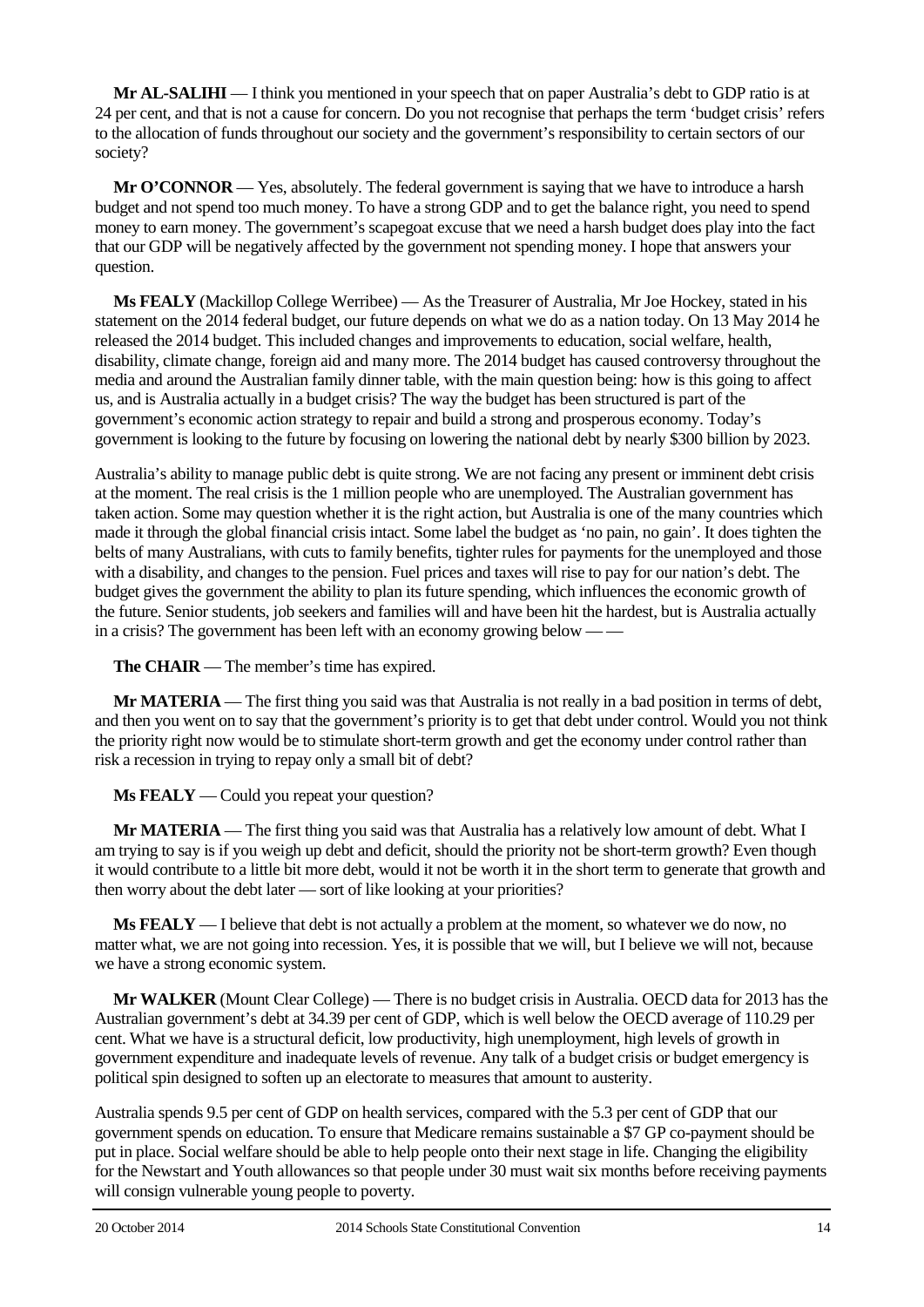Education is a powerful agent of change that ensures greater economic and social growth, yet school funding will be cut by \$30 billion over the next 10 years through increasing funding at lower rates. Universities will be deregulated, allowing them to set their own fees, and potentially locking the students like us out of high-performing universities.

On the issue of climate change Australia is falling behind. In direct contrast to other cost-cutting measures, the government will spend \$2.55 billion to pay big polluters to stop polluting. In a supposed budget crisis this seems absurd. Foreign aid goes a long way to addressing issues such as extreme poverty in our region and around the world, yet this government will cut foreign aid by \$7.6 billion over five years, ensuring that foreign aid spending is not even 0.5 per cent of GDP. Balanced spending and direct strengthening of the economy will achieve a fairer, more united Australia. Thank you.

**Mr MacCUSPIE** — You stated quite clearly at the start of your speech that Australia is not in a budget crisis; however, you then listed all the problems with the budget. Would you perhaps recognise that maybe the real crisis of the budget is where the money is being allocated and where the money is being cut, and that maybe we do have a budget crisis not because we are in deficit but because we are really focusing on the wrong areas and on the wrong things?

**Mr WALKER** — I do not believe there is a budget crisis, but I do think that government expenditure in some areas is growing too rapidly and in other areas spending and how spending is being targeted is not meeting requirements. So, we have unproductive spending with not enough outcomes.

**Ms LAMBRINEAS** (Genazzano FCJ College) — We are gathered here today to discuss whether Australia is in a budget crisis and whether directly or indirectly it is the responsibility of all Australians to share the burden of rebuilding our budget. In order to debate this we must first determine whether or not we consider Australia to truly be in a budget crisis.

Despite efforts by senior ministers of the coalition, the sense of crisis has not been entirely dispelled. The voices of many of our country's leading economists, including the heads of the Treasury and PBO, warn that repair to the budget is an imminent need after the debt burden left by the ALP Rudd-Gillard-Rudd government. However, as Independent South Australian Senator Nick Xenophon put it: a few weeks ago we were led to believe that the budget was on life support, and now we find that it is on a banana lounge on Hayman Island.

Labor's Treasury spokesperson, Chris Bowen, seemed equally perplexed. He said that the government had been sending 'confusing, mixed messages', and it was time to abandon the 'incoherent, illogical and inconsistent budget rhetoric'. Over the course of the day we will unquestionably encounter opinions illuminating whether or not we concede that Australia is in a budget crisis. However, it remains essential that we consider this: in July, Treasurer Joe Hockey told Parliament, 'if we do not address the budget crisis now, the pain associated with fixing it in 5, 10, 15 or 20 years is going to be far greater for Australians'.

If the Abbott government's speculations prove to be correct, the reality we face is that the friendly debates we now have the opportunity to participate in may well be carried into a course of action in future years. Assuming the budget crisis looms on our generation's horizons, there is no better time for this debate to take place.

**Mr O'BRIEN** — My question is about a number of very aggressive questions we have had today referring to the budget crisis in regard to the infrastructural issues we have had.

**The CHAIR** — I am sorry, but your microphone is not on.

**Mr O'BRIEN** — Would you not agree that issues such as the growing infrastructural deficit, and issues surrounding pensioners in 20 years time and the amount of money allocated to them, are simply issues addressed by the government in a budget and not some sort of crisis that is unique to the current situation?

**The CHAIR** — I should have said at the very beginning that when questions are asked in the house, they are often not answered in the way the person who is asking the question wants them to be answered. It is entirely up to you.

**Ms LAMBRINEAS** — Obviously you do not need a microphone there, Connor, you are quite loud.

**The CHAIR** — Touché.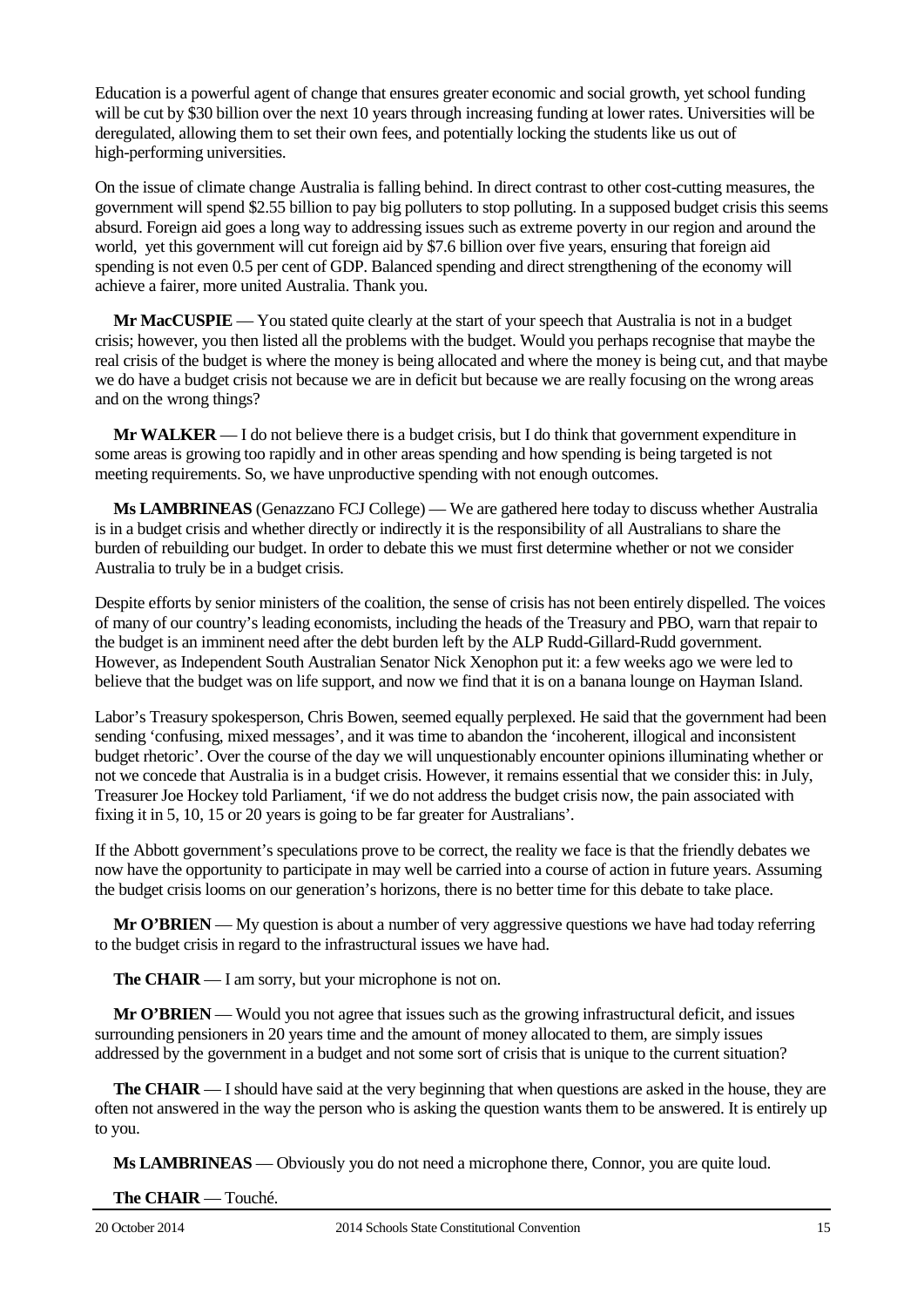**Ms LAMBRINEAS** — There have always been issues in our budget regarding the areas you have mentioned, but in light of the recent debt that Australia has encountered it is really important to reconsider what all our money is being devoted to to make sure we are not doubling up anywhere — that is, to reconsider where it is being delivered.

**Mr J. CROSS** (Scotch College Melbourne) — In my opinion Australia is not in a budget crisis, in terms of debt, as raised by Mr MacCuspie. We are in debt and our budget does face a prospective deficit, but both in my opinion are not nearly large enough for us to warrant the term 'in a budget crisis' in terms of us not having enough money.

While we are in debt, basically everyone is in debt. Almost everybody is in debt, because there has just been an economic recession. It would be foolish to expect that we could be 100 per cent in the black, in surplus, so quickly after a recession. What this comes down to, as mentioned in one of previous questions, is: is this about having a surplus, or is this about providing essential services?

In my opinion the government should first focus on essential services, rather than trying to think what it could cut. The first question it should ask is, 'What do we need? What do our people need?'. Suggested avenues for cutting the budget outlined in the little book we have been given on cutting and budget slashing are: health and disability, social welfare, education, climate change and foreign aid. In my opinion to cut funding to or to privatise health would be a step in entirely the wrong direction, as that question should not even be asked. In my opinion we should all have access to free and full health care.

Next is social welfare and disability, which in my opinion should also stay. As you can see, I do not really believe we should make major cuts to health and disability, social welfare, education, climate change or foreign aid, because I believe they are all essential parts of our budget and that our government should focus on really trying to deliver full and essential services to each of these. Therefore if the opinion is yes, we are in a budget crisis and maybe we do need to slim down the budget a bit, then maybe we should look at other avenues rather than immediately thinking, 'What can we cut out of health and what can we cut out of education?'.

Although this is a difficult question, perhaps we need to ask: do we really want to have less money in education? What would your kids think if through their school — well, you do not have kids yet; except for maybe some of you — they had very little in the way of education money or health money? If you had a disabled kid, what would you think about disability?

**The CHAIR** — Your time has expired.

**Ms BOLT** — Do you not believe that we should cut funding to issues like climate change while we still are not quite sure whether it is a real thing or not?

**Mr J. CROSS** — If I could vote green, I would. Personally, I believe that climate change is not an issue about which we can say it is real or it is not real, because you will not find a scientist who does not believe in climate change. Come on! Seriously, I ask delegates to step out of that mindset of, 'I don't really think climate change exists'. We cannot cut funding to climate change initiatives, because in my opinion we are going to very quickly realise the consequences of what we have been doing in terms of just oil, oil, oil and getting rid of climate change initiatives. Guys, come on, open your eyes. It may hurt a little, but we need climate change initiatives.

# *Delegates applauding.*

**Mr CHOONG** (Camberwell Grammar School) — According to the Australian Office of Financial Management, Australia's government debt to GDP ratio stands at 20.48 per cent. This is considerably lower than for other developed economies. For example, Germany, widely considered the economic powerhouse of Europe, possesses a ratio of 78.4 per cent, whilst Japan, the world's third largest economy, boasts a staggering 227.2 per cent. This raises the question of why some would consider Australia to be in the throes of a budget crisis.

Ultimately a combination of government campaigning targeting the post-GFC paranoia of voters as well as repetition and exaggeration of the supposed 'mess' that successive Labor governments have left behind, as Joe Hockey would phrase it, has led to Australia's financial situation coming under extremely close scrutiny and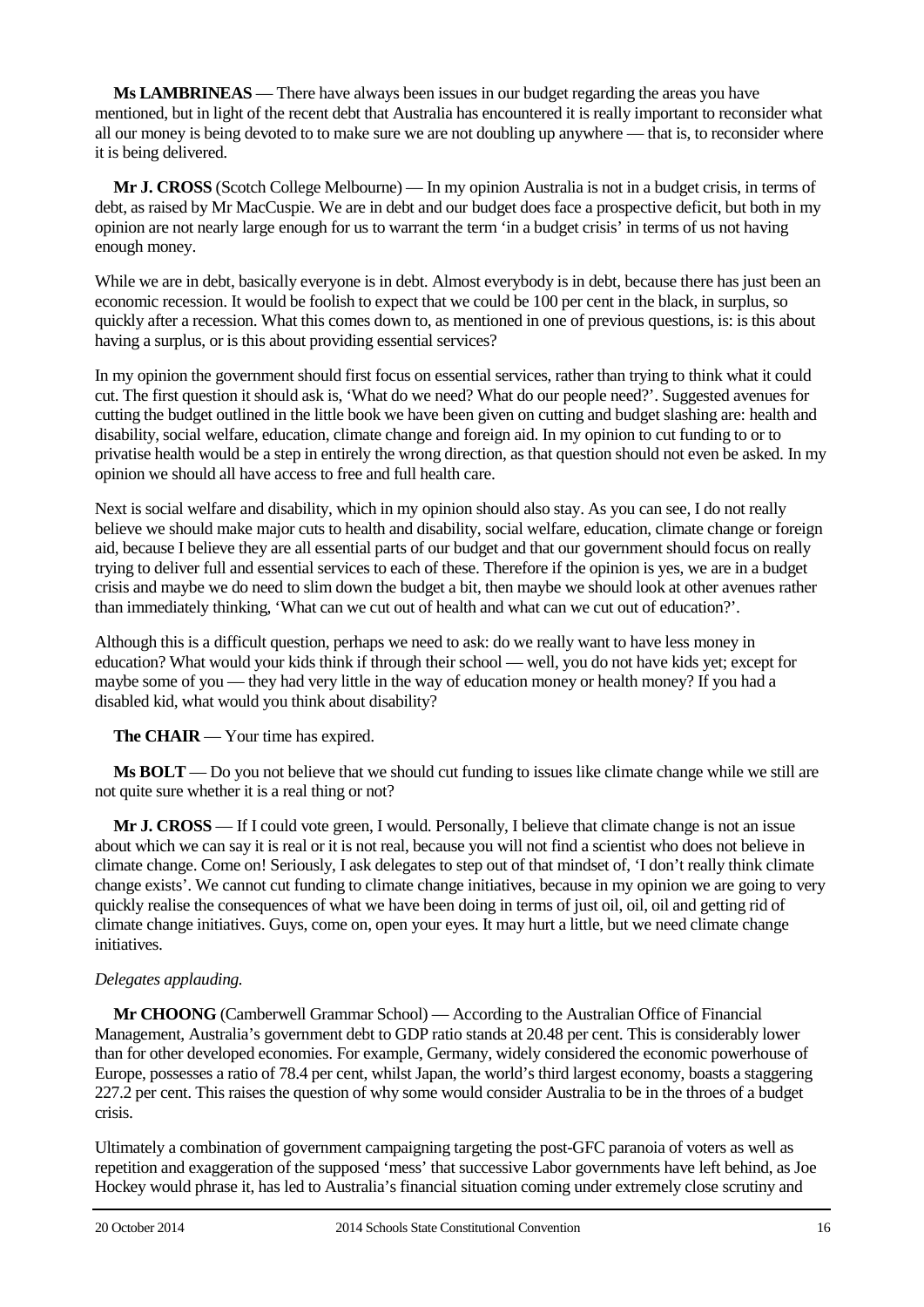unnecessary criticism. In addition, going into debt is required to continue to grow the economy and is in fact a very healthy and normal thing to do.

In terms of societal responsibility, it is my firm belief that everyone should contribute what they can with the resources they possess. Thus, those who have more should be obliged to give more, and vice versa. Under Australia's current proportionate taxation system, a common concern of high-income earners is that they are unfairly taxed more in a system that only funds 'dole bludgers' who proceed to waste their money on alcohol and cigarettes.

This overused stereotype has permeated society's views of tax spending, and many forget the good that comes out of Australia's fantastic publicly funded systems. As a result of them, we have the 7th best healthcare system in the world and the 13th best educational system. Furthermore, our taxation system redistributes wealth and importantly gives those who may not be from a wealthy socio-economic situation the chance to have equal opportunities. As Australian citizens it is our responsibility to help everyone, no matter how much we earn or who we are.

**Mr ZATTRA** — Do you reckon it is not a fact that the dole bludgers who have cigarettes and alcohol are lazy and do not want to find work? Do you attribute this dole-bludging system to the toughness of the economy and the inability of people to find work at the moment?

**Mr CHOONG** — I would say that the entire dole bludger stereotype is completely wrong. I think that the view of Australian society of tax spending has been tarnished by maybe the 1 per cent — or even less minority of people who may be like this, who are lazy and do not earn money or who abuse the taxation system. I am saying that the taxation system is in fact very beneficial and we should not allow this stereotype to mean that we do not pay taxes and we do not want to.

**Ms CHALMERS** (Northcote High School) — Like many other speakers, I question whether Australia is really in a budget crisis. We are all aware that Australia is not in surplus, but that does not automatically qualify us as being in the midst of a budget crisis. As this is a country that managed to make its way through the global financial crisis relatively unscathed, there are no excuses to make cuts and raise taxes in a way which disadvantages people from low-socio-economic backgrounds disproportionately in the hope that we can bring the budget back to surplus. GP co-payments, cuts to family benefits, changes to social welfare and cuts to TAFE and university funding are all ways the current government proposes to bring the budget back to surplus. However, these measures leave the most disadvantaged behind.

We should instead be focusing on companies and individuals who are avoiding paying taxes on their large profits. In a recent report it was found that a third of all Australian companies are paying an average effective tax rate of just 10 per cent. In the same report it was also found that the company James Hardie paid zero per cent, Sydney Airport paid 2 per cent and The Star casino in Sydney paid just 5 per cent. Is this really fair and good, when many ordinary Australians are expected to pay, on average, 20 to 30 per cent income tax? It is alarming that those earning large profits can pay such low taxes legally, and we as a nation must take a stand to ensure that the richest individuals and companies are paying their fair share before we declare a budget crisis and make the poorest pay.

**Mr PRUDEN** — Can you explain to the house why Australia's largest companies — which, by paying less in tax, have more money to grow their companies, which means they employ more Australians, which in short lowers the unemployment rate — should be taxed more? In fact those huge profits go to the people who own them, who then pay personal income tax — which, you were quick to point out, is paid by people in quite high amounts. Why tax those businesses more, meaning that they will not grow as fast and employ more people, thus lowering our economy? Why do you believe that is a good thing?

**Ms CHALMERS** — I am not talking about increasing the tax that companies pay; I am talking about making sure that companies earning substantial profits are paying their fair share. A company paying an effective tax rate of zero per cent through loopholes is not fair. We are talking about not raising it but just making sure that every company is paying a fair amount of their profits, to go back to people who are struggling in Australian society.

# *Delegates applauding.*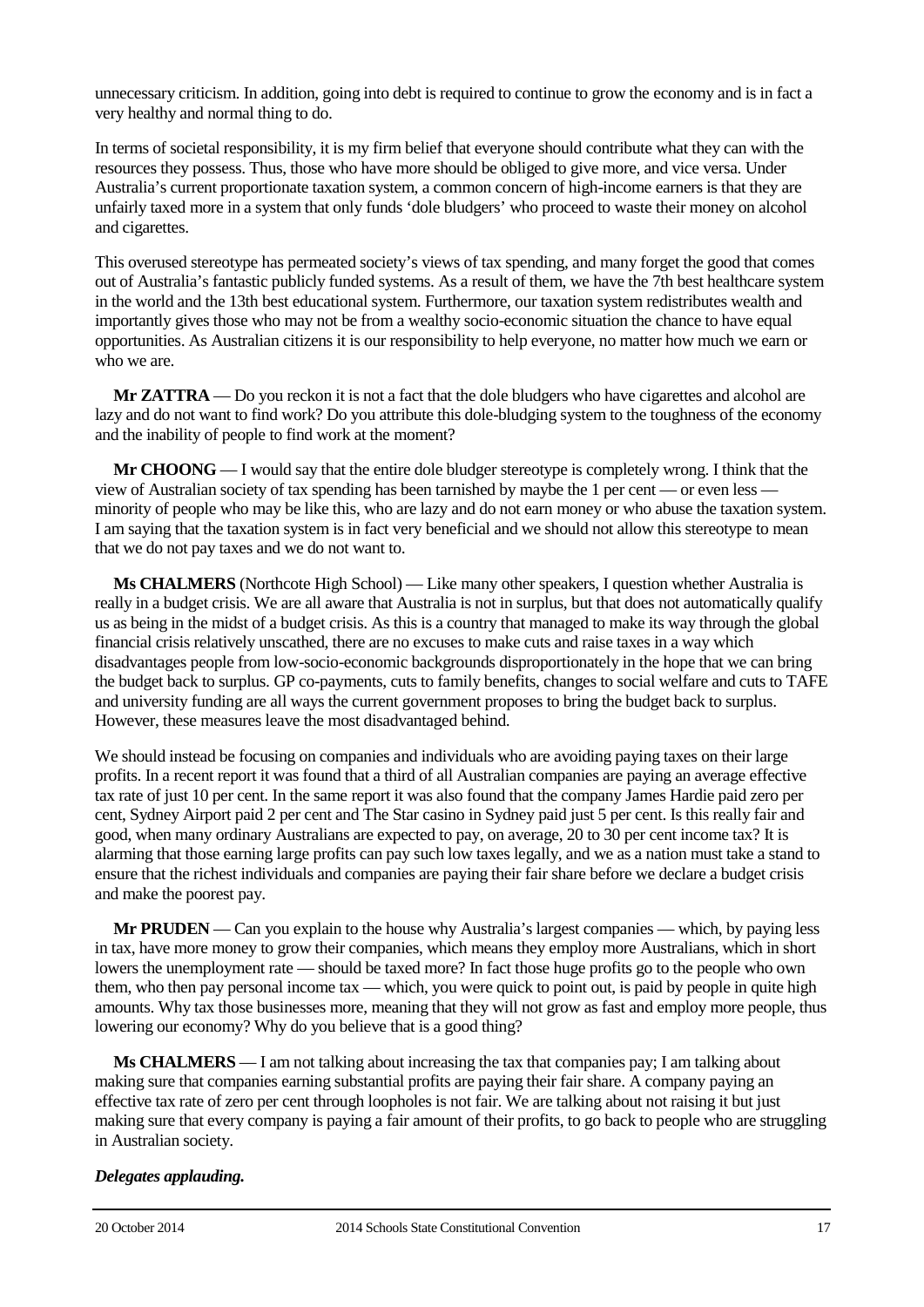**Ms McDONALD** (St Catherine's School) — Ladies and gentlemen, like many others, I do not believe that our lucky country is in a budget crisis. The government total debt is the third lowest in the OECD. As the economist Richard Holden stated:

… a crisis is when creditors start worrying when they will be paid — and start charging more for the money they are lending.

That is not happening to Australia. Yes, some people are hurting — our weakest and most marginalised, those who we should be looking after. Whilst I do not believe that the budget crisis exists, I do believe there is a major issue in our Australian economy, and that is the way that taxpayer money is being distributed. We need to change the way government money is allocated by reorganising the whole government system. We need the three levels of government to re-evaluate how it directs spending in order to stop all wasteful spending. Better yet, do we actually need three tiers of government? Maybe two tiers of government would be enough for a country of 23 million people. Governments need to check their spending, companies need to pay appropriate levels of tax and people should be encouraged not to expect welfare payments. We should use social welfare spending to help the most vulnerable in society.

Education is the best way to counteract debt and our economic sins of the past. A strong education system with a highly educated population will put an end to climate change issues and will fix the health and disability issues of Australia, not the billions of dollars that are thrown into these departments every year. The more educated Australians are as a society, the better off we will be financially as well as socially. As Nelson Mandela said, 'Education is the most powerful weapon which you can use to change the world'. Through the act of allocating more money towards education, not only will we change the social welfare of Australians — —

**The CHAIR** — Your time has expired.

**Ms STENTS** — With the population expected to double in the next 50 years, do you not think the three tiers of government are absolutely necessary to control this population, which will definitely surpass 23 million people?

**Ms McDONALD** — That is something to take into account when it comes, but at this current moment with the three tiers of government it is just too many people speaking at once about expenses that are being thrown every which way. However, when the population does grow, as I am sure it will, then I think it is time for us to re-evaluate the three tiers again and work with it from there.

**Mr CHARVILLE** (Sunbury College) — It is indisputable that having a budget in surplus is of benefit, as it assists our balance of payments in the primary income statement and provides our nation with a buffer for any unexpected cost or future economic instability requiring a negative imbalance in government spending. However, when attempting to achieve this goal through reducing spending and increasing taxes, we must ensure that we do not dig our own grave through reducing aggregate demand by discouraging consumption and investment spending. By declaring an emergency and making such radical budget decisions, it is argued that we may cause just what we are preparing for.

The 2009 global financial crisis was a reminder to all of us how suddenly economic turmoil can occur. We were fortunate enough to hold a surplus inherited from the Howard federal government, which, as many people have made the point, was the sole reason for our nation's economic survival. This is an example of how an unexpected event may rely upon the government's ability to suddenly find available funds.

This budget, although seemingly harsh now, is a budget to prepare us for the future and is for the benefit of you and me 10 years from now. The state of the federal budget today is certainly undesirable, and it is imperative that we develop a surplus as soon as possible, bringing merit to the declaration of a budget emergency. Today we must consider the benefits of a budget surplus in the future over the deficit we are burdened with today, the costs we now face and also the urgency of the issue at hand.

**Mr O'CONNOR** — You mentioned that we should be looking at the issue from the perspective of 10 years from now and what will be beneficial then. Do you think the Liberal government or any government is really worried about what is going to happen 10 years from now as far as their popularity is concerned?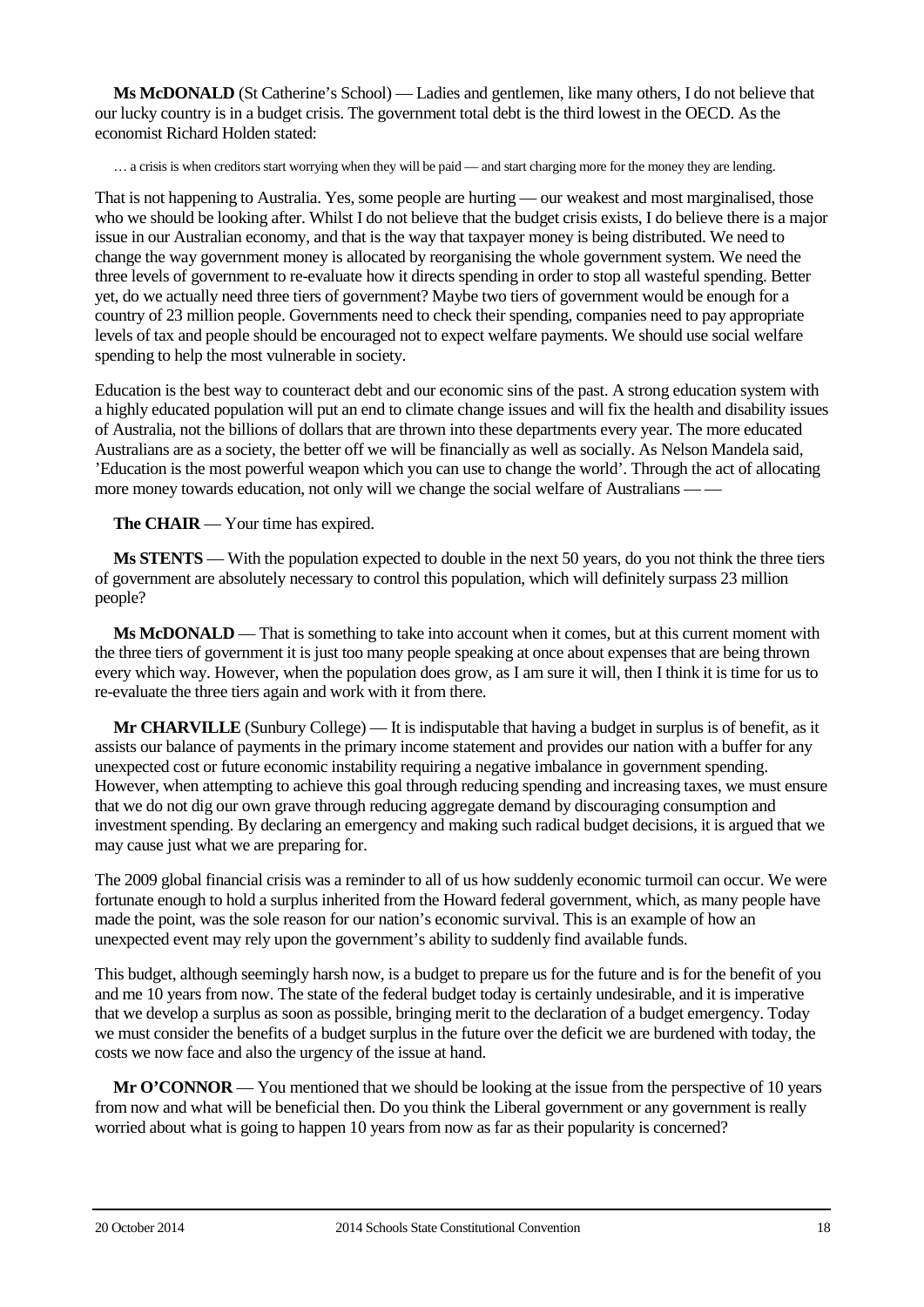**Mr CHARVILLE** — There are four economic goals for governments. One of them is sustainability. What that means is we are not just looking at what is of benefit for today, but also for the future. We want economic growth 10 years from now. We do not want to hit a wall and all of a sudden just drop off, lowering both material and non-material living standards.

**Mr ZATTRA** (John Paul College) — This budget has been controversial in many ways, including the introduction of big cuts to many areas of government expenditure to try to curb the growing budget deficit that the government has identified as being around \$30 billion for this financial year. It is clear to see that through the election of Tony Abbott and the Liberal Party we have seen a much stronger focus on controlling federal government spending. The trend is sharply continued in the financial year 2014–15, with budget measures predicted to bring in \$38.4 billion in savings.

However, as a student who is hoping to attend a higher education institution after high school, I feel that for the most part these budget measures are unreasonable and unnecessary. For example, privatising the higher education sector will create a capitalistic attitude in the universities. In doing this, the extra costs will be directly passed down to the students, plus the universities will be able to raise their fees as they like without government regulation. Also directly in the spotlight is the privatisation of other public government sectors, such as Medicare, about which a bill is being debated in the federal Parliament right now. Studies in the history of the private US healthcare system show that once the system is privatised there are winners such as the rich, who are easily able to pay for the increased costs that a privatised system brings. But the losers, such as the poor and others who struggle and their families, are hit much more severely. This a major problem the current government has brought upon itself.

Measures are also planned to privatise Australia Post and even Qantas, not to mention the government's other bungled measures like the Medicare GP co-payment and the failed introduction of the work for the dole scheme. The government has so far proved incompetent on adequately judging appropriate methods for reducing the budget deficit without seriously impacting on working-class Australians and Australian students, who across the board form a major part of our working sector and impact the bottom line revenue of government. These measures will lead to less tertiary uptake and the continuing problem of those who are not contributing to the society's economy.

**Ms TEMOS** — You mentioned the impact on the lower class and the upper class. What do you think the effects are going to be on the middle class?

**Mr ZATTRA** — In terms of the budget, the middle class will be affected, but not as much as we would like. It is important that this government reconsider the budget to improve taxation measures on the middle class, because historically in Australia middle-class people are not as affected as much by budget measures; the impact is usually on the higher class or the lower class. I would say the middle class usually gets off with a bit of a slap on the wrist compared to working-class Australians.

**The CHAIR** — We have come to the end of those who are listed to make statements and we have 15 minutes to spare. What I am thinking, and you do not have to do this because you are not prepared for it, is that if I give you 1 minute those who have not made a statement or asked a question could offer an opinion.

**MS CURTIS** — I would like to address the fact that 8 out of our 14 speakers today have said that Australia is not in a budget crisis. One even said that it was a political catchphrase. There have been multiple polls this year that have said that this is the worst budget in Australia's history. The public disrespect for this budget is disgusting. Is it not the government's responsibility to see what the public sees and see what they want for their country? This is a budget crisis because were not representing the public's view.

**Mr SHEMMELL** — We have talked a lot about cutting funds from places which we should not be cutting. We are cutting education, and education is really essential; health is essential. Those are very specific things, and I agree with everyone who has said that funds to those areas should not be cut. We are upping defence. If you cut defence funding, you do not really cut jobs; you do not immediately make cuts that affect the average Australian. We are not really at a point where we are at war with anyone specifically, except for the war on terror, and no-one is going to come to Australia right away in fleets. Fighter jets are not going to be useful then; they are what we have paid for.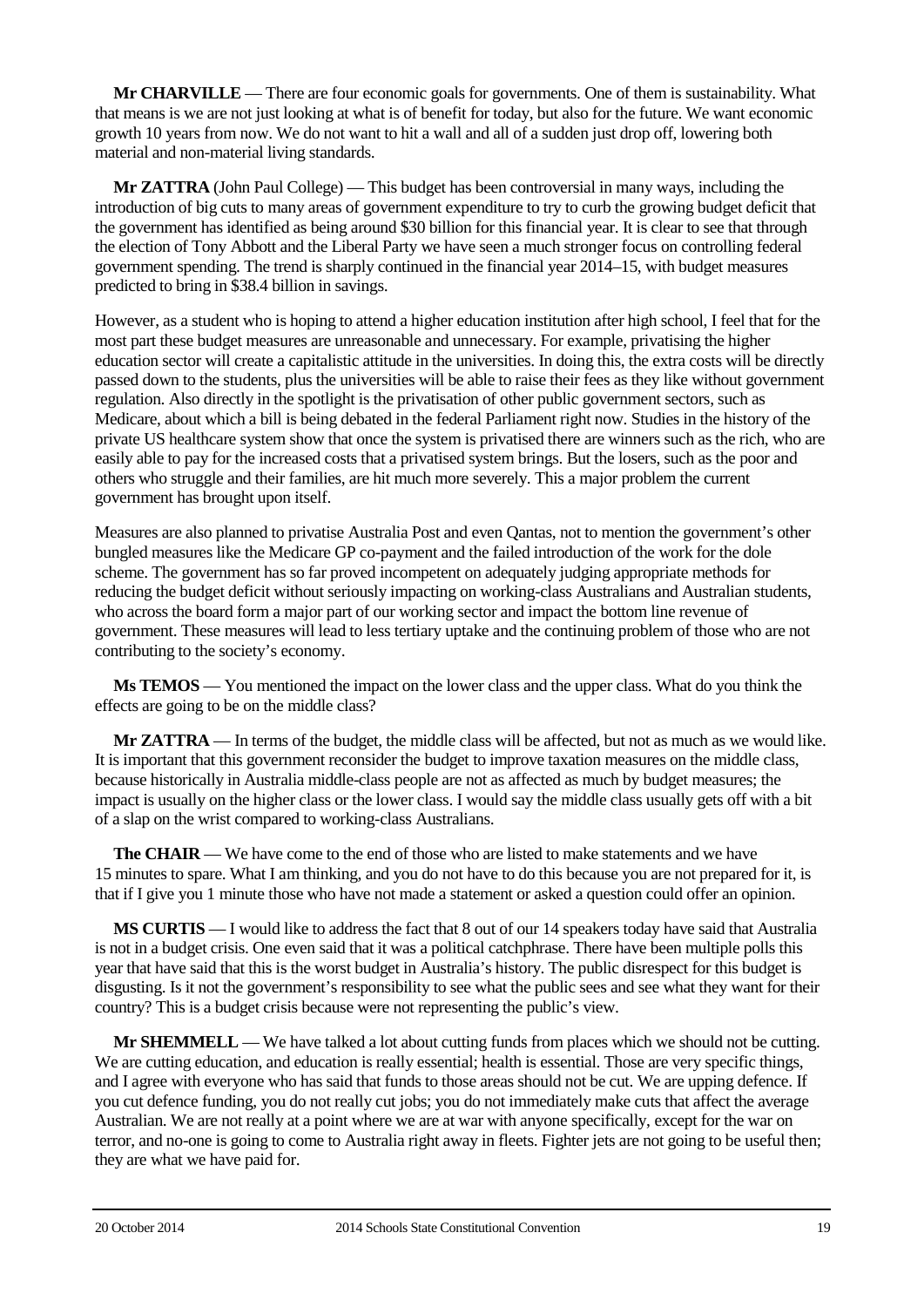We need to assess where we are spending and what we are spending. Cuts need to be made to suitable areas that are not going to affect people who are really going to feel the hit.. When you think about where we are cutting you also need to think about who bleeds.

**Mr SPARSH** — I am going to ask a question rather than make a statement. There has been a lot of talk about unnecessary spending and how, as the speaker before me mentioned, we are spending money on education and health care. Where do you suggest we make up the money if we do not spend on education and health care? We mentioned defence and how that would not, apparently, affect the average Australian. Firstly, the defence force is one of the largest employers in Australia. Secondly, the threat of terrorism is very real, as can be seen by the fact that ASIO has upped our security level to the highest it has been in a long time — just a couple of weeks ago the ISIL flag was raised in a Sydney primary school — so if we are talking about unnecessary spending, can we provide some concrete solutions? We do not want to tax education; we do not want to tax health. Where do we get the money from? That is my question to all of you.

**Ms JANSSEN** — It seems to me that the current budget is really intent on creating a divide between people of high and low socio-economic status. I feel that the main intent of the budget is to support people in positions of disadvantage, so in terms of privatising sectors of government such as Medicare, higher education, tertiary education et cetera, more support needs to be given to people who need assistance, especially in education. By privatising these sectors the government is affirming people in positions of strength and undermining the people who need support. I do not know if it is a crisis or not but that is what the budget is failing to do currently.

**Ms SHAH** — One of the first things I would like to say up about the budget is in relation to cuts to education. The Liberal Party focuses on the economy and Australia long-term while the Labor Party focuses on progressing and Australians right now. The Liberal Party has made cuts to TAFE education and university and introduced higher university fees. I think this is ridiculous because we should be getting into university based on how well we do, not based on how much money is in our parents' wallets. We should not have cuts to TAFE because we need people to do labouring work. We cannot just support academics and not have workers such as those. I think that having more people who are uneducated and not going to university because of the fees will have a huge impact on the economy long term. There will be fewer jobs in the future and the economy is going to go way down as a result.

**Ms KOSTELAC** — The current government has ceased to realise the impact that the budget will have on youth — that is, the leaders of our future. University is supposed to be a time in a young adult's life when they set themselves up for the future. However, this budget is setting up a future of debt, stress and non-stop problems. Under deregulation by the end of this decade medical students will pay around \$116 970 at the completion of their degree. Students of science will pay around \$92 444 while law students will pay around \$90 040. These are just a few of the future innovators who will suffer as a result of this budget. What era are we in? This is not the 19th or early 20th century where only wealthy males got the opportunity to be educated. This is 2014, where every single person, no matter what their age, socio-economic background, gender or race can get a  $-$ 

**The CHAIR** — Your time has expired.

**Ms ONG** — In talking about the budget crisis today, I think we can all come to an agreement that we are not in that big a crisis in terms of the budget and deficit. The greater issue here is the crisis in the Australian identity. Going back to the days of the gold rush, however long ago, we have always been proud of our egalitarian society, where everyone gets a fair go. Questioning whether we should cut health, disability, education and social welfare puts our identity into question.

Our crisis here is whether we want to change the Australian identity. For example, should we put defence before our fair go, so that not everyone has an equal opportunity to get an education and perhaps strive for more than others with their background have? Politicians here do not have to have a university degree. I think the crisis  $here$  —  $-$ 

**The CHAIR** — Your time has expired.

**Mr DIXON** — During the global economic crisis we saw countries go into heavy debt, including Australia. But it was thanks to the Labor government of Kevin Rudd and Julia Gillard that we fared much better than those in other countries. I think the Liberal government is purely putting what they want on the agenda, which is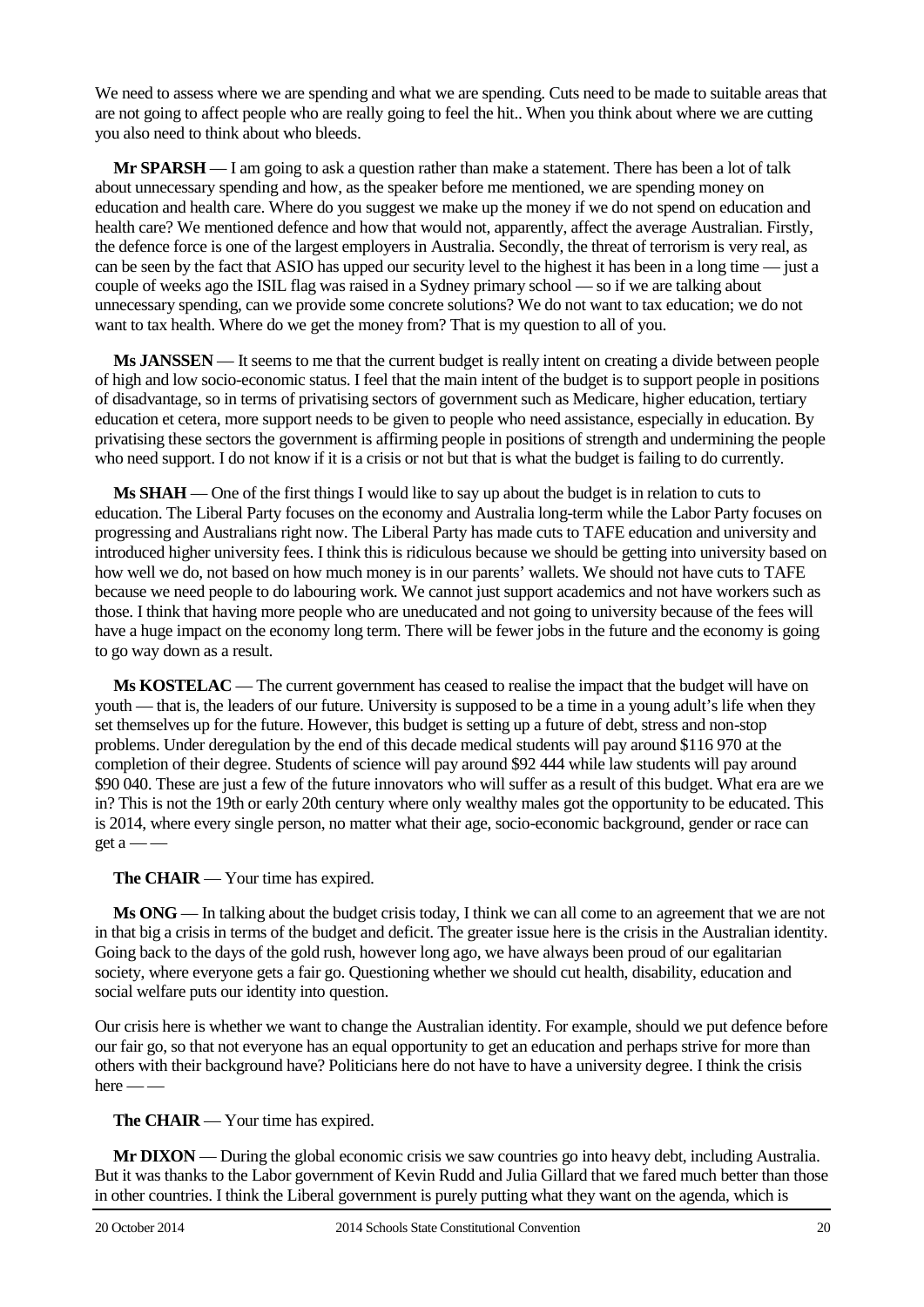cutting taxes and raising other things, as a way of saying, 'It's not because of us; it's because of the previous Labor government'. What they are trying to do is use the Labor government as a scapegoat. They are simply looking at what the Labor government did and attacking their actions. The money Labor put up for families and schemes, was a means to an end. The Liberal government is simply attacking Labor's actions despite what they achieved, which was that the Australian economy ending up fairly well relative to other countries.

For anyone to say that Australia is in a budget crisis is relative. Other countries are much better off, so how can we be in a budget crisis when countries that are worse off are not.

**The CHAIR** — I thank you all very much. You have all spoken extremely well, and you have also been terribly polite to each other. This afternoon we have a session called soapbox which lasts for 30 minutes and in which anyone can stand up and speak. We will work out how many of you are interested in speaking and we will determine whether you get a minute or a little bit longer. When you go through your discussions later, if there is something you are passionate about please use that soapbox opportunity. Other people can get involved; you do not have to sit so quietly. I must say I wish the Victorian Parliament had been that way at question time. I think I can say 'order' in about 20 different tones of voice now.

Our next guest speaker is Mr Jadon Mintern, who is the ALP candidate for Morwell in the upcoming state election. Jadon is one of the youngest candidates running for a seat in the state election. He is currently 23 years of age. Jadon has been interested in politics since year 8. In year 10 he persuaded his secondary school principal to give him a place on the school council so that students had a voice.

**Mr MINTERN** — Thank you everyone for the invitation to be here today. I am really here to talk about how I started being involved in my community and student politics, which has lead me to run in next month's state election. I grew up in the Latrobe Valley, which is about 2 hours east of here in Gippsland.

When I was younger, about six or seven, the Kennett government was in office, and part of that government's policy was to privatise the SEC. I am not going to go into that policy here today, but it had a major effect on the Latrobe Valley. The SEC was a major employer and a massive part of our community at that time. At a very young age I became politically aware. The whole community was talking about the impacts of government policy. My family and family friends were all being impacted on in some way by the decisions that were being made.

I grew up with those conversations around the kitchen table. As you get older you become more interested in the community you live in. I got involved in the student representative council, and I would hazard a guess that everyone in this room is on their student representative council. It was as simple as when I started at Trafalgar High School in year 7 there was a general consensus that everyone hated the uniform and wanted it changed. Over the next couple of years there was talk within the SRC about it, and we were always told that it was too hard, that it could not happen and that it was a school council decision and that we should basically get over it.

In year 9 I decided that I had had enough, and I spent most of that year talking to the principal and other members of the SRC trying to convince them that it was possible for us to change it. I spent about four months convincing my principal at the time, Mr Slater, that it was a good idea to put a student representative on the school council — that person being me. Eventually he agreed. As it turned out, he agreed a month before he retired. I do not know if he ultimately agreed because he was not the one who was going to have to put up with me, but whatever the case was, he agreed, and I started on the Trafalgar High School council in year 10.

I really enjoyed that, and it was my first view of, or I guess role in, governance and the decisions that have to be made, no matter how big or small an issue or level that is on. We did end up getting the uniform changed. Year 10 was spent basically surveying the students and getting to a point where by year 11 the uniform was changed. I also took that opportunity to completely restructure the SRC. Instead of it being an organisation that kind of just existed, I took the opportunity to write a new constitution and get the school council to pass that, so that the SRC and school captain positions are basically all set in stone. I have been back a few times. Apparently that move has caused dramas since for some of the teachers there, but it was my aim, essentially to solidify the student voice in that school. And we managed to do that.

After being on the school council for three years and being part of those decisions — whether it was on basics like the local curriculum or whether it was participating in the budget decisions for the school — I decided in the end that that was something I wanted to pursue. I think everyone has an opinion, and the difference between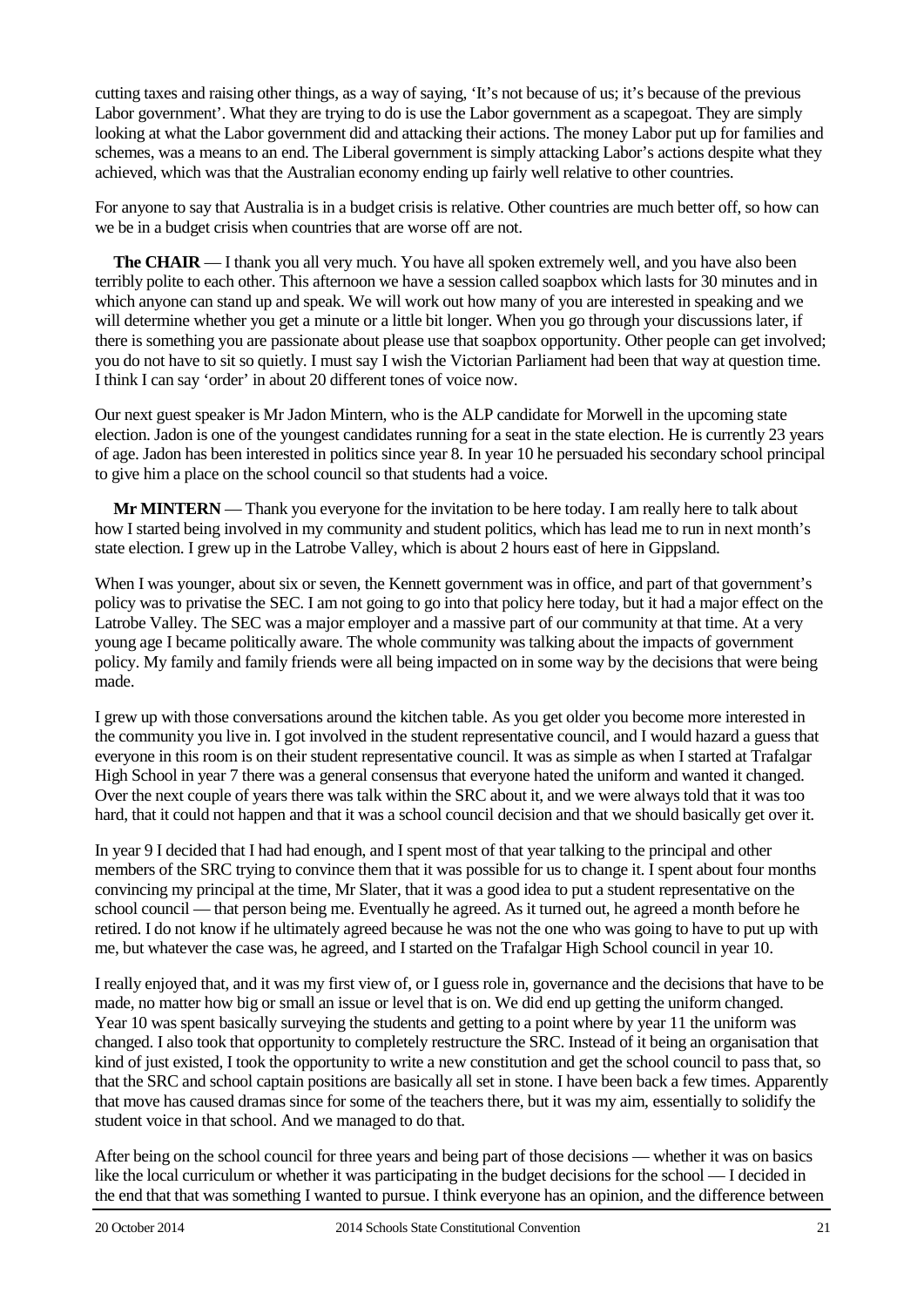having an opinion and getting involved is the desire to effect that change or want to see your views come to fruition. You are probably never going to go the whole way, but I think being part of the decision is one of the most important steps. What I have learnt too is that, as you go along, when there is a halfway position you should try to take it, because it is those incremental steps that will get you there.

Part of the way to do that is to find a good mentor, and I was lucky enough to find John Lenders, who was the Treasurer of Victoria — well, he was actually Minister for Education at the time and then a couple of months later was appointed Treasurer. John is now the Leader of the Opposition in the Legislative Council. It started with me emailing John and asking to do work experience in his office. My careers teacher at the time laughed when I told him that is what I had done and said, 'Good luck getting a response'. I gleefully marched back into that office when I had a call from one of John's advisers asking me to come down to Melbourne and meet with him to introduce myself and talk about the work experience.

I loved those two weeks at 1 Treasury Place, in the Treasurer's office, and I kept going back. I think it was over four sets of school holidays following that that I spent the whole of the school holidays volunteering in his office. That was a massive eye-opener — for an 18-year-old to have the chance to see the workings of inner government and to see the state budget being put together was exhilarating. Of course I was not involved in the big decisions, but I did help to pick the photos that appeared in that year's state budget. I almost got a photo of my sister in!

That experience further developed my interest. Through that period I joined the ALP and started getting involved in policy discussions. For me, the voice of young people is really important. We do have a view, but it is about expressing that view and having it listened to. I think that last step is the hardest, but it is also the most important, because many members in our community dismiss people our age as not being mature enough to understand the issues. Essentially they do not fully appreciate what you are saying.

That is where I think days like today are really important, because today's topic about the budget crisis makes you question your own beliefs but also defend your views in the context of governance. Fundamentally, being in government is about making choices, making decisions — both federal and state — and delivering a budget every year. No matter who is in government, no matter which side of politics is on the government benches, there is only ever a finite amount of money, only ever a pot so big, and being in government is making decisions about where to allocate those resources.

I have been sitting for the last 15 minutes listening to the conversations, and they are the same conversations that governments have. I have never been in cabinet, obviously, but they are the same conversations that they have in cabinet — whether you need to reduce expenditure, and if so, where those cuts are going to be made, or if you have increased tax revenue, where those extra resources are going to be put. That really helps.

When you question yourself, and when you challenge your own views, that allows you to have a stronger position when you go out there to advocate for them and press your views. From here, you can do all sorts of things to get involved. You do not have to be involved in party politics. There are lots of people from here who, after university, may go on and not be involved in politics. This may be a fun experience, and you will leave it at that. For others, you will go to NGOs — non-government organisations — who advocate for an issue you are passionate about. They play a big role in our society in effecting policy change, whether it is environment NGOs like Environment Victoria or whether it is specific lobby groups. You do not have to necessarily become involved in the party politics to make a difference, but if you are interested in that, I would really encourage you to, no matter which side of politics you choose. It is really enjoyable, and I think it is very important for young people to be actively involved in our community.

Part of the reason I decided to bite the bullet and put up my hand to go for preselection for this state election is because we live in a democracy. We are very lucky to live in a democracy, and this house should represent the community. Without wanting to offend anybody in this room, I often put it that this house should represent our community and should not be a preretirement home for old white men. That is part of the reason it is so important to get involved, and I really encourage you to do that.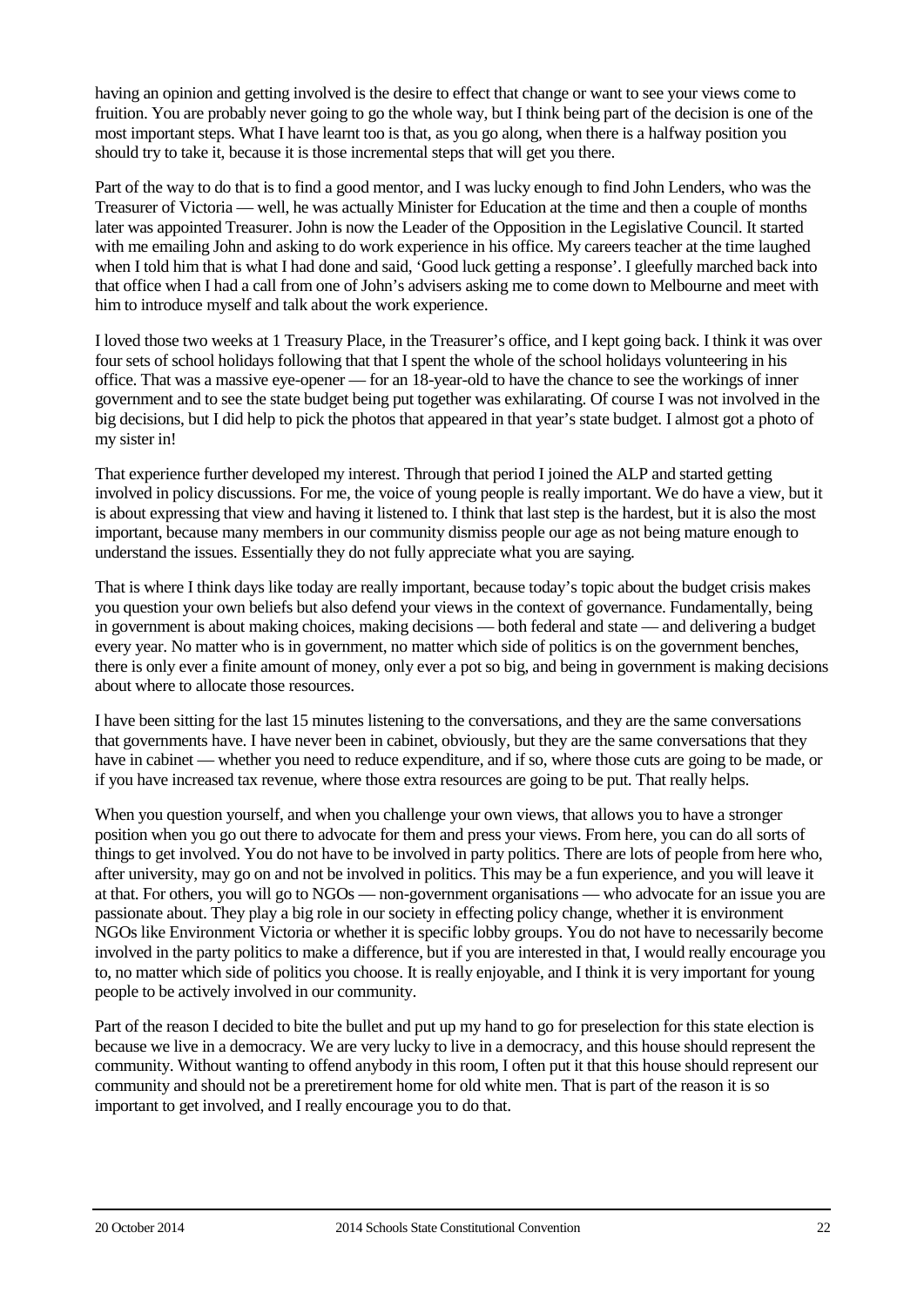**The CHAIR** — Thank you, Jadon. I agree that we should represent the whole of the community. I am the oldest person in this house, but I am not offended at all by the youth. We do need that balance. We have had a very young member enter Queensland Parliament who is making a very good contribution. He has done very well — no, it was federal Parliament, sorry, wasn't it?

**Mr MINTERN** — Yes, Wyatt Roy. Yes, I would make the point that Wyatt Roy was elected to the seat of Longman in Queensland two federal elections ago. It is not a new thing. Paul Keating was elected to Parliament at the age of 26 in a western Sydney seat. John Hewson was also elected in his 20s, and way back in 1921 there was a 22-year-old elected to the federal Parliament. It is actually not a new thing.

**The CHAIR** — Did you research this to justify why they should choose you?

**Mr MINTERN** — No, I actually researched it later. It is not a new thing for young people to be involved, but it should be more common and should not come as a surprise, I guess.

**The CHAIR** — I agree with you. We need diversity of age, race, gender et cetera. We have 5 minutes for questions.

**Ms SHAH** — I am familiar with you. I am in the Young Labor Party, and I have done a few campaigning sessions with you and stuff like that.

One of the main concerns I have with being in the Young Labor Party and discussing politics on a daily basis is being a young woman of colour. I feel like in a discussion I am kind of degraded because of my status and being young. There is a lot of ageism going around, there is a lot of sexism and there is a lot of racism. That kind of improves when we have more people of different ethnicities and as Parliament becomes more diverse. It improved when Julia Gillard became Prime Minister. It definitely improves when you are 20 years old and running for Parliament. One of my questions is: how do you feel is a good way to keep strong and not give up when it comes to being a 20-year-old, being a woman and being someone who is not white?

**The CHAIR** — Can I just interrupt for a moment?

**Mr MINTERN** — Yes.

**The CHAIR** — The question is for Jadon, but when I came into politics I was against everything that everybody argues for because I did not come in until my 50s because I wanted my children to have finished school. I was told I was too old coming in, so the ageism applies both ways.

### **Ms SHAH** — Okay.

**Mr MINTERN** — Ali, I would say never give up and never take no for an answer, but I learnt that never taking no for an answer has to be done in a respectful way. I guess that is what I was alluding to when I was talking about taking advantage of the interim steps when they are offered or when they can be achieved, because part of the challenge for young people is to not be dismissed. I think the easiest way to be dismissed is when you give people the chance to say you do not have respect for other people and other views and therefore they should not respect you, and they put both you and your views to the side.

Never give up, but do it in a respectful way when you do challenge people. Also find other people to support what you want to achieve. In your case Young Labor is part of that. For others it would be the Young Liberals or the Young Nationals or the Young Greens, because for various reasons everyone involved in those youth wings will be having the same challenges in one form or another. It is essentially about banding together and improving each other's skills. Within those groups there will be differences of opinion, so again you bolster your own abilities to be heard and work your way up and keep attending those senior party policy forums until you start annoying them — —

**The CHAIR** — And all those other people fall asleep.

**Mr MINTERN** — Just keep going.

**The CHAIR** — We have time for one more question.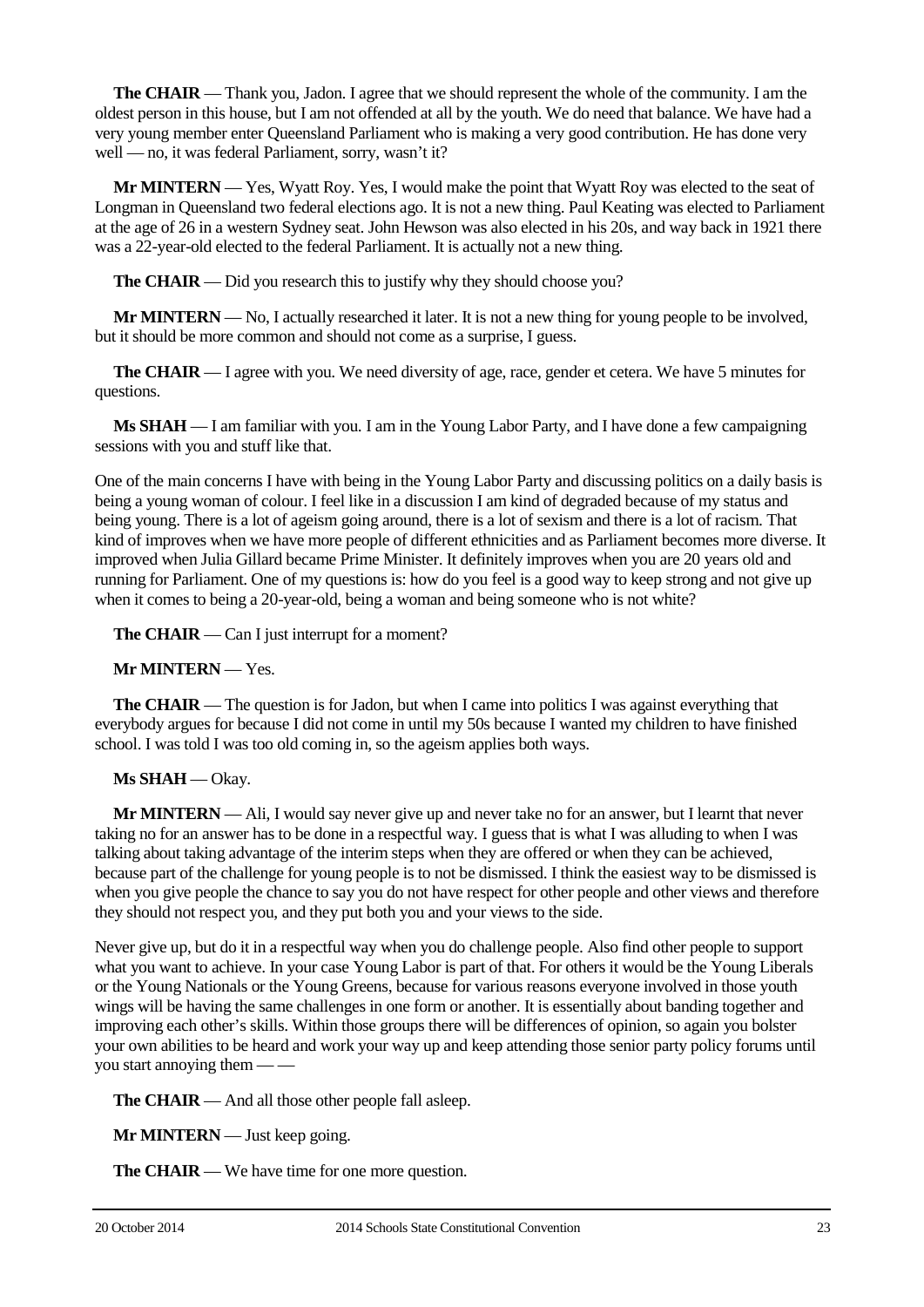**Ms FEALY** — My question is: what advice would you give to young people to allow our voices to be heard and our opinions to be heard?

**Mr MINTERN** — Get out there, and what I mean by that is, depending on what issues you think are important or you are passionate about, see what opportunities there are for you to be part of the decisions that are being made or at least be lobbying for those. Whether it is climate change or whether it is local public transport, often there are opportunities at a local government level. For example, for a couple of years I was on the Latrobe City Climate Change Consultative Committee. It is a group that discusses the practical elements of acting on climate change at a super-local level. Obviously the Latrobe Valley is home to the coalmines, so the policies that have been in place are not at a very practical level. Again, as a young person I wanted to make sure that the advice being given to Latrobe City reflected the broad community, so I found out about the consultative committee, applied to be on it and pushed the case. I did the interview at an officer level, but then I went above their heads and gave the mayor a phone call and said, 'I really want to be on this'.

Identify opportunities within your community. If you get the opportunity, go to next year's constitutional convention. Say yes to next year's two or three-day convention in Canberra, where you will meet more people from across the country. I assume there will be guest speakers from the federal Parliament and other organisations based in Canberra.

**The CHAIR** — Thank you so much, Jadon. Please thank, Jadon.

# *Delegates applauding.*

**The CHAIR** — One of the hardest things to do is to wish good luck to someone on the opposite side. I hope Jadon has a good campaign.

# **Sitting suspended 11.01 a.m. until 1.47 p.m.**

### **SOAPBOX**

**The CHAIR** — We are running behind time because delegates have had to come back through security. We have 10 more people still to come in, so I am going to use that opportunity. This is a real challenge for you, and I have to tell you that most members of Parliament would fail on this. We are going to have to cut the soapbox time down, which is a difficult thing. Are there five of you who would like to get up and speak for 1 minute each? I had better say something first to make this fair. Preference will be given to those of you who have not yet spoken. This is not reporting, this is your opinion.

**Ms SCANDRETT** (Kingswood College) — I believe the current political format is thoroughly removed from the general public. I believe the budget crisis and where we are directing money is not the big issue at the moment; it is the attitude of the government. It seems that no matter how hard we push, we cannot move the brick wall that is between the general public and the workings of politicians. I am not sure if this has always been the case, but it seems the current political format contradicts the 'everyone gets a fair go' Australian characteristic that the Australian community so vigorously pushes for. We can sit here today talking and going over the same ground again and again; but we need to make our opinions and actions louder, so that hopefully we can overhaul the rigid barrier that separates us from the political workings.

**The CHAIR** — Your time has expired.

**Ms KAY** (Genazzano FCJ College) — Regardless of whether or not Australia is in a budget crisis, we need to take action for the future of our country. An effective way to help with Australia's future is to increase GST and lower income tax. Yes, GST is regressive, which means that it represents a greater percentage of a poor person's income than that of a rich person's income; however, GST is a tax on income. Generally rich people spend more than poor people, so it will be a balance of money.

# **REPORTING SESSION**

**The CHAIR** — We are moving to the reporting session now. We have 10 groups reporting, with a maximum of 2 minutes each. If you can cut it down a little, we would all appreciate it. But it will be fine if you stay within your 2 minutes.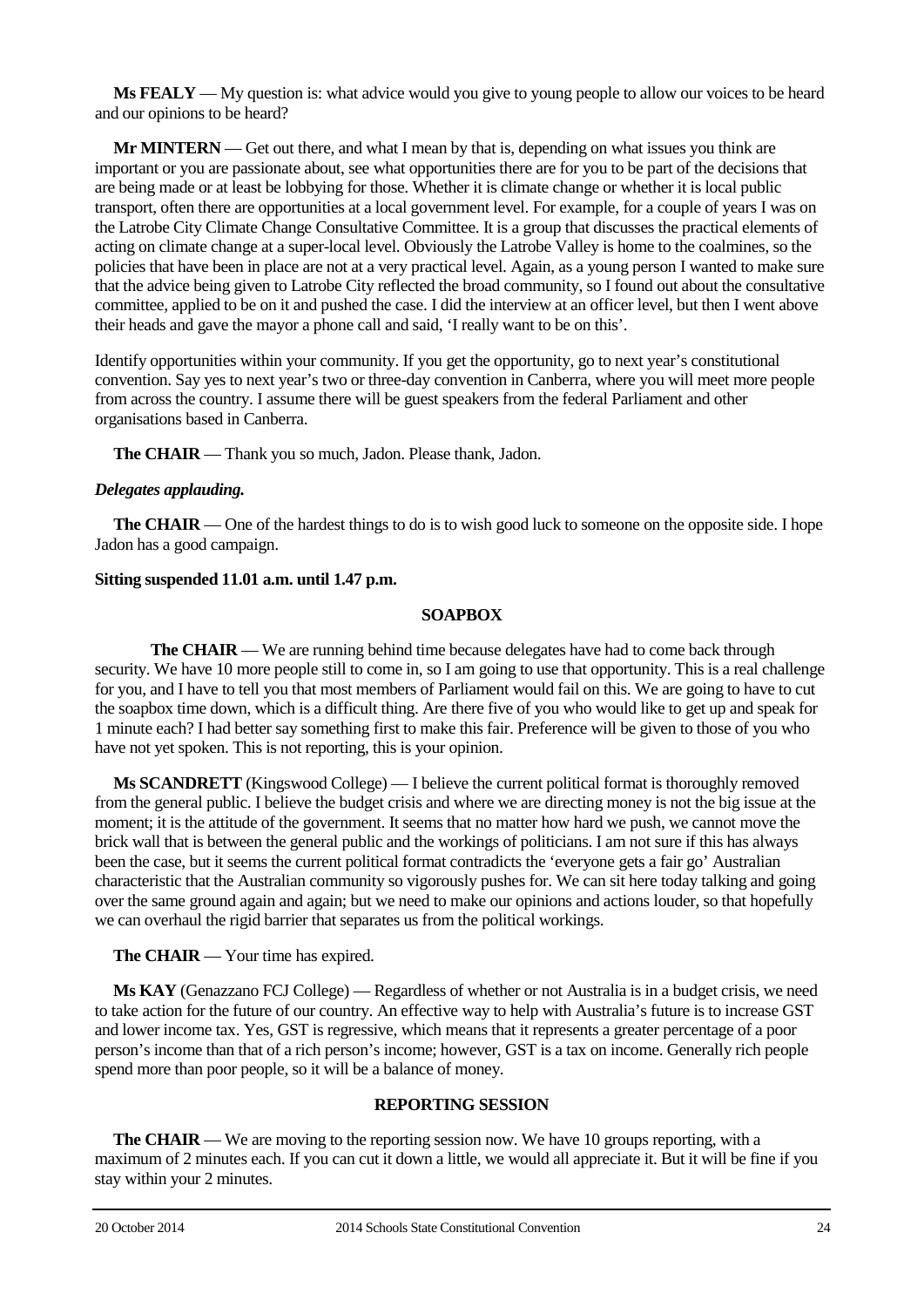## **Group 1**

**Mr E. CROSS** — Our group would like to address the fact that we do not believe that the current budget is in crisis; it is in deficit. We think the reason it is being called a crisis is due to the representative nature of government, in that the crisis as put forward has not been accepted by the general populace. Our aim is to try to reduce the deficit as much as possible. To put it as simply as possible, we want to increase social services, and that includes an emphasis on education. To fund this, we would like to look at cuts to external defence.

We acknowledge that Australia has international obligations, but seeing that Australia is such an economically strong country and a morally strong country, we believe that funnelling money into defence is not the best way to spend. We believe that is revenue we can access. At the risk of being punched, we say that we should bring back the carbon tax; the main reason being that it is a great avenue by which to gain revenue. It also promotes and addresses the needs of society for greener and more sustainable energy.

They are our three things, but more specifically in terms of social services we think the compulsory co-payment to access a doctor should be reduced, because it is acting as a deterrent. We have statistics to suggest that 13 per cent of low income earners do not want to go to the doctor because they do not want to pay. Also, the co-payment will increase the price of the medicines they can access. That is practically what we discovered.

# *Delegates applauding.*

# **Group 2**

**Mr AHUJA** — Our proposal seeks to redistribute government funds more equally in education, so that all Australians can have a fair go. The current budget gives, in our opinion, an unfair share of money to the private school system, which creates more inequality between private and public schools in Australia. Private schools have more facilities, better teachers and extensive financial bases due to high tuition fees and already have connections to existing establishments such as church foundations. This raises the question: why does our government still need to be putting money into an already secure industry?

**Mr MATERIA** — The money that we would save in cutting private school funding, we propose, should be collected into an education trust which supports local public schools and grants — I am sure Mr Abbott would like to say this — equal opportunity scholarships and financial assistance to students who would otherwise be unable to access university due to their socio-economic status. This would be an alternative to the proposed tertiary fee deregulation.

### **Group 3**

**Ms OLASCOAGA** — My group deliberated on the topics we were given regarding health and disabilities. The members in my group felt that there should be a balance between the sustainability of Medicare as well as the provision of sufficient funds for the present generation. Most members of the group believe there should not be a co-payment involved with the health system. On education, we believe that HECS-HELP should be introduced into TAFE, and as to the deregulation of HECS-HELP funds, members were split in terms of being for and against that deregulation.

On climate change and change in emissions, most members were against Mr Abbott's decisions relating to climate change. On social welfare, some students believe that welfare has been abused relating to population groups and socio-economic status. On whether the parental scheme should be reviewed, the members of my group did not generally see the importance of the scheme. As for foreign aid, one member of the group stated that we are basically taking food out of starving children's mouths and buying guns with this money and that we have been using it in the wrong way. Our group thought it was ridiculous and was against cutting foreign aid.

### **Group 4**

**Ms PAVIA** — Our group came up with various solutions for this budget. We came up with a goods and services levy, which basically means an increased GST percentage, moving from 10 per cent to 11.5 per cent on all goods and services purchased in Australia. Basically this money would allow us to maintain other services whilst cuts could be made elsewhere. Our second proposal was for a natural disaster response plan. Basically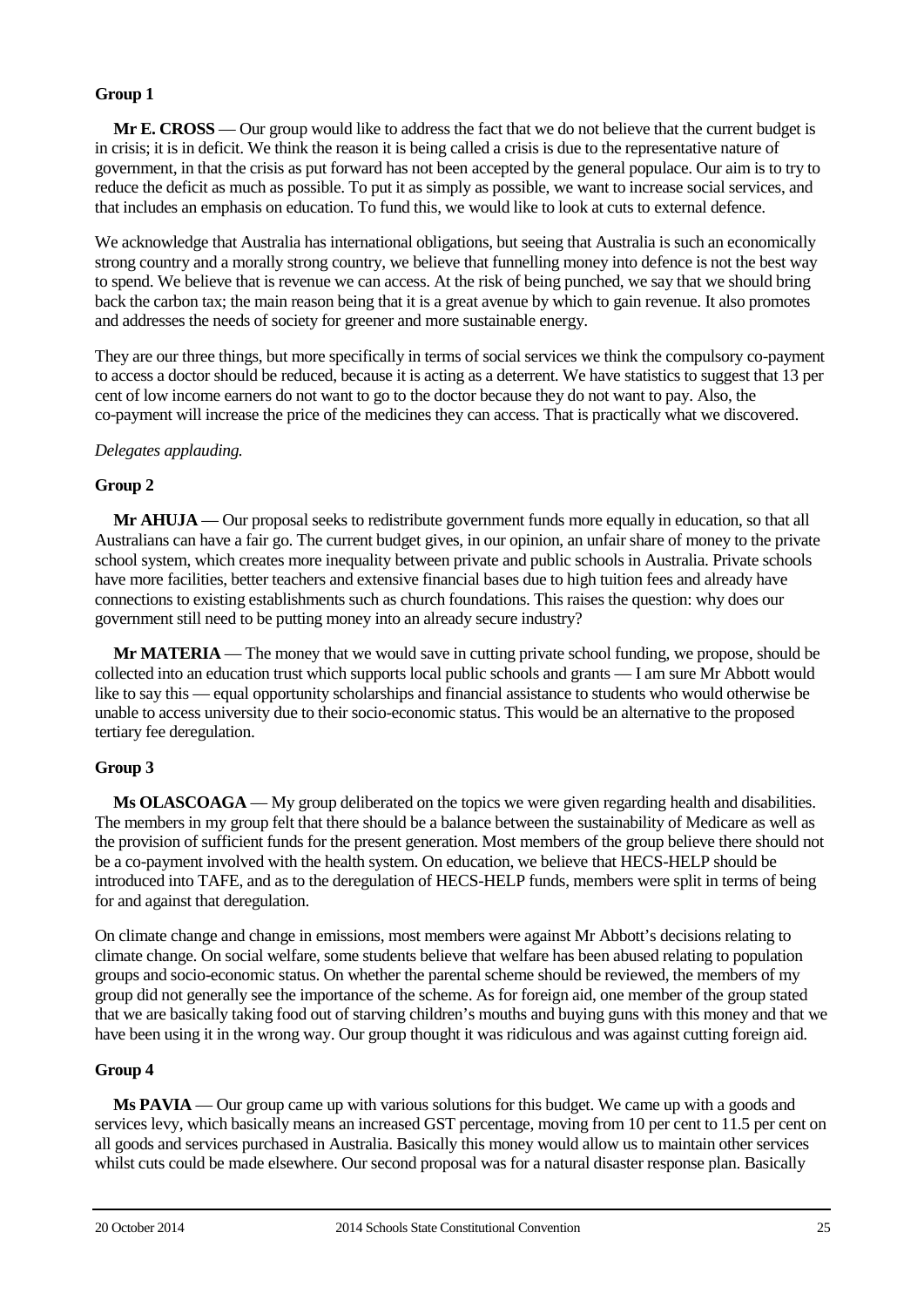this plan would allow Australia to recognise when it is obliged — and not obliged — to supply foreign aid to other countries.

We have also designed a social welfare and employment integration initiative. Under this proposal a new industry of employment could be created by the government, which would be sustainable. Basically we have come up with the effects of this on youth today. The money we would use from the increased GST would go towards the proposals mentioned above or other services. For young people this would increase job opportunities, social welfare and individual initiative, and decrease the number of people who have to be on the dole.

# **Group 5**

**Mr J. CROSS** — First of all, our group thought that it was not a crisis. We acknowledged that we are in debt but did not think that our current debt situation warrants crisis mode. Our statement would be that the government should not remove money from health, education, social welfare, climate change initiatives and foreign aid, because we believe them to be essential, should accept the necessity of essential services over budget surplus and should look for avenues of savings in defence and in greater taxation to high-income earners in the private sector, with an emphasis on corporations based overseas. We also believe in bringing back carbon trading schemes in order to both encourage green initiatives and bring in more revenue. We believe that in some of these cases we will need to go into a little more debt and borrow, but we believe that this is perfectly acceptable and that the essential functions of government should come ahead of having a budget surplus.

# *Delegates applauding*.

# **Group 6**

**Mr AL-SALIHI** — First of all, we are going to have three reporters, who will report different sections of our views on the budget crisis. First of all, we outline that the crisis that we are outlining in this whole debate is not in terms of the budget deficit itself, but rather the public perception of the way the funds are being allocated. That is the crisis we are talking about. First of all, I will talk about the fact that we have agreed that higher education should be privatised and there should be HECS deregulation. That is mainly because we do not see any real harm to it, because we believe that in a free market society, where the price of higher education is determined by the market itself, through Keynesian economic ideals, the price could be lower than the current price, which is established by interference from the government.

**Mr GORADIA** — In terms of environmental sustainability and climate change, we advocate a system by which the government would not pay out rebates to those companies that pollute less, but, under our proposal, companies — traditionally large ones — would pay a form of environmental compensation according to the levels of pollution. This would result in a greater availability of funds for innovation into sustainable energy technologies. Furthermore, we propose that the distribution of social welfare be kept as it is under the status quo, in order to not further perpetuate the idea of dole bludgers. We also fervently support the implementation of a paid parental leave scheme.

**Mr MUSTAFOVSKI** — I am going to be speaking about foreign aid. We have come to the conclusion that when it comes to foreign aid there are some key questions that we need to be asking. Is there a possibility of cutting funding in the campaign against terror? Is it necessary and where is it necessary? Why are Australians now a part of the threat? This is the most important question we are asking because it relates to us. Is there a genuine threat? Is this issue more valid than international issues, such as ones in Papua New Guinea and East Timor? In fact with regard to the foreign aid figure of less than 0.5 per cent of GDP, it is a small amount of the budget, so it does not make a really big difference if we do not cut it out.

# **Group 7**

**Ms de LACY** — We came to the unanimous decision that we are not currently in the middle of a budget crisis, but we think funds could be better allocated in the current budget. We think that all avenues that may allow for taxation minimisation should be closed, especially in terms of multinational companies. We also feel that education is a key aspect to solving society's problems. In particular we think that more funds should be allocated to educational programs that raise awareness, specifically in the area of cigarettes, alcohol and dietary behaviour. This will help alleviate social problems, which plague the budget allocation. This will also help to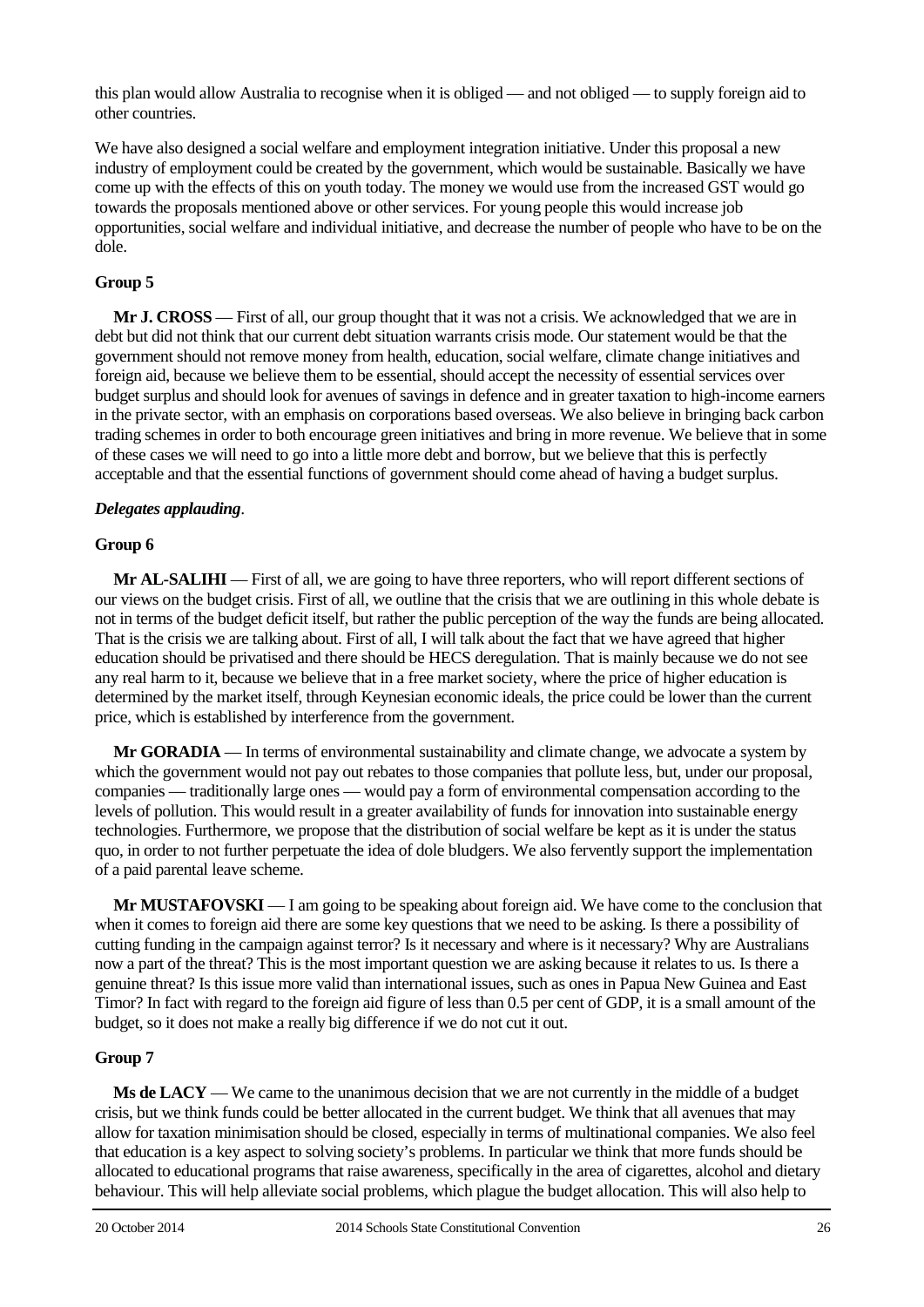alleviate the burden on the health sector as well as on social welfare because people will be better equipped to be self-sufficient and live healthy lives, which will contribute to the economy.

Foreign aid is another important component of our recommendations because through this we can address the causes of problems that we deal with in Australia, such as refugees and threats of violence. For example, if we take the aid directly to the source where people come from, in the long term we can stop refugees. That is a long-term goal that Australia can make, which can improve our situation in the future. Climate change is a real issue, and we hope to decrease its impact by increasing funding to research groups and encouraging the use of renewable sources of energy through the provision of financial incentives. Lastly, we would divert funds from the military, as we feel Australia is safe and insulated from security threats due to our advanced technology, regional treaties and allies.

### **Group 8**

**Mr MacCUSPIE** — Our group came to the decision that Australia is absolutely not in a budget crisis and, if there is any crisis, that it is more in the allocation of funds, not in the actual amount of funds in the first place. We believe that all funds should be allocated in a fair and even way, and for that matter we support the allocation of further funds towards education, social welfare and support, which we believe are the most essential things for any citizen of Australia. On that matter, especially in the area of education, we believe in a fairer distribution of the money with a focus on teaching to improve the quality of our education within Australia, rather than the facilities or the quality of the buildings in which the education occurs. To facilitate this, we would privatise Qantas in order to save the government a significant amount of money every year. In addition, we would reduce spending on foreign aid in countries that no longer require it, such as China, and reduce spending in defence, both within Australia and internationally, specifically in operations such as Operation Sovereign Borders. We would also consider reducing offshore processing of refugees in order to save money and also to improve our human rights standards within the world.

# **Group 9**

**Ms KEOGH** — Our group also decided that there was definitely not a budget crisis and that the reason that most Australians think this is the case is due to overinflated media attention and the political jargon that has been spread around. We do not believe there is a crisis, but there is the possibility of a crisis in the future if the spending that occurred during the Gillard and Rudd governments continues and the abolition of taxes by the Abbott government continues.

We feel, however, that the response made by the Abbott government in its recent budget is not acceptable. Cuts to areas such as health, education, social welfare and foreign aid have a negative effect on our economy. It hits people of low socio-economic status the hardest. It is harder for them to make a \$7 Medicare payment or to afford tertiary education if these cuts are made.

Our solutions were around increasing revenue and therefore increasing expenditure as well. We thought that the reintroduction of a carbon tax or an emissions trading scheme or a policy that is environmentally friendly would be a good source of revenue. We also thought that a mining tax should be reintroduced.

# **Group 10**

**Ms DAW** — Our group thinks that cuts should not be made to education, health and disability services, social welfare and foreign aid. Firstly, budgets are more for nation building rather than staying in the black. In an economic downtime governments should inject more money into the economy. Cutting education is detrimental for the future. Access to health and disability funds is a basic human right. Social welfare payments go back into the economy rather than the welfare money which tends to go overseas. Did you know that there are 10 unemployed people per job vacancy? It is unrealistic to expect that all unemployed people go out and get a job. Most scientists agree that climate change exists and will have a greater impact than that of people killed by smoking cigarettes. If we develop strong diplomatic relationships, we benefit those who need foreign aid.

In conclusion, we believe that to combat the unsustainable reallocation of taxpayers money we should tighten the superannuation tax rate, provide more incentives for negative gearing and social gains, invest in international climate change research, ensure that there are no tax loopholes to make sure taxpayers are paying their taxes and cut mining subsidies.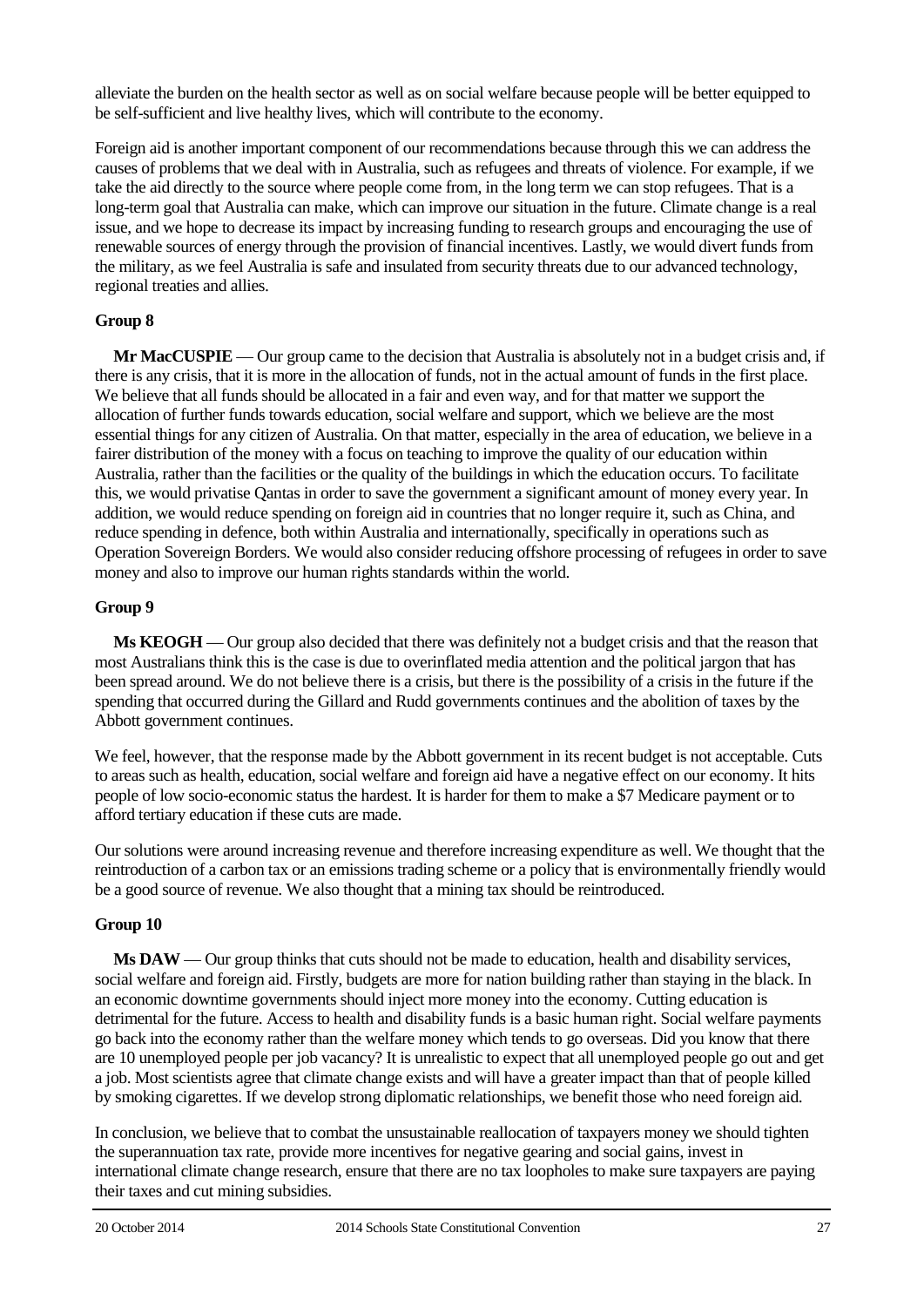**The CHAIR** — That is the end of the reports from all the groups. We will be voting on the actions proposed after the soapbox session. The soapbox is interesting. In that session you can talk about any topic to do with the budget. You do not have to talk in favour of your group if you dissent from one part of it. Please use that opportunity to put your views forward.

### **SOAPBOX**

**Mr BELL** (Northcote High School) — I am of the firm belief that we are in a budget crisis. The budget that was delivered to the Australian population by Joe Hockey earlier this year is in crisis. This budget has been an assault on the Australian way of life and has contradicted every value that Australian citizens hold dear. Cutting services to address a negligible amount of debt is absolute madness. Many Australians are in debt — in fact everyone with a mortgage is in debt — yet the majority of Australians would choose to have a mortgage rather than lead the surplus lifestyle of homelessness. The reason the government is in deficit is because it is providing essential services on which Australians depend. There can be no greater justification for being in debt.

**Mr BRUNETTI** (The University High School) — Australia is a country known internationally for having a world-class healthcare service and quality public education, and this budget is really getting to the heart of these services. These are services Australians depend on every day. We cannot use getting the budget back into surplus as the justification for placing a \$7 co-payment on visits to a GP. This may not sound like a lot of money, but it adds up, and to the people who will be most affected by this co-payment, it really is a lot of money. If more people were going to the doctor regularly, we would have fewer people ending up in emergency departments and we would be able to save more money. If the government abandoned this plan for a \$7 co-payment, we would save more money in the long run in the healthcare area.

**Ms TRAN** (The Mac.Robertson Girls High School) — Today a lot of people have pretty much agreed that we are not in a budget crisis. Therefore I reckon that we should increase our foreign aid as there will be many benefits. Currently Australia is a really good global citizen compared to other countries and increasing our foreign aid would reduce Australia's long-term costs as well as improve lives abroad. Many people may ask why we should be increasing it. It is because we would be spending our own money to help others whom we do not necessarily know. I think this would have great long-term effects on Australia.

**Mr XING** (Haileybury) — I would like to talk about something which has been raised quite a bit in today's discussion — the question of the economic sustainability of the budget and the measures that we supposedly need to put in place, such as the \$7 GP co-payment, in order to keep the budget sustainable. I would like to talk about economic sustainability from the perspective of social mobility. I contend that the measures outlined in the Abbott government's budget serve to degrade social mobility and make it more difficult for those at the bottom level of society to ascend. The budget does this by making it more difficult for them to find work. By degrading social mobility the budget makes it more difficult for these people to contribute to society in the long term, which leads to more underlying social issues. I contend that in the long term that the degradation of social mobility by this budget makes for an unsustainable situation.

**Ms STRETTON** (Glen Waverley Secondary College) — I will also be addressing the topic of foreign aid. At present Australia contributes 0.37 per cent of its annual spending to foreign aid, when we have agreed that we would try to increase this amount to 0.7 per cent, which is still very low. Other OECD countries have well exceeded 0.7 per cent. We should invest in foreign aid because this would help to foster security for Australia. If we can help countries to have effective governance, we will reduce the risk of conflicts breaking out thereby affecting Australians in this country. Australians are really lucky. One hundred per cent of our population has access to safe water and sanitation compared to a country like Afghanistan which has only 22 per cent access. That is appalling.

**Mr COLLIER** (McKinnon Secondary College) — I want to talk about CSIRO funding. Amongst the international community the Abbott government's proposed cuts to the CSIRO are quickly establishing Australia as a nation that does not regard science as being important. The CSIRO is perhaps Australia's greatest means of research into issues such as Ebola and climate change, which are arguably two of the biggest threats to our way of life. Along with this, cuts to renewable energy are further harming our efforts to combat climate change. As a nation we should aspire to be more like Germany, which has the highest saturation of wind farms in the world.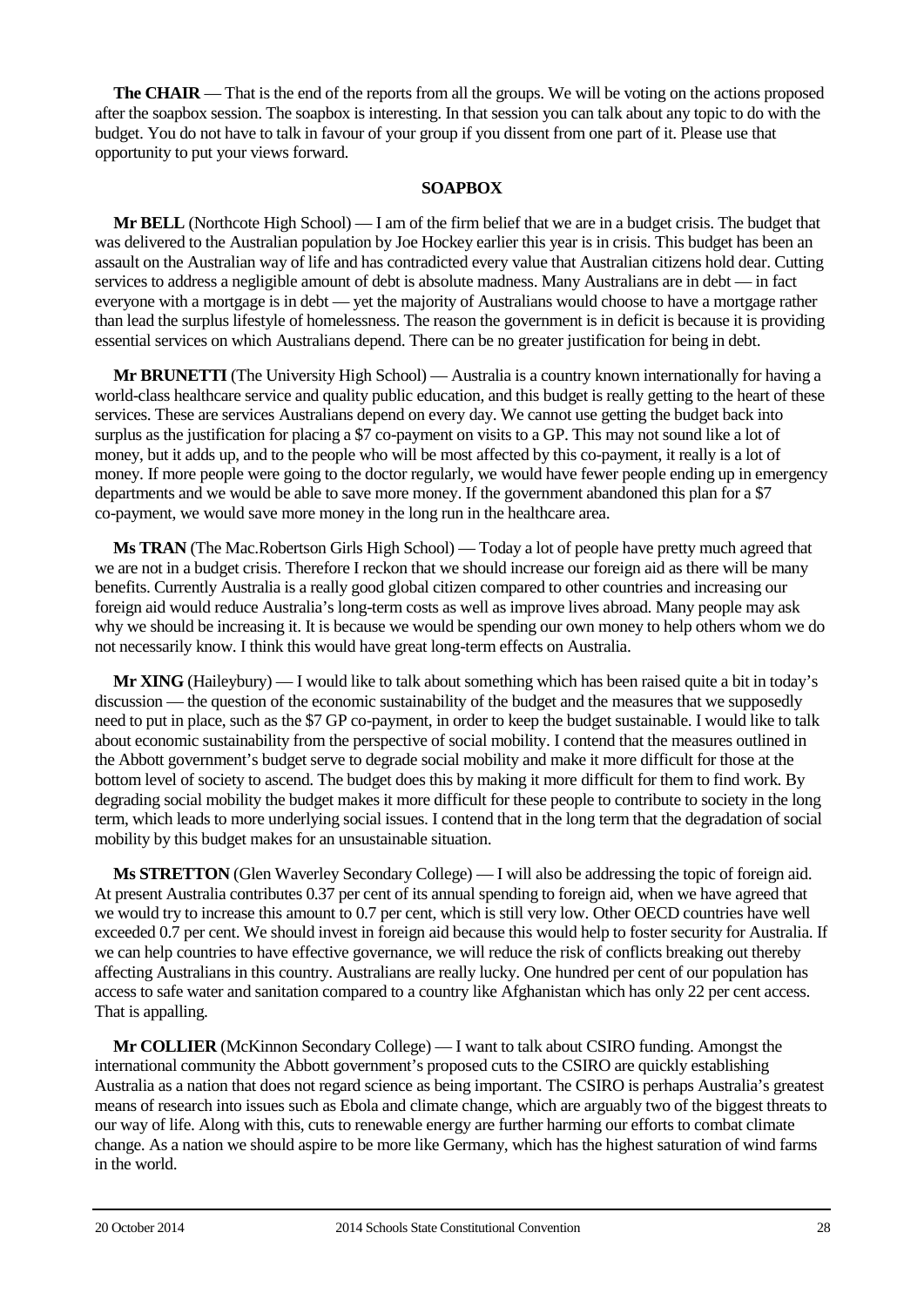**Mr CAMERON** (The Peninsula School) — I liken the budget crisis to buying a house. Initially you are in debt, but that does not mean that you cut out necessities like eating, drinking and sending your children to school. When you liken that to the budget crisis, it is okay that you are in debt to start with. It does not mean you cut necessities, such as health care, welfare and education. We need to look forward to sustainability, not cut necessities.

**Mr A. TRAN** (The Peninsula School) — I believe the budget is going in the wrong direction. To fix the budget problems we currently face, instead of decreasing spending we should increase taxation and better manage our expenditure. Our government spending represents a significant kind of investment in our society, which is fundamental to a capitalist society. That being said, we must also facilitate the sustainability of our investment. As an example, investments should be made in green energy development, which is a more promising and longer term solution to our energy crisis than fossil fuel.

In regard to the cuts in defence suggested by so many here, I believe in a philosophy called peace through strength, which focuses on deterrence, making sure that if we go to war, we will win.

**Mr MUEHLEISEN** (John Monash Science School) — Throughout today we have been talking about the positives and the negatives and what is the best path to take with the budget moving forward. To answer the issue of the budget we need to fundamentally ask ourselves what we should represent with our budget. I think it should represent the values that we as a society agree upon. Among them I think the idea of a fair go — an idea we have all heard about either from someone else or from reading through the booklet — is an idea that we all need to espouse.

In reaching this budget we need to ask ourselves whether it will meet this idea of a fair go, equality and egalitarianism. We need to ask ourselves whether it will support these ideas and bring us forward in reaching our aim or whether it will go against it. I would like to say more, but I am out of time.

**Mr GORADIA** (Scotch College Melbourne) — I would like to advocate the proposal to privatise the higher education system. Before I get labelled as a right-wing fascist I would like to enlighten you all. You may say that this private business incentive may force the lower socio-economic echelon of our society out of the education system, but this same business incentive will not allow the private education companies to set fees so high that this whole sector is completely ignored. The people who do not already go to TAFE and university under the current system will not go anyway under any type of reform.

You may say that education is a human right, that everybody should be able to get it and that privatisation goes against this. But what about water and utilities? They have all been privatised — —

**The CHAIR** — Your time has expired.

**Mr MacCUSPIE** (Camberwell Grammar School) — One issue I believe has been overlooked in the discussion today is that of asylum seekers and refugees. In the notes from our meeting we mentioned that we wished to cut money from Operation Sovereign Borders. I would also wish to propose that perhaps some offshore processing and mandatory detention would cease. Not only would this improve Australia's standing as a human rights champion and get it back to its previous standard, it would also stand to save significant amounts of money. Processing people offshore currently costs \$100 000 per person, per process. This is a huge amount of money. If we process them onshore or even if we just did not put them in mandatory detention, we could stand to gain a lot of money which could be redirected to resettling them and to improving foreign aid for the countries from which they come to target the issues from which these refugees flee in the first place.

**Ms STENTS** (Genazzano FCJ College) — Although it may be controversial, I feel as though we should be fixing solutions in our own backyard, so to speak, before we send funds overseas by way of international aid. I think payments should be subject to the economic capacity of Australia, and this is somewhere where we can cut funds to put back towards the budget. A small percentage of the budget should be allocated to foreign aid each year — smaller than what we have got at the moment. Should the need arise, and only if it is necessary, unspent money could be returned to the budget.

Australia cannot promise any amount to other countries and should not be legally bound or obliged to do so. Any amount provided should be subject to change and at the mercy of the Australian government. We do not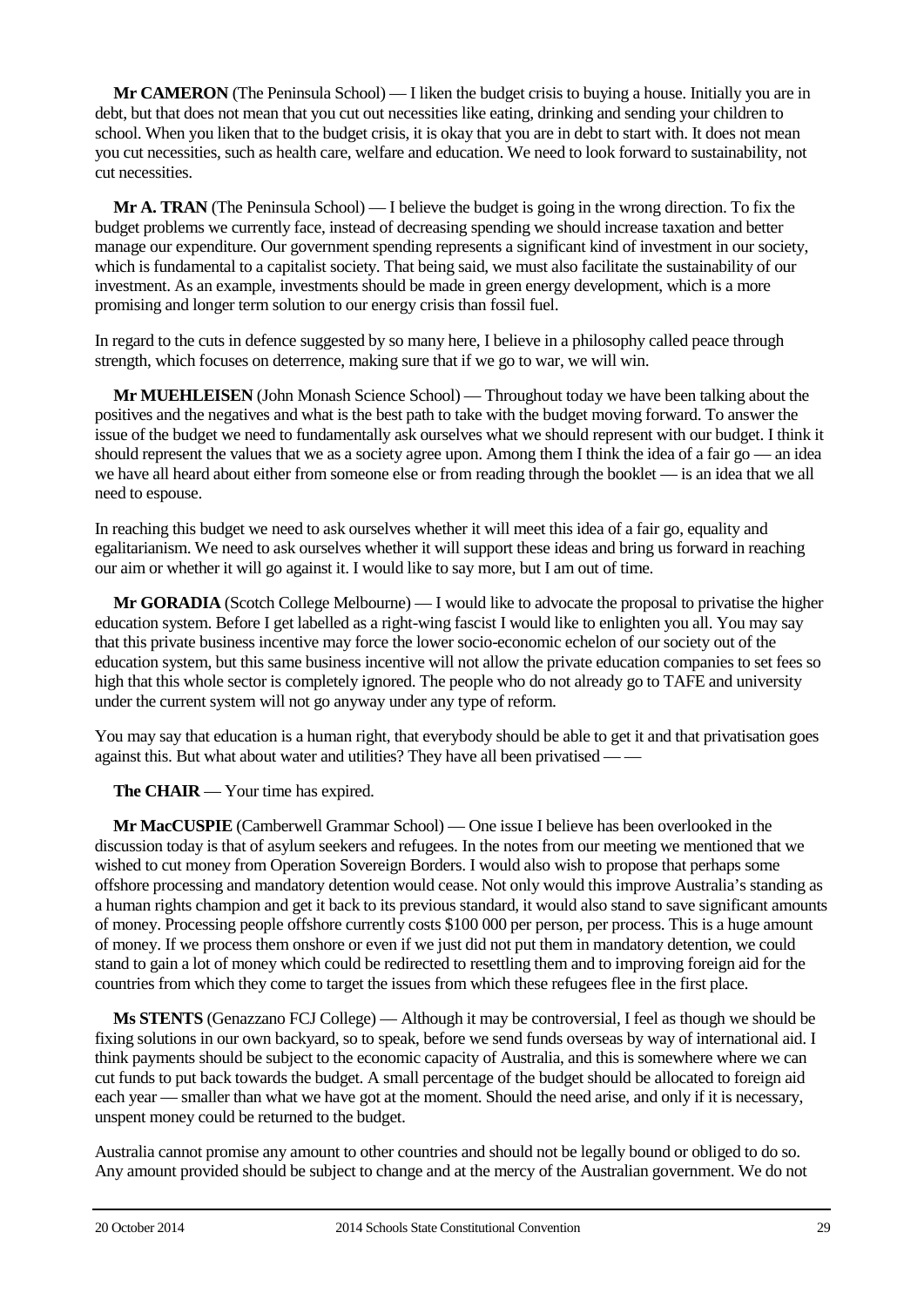have to cut our foreign aid completely; I am not of that opinion. We can expect some backlash from the international stage, but Australia needs to — —

**The CHAIR** — Your time has expired.

**Mr AL-SALIHI** (Camberwell Grammar School) — The opposition has just spoken about the fact that they want to decrease the current level of foreign aid. The foreign aid level right now is below 1 per cent of our GDP. The fact is, as spoken by Jasper from my school, through Operation Sovereign Borders and through decreasing our foreign aid budget we are sending out a message to the rest of the world on the international stage that Australia no longer upholds its UN-bound responsibility to serve those nations that are developing and underdeveloped.

Australia as a developed nation and as one of the economic and political powerhouses of the world needs to pick up the slack and work towards making the world a more habitable place. It should help other nations, as is its responsibility as an economic powerhouse.

**Mr SHEMMELL** (Kingswood College) — I will also talk on the topic of foreign aid. It is true that we need to continue foreign aid, and we may need to increase it, but I think first we need to come up with the criteria that classifies whether or not aid is necessary after a specific crisis.

We need to make sure, for example, if it is a natural disaster of a certain level, that we send a certain amount of aid. We need to send it quickly, and we need to do it without being asked. We also need to discuss the length of time we need to continue this aid for. If there is a disaster in a country and we continue aid for an excessively long period of time, it is just a drain on funds that could be directed to other countries for different types of aid work.

**Ms TEMOS** (MacKillop College Werribee) — How do I put this? It is debatable whether we are in a budget crisis or we are not. It is debatable, and I think that is an issue. It should be a definitive thing. Either it is true or it is not; either we are in a crisis or we are not. It is evident that political jargon is laced throughout the statistics in order to favour either side. Either it is true or it is false.

Average Australians are not going to understand the meaning of 'GDP 10 per cent'. They will think, 'Oh, it's a solid number; let's go for that. Yep, sounds good'. They do not understand what that means — let's be real.

**The CHAIR** — Have you been watching television?

**Ms TEMOS** — They watch television — that is the thing. That is where they get their information from. It is a democracy. We need to get people to understand what exactly we are talking about before we start working towards a solution.

**Mr O'BRIEN** (Scotch College Melbourne) — Today we have clearly seen a dichotomy presented. We have seen that we can have a high standard of living either through cutting spending or through raising taxes. I am here today to say that we can have both. We can maintain a high standard of living without having a massive deficit or causing massive harm to our community. How do we do this? We do this by backing right-wing economics.

Right-wing economics is something that has not been educated about recently. It has been in the past. We have seen throughout the 1980s and the 1990s a very literate electorate, which has known about these sorts of concepts. And we have seen the benefits: when people spend money in these areas, we can get good social outcomes. Think of stuff like research, for example: if we spend money on research, privately or non-privately, we get outcomes like Wi-Fi. Look at the benefits that Wi-Fi has had for our society, for Australia. Look at things like when we invest money in infrastructure, the number of jobs created and the benefits to ourselves. Clearly we need to maintain what we are doing and our current status — —

**The CHAIR** — Your time has expired.

**Ms BOLT** (St Catherine's School) — There has been a lot of talk today to the effect that making university admission prices much higher will deter people from wanting to seek a higher education. I just do not believe that that is quite true. If you look at the United States of America, college fees are through-the-roof expensive — around 40 000 to 50 000 dollars — yet 96 per cent of people in America have a college degree. So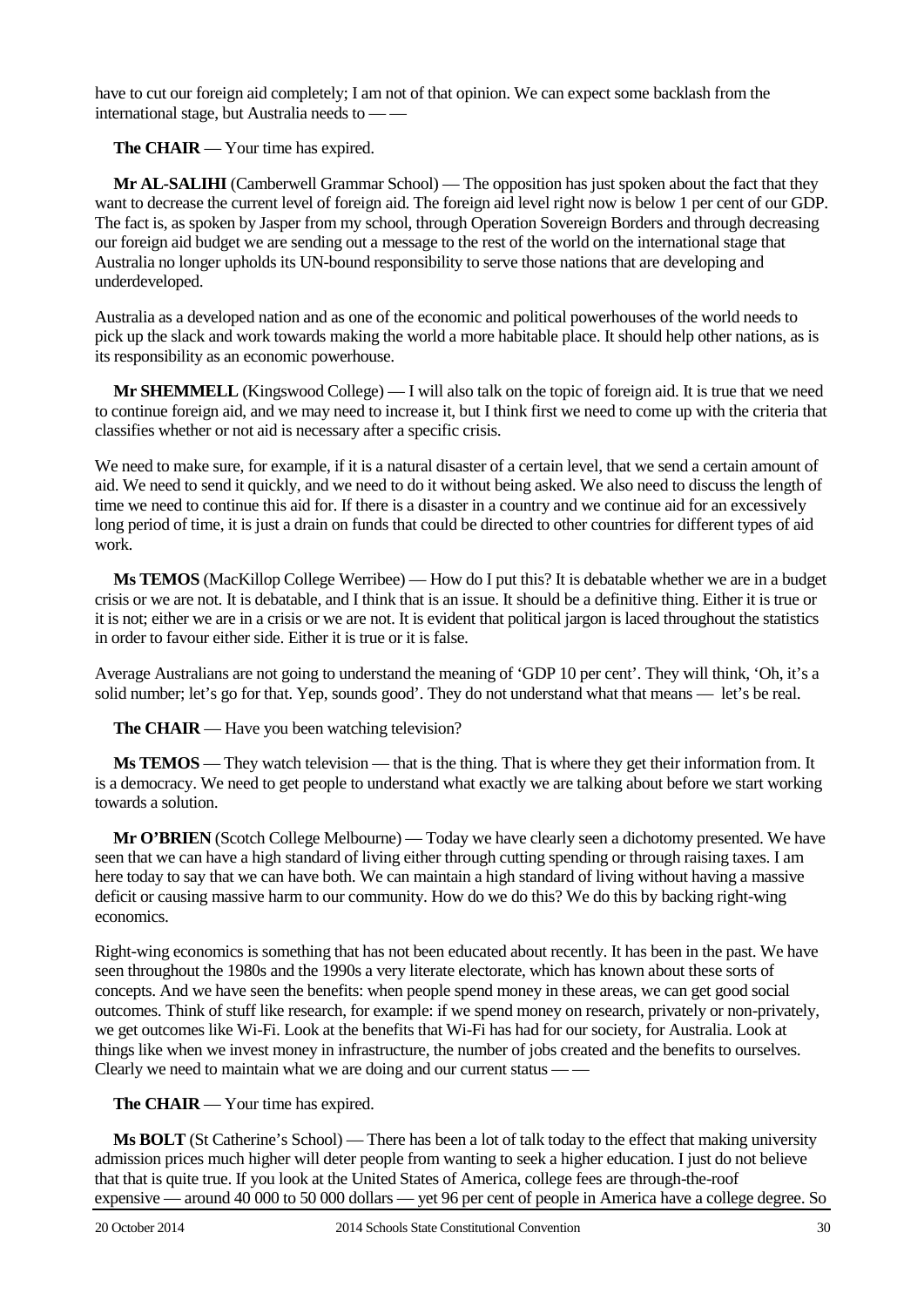I do not necessarily think that having higher university fees is going to deter people, if we look at the United States. It does have a lot of people in college getting those degrees so they can then pursue higher jobs.

**Mr ZATTRA** (John Paul College) — Further responding to the issue about foreign aid, I believe the problem is not how much or how little we give to other countries but where we spend our foreign aid and who we give it to. For example, China still receives some of our foreign aid — a country that is confident and can produce its own stable and strong economy. However, we still give foreign aid to this country, when it could be better spent on countries such as countries in Africa suffering from the Ebola virus or countries that are devastated and ravaged by natural disasters, such as the Philippines, which is still recovering from the flood and tsunami it had last year.

I further believe that if we relocate this money and it is better spent, there will be no further need for a change of foreign aid. It just needs to be allocated better to countries that need it more.

**Ms SHANAHAN** (Sunbury College) — I just wanted to say that if the fees at unis and TAFEs go up I think it will be a deterrent. Personally I know, from being in year 11 and 12 and doing VCE and looking at universities, that it would be. Some students have single parents; they cannot get loans. If you do not know what you want to do but you still want a degree under your belt, it is really difficult to decide what you want, especially at such a young age. Having to choose while knowing that it is going to be a lot of money even if it is not what you are going to do is going to prevent you from your choices.

**Ms PEREIRA** (Genazzano FCJ College) — I agree with the position that increasing taxation is also going to be a deterrent to encouraging our economy to flourish. I think the key thing here is to encourage spending within businesses within Australia and Australian-owned businesses to encourage the economy to strengthen and to eventually alleviate our debt position. I think increasing taxation is only going to make people in the position of having money become more stingy and more aware of saving, and it is not going to really encourage our economy to flourish.

**Mr CHOONG** (Camberwell Grammar School) — When it comes to problems, surely it is better to prevent them than to treat them. In this way, we can look at the main issues in society — for example, obesity, alcoholism, homelessness and other issues that plague the healthcare system and social welfare.

Surely it would make more sense to put more money into education to help people to understand issues that may arise from things such as excessive drinking or cigarettes. What I want to know is, what gives someone like Christopher Pyne the jurisdiction or the justification to say that we do not need more money in our education system, we need better trained teachers? I would like to pose this question to him: how do you intend to train better teachers, to build better facilities or to provide better opportunities for Australians like us without putting more money into the education system?

**The CHAIR** — I am sorry, but that is it. Thank you so much; your contributions were fantastic. I wish we could go on for another hour. I always feel embarrassment, when I point to you, that I do not know your names. It is very hard; I would normally say the member's name.

### **THE VOTE**

**The CHAIR** — We are moving to the vote. The first vote we are going to have will be on the Australian budget crisis, but I will tell you how it works. We will decide on the voices. I will say the 'ayes' first and then the 'noes', and I will decide which side has won on the volume of the voices. If anyone challenges my decision, we will have to go to a physical vote.

The purpose of this vote is to determine your position on the proposition:

That Australia is in a 'budget crisis' and all Australians must share the burden — directly and indirectly.

### **Question defeated.**

**The CHAIR** — Now we come to the 10 groups and whether or not we endorse their propositions. We have tried to edit these.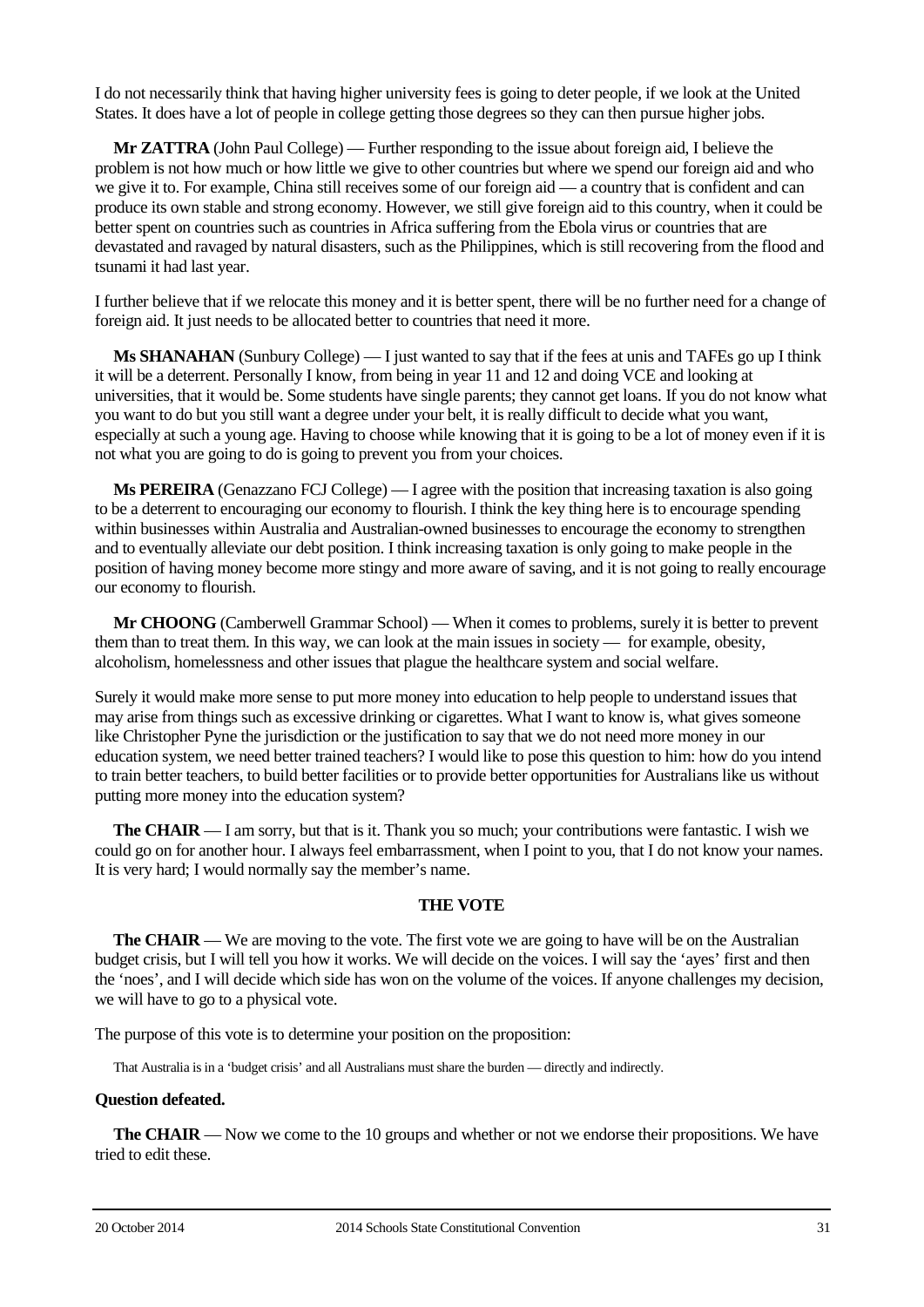### **Group 1**

### **The CHAIR** — The question is:

That the current budget is not in crisis. We agree to keep the current level of budget deficit to promote long-term growth by focusing on social services in lieu of spending on external defence, the introduction of a carbon tax and closing tax loopholes.

### **Question agreed to.**

### **Group 2**

**The CHAIR** — The proposal is:

That the money we would save in cutting private school funding should be collected in an education trust which supports local public schools and grants equal opportunity, scholarships and financial assistance to students who would otherwise be unable to access university due to socio-economic status. Our proposal seeks to redistribute government funds more equally in education so that all Australians can have a fair go.

#### **Question agreed to.**

#### **Group 3**

**The CHAIR** — We have precised this question. The question is:

That members feel that there should be that balance towards a sustainability of Medicare as well as providing sufficient funds for the present generation. Most members believe there should not be a co-payment.

#### **Question agreed to.**

#### **Group 4**

#### **The CHAIR** — The question is:

That the natural disaster or severe conflict response plan be a response plan to any international global disaster to which Australia is obliged to supply aid. This could be formulated in the way of a fund to which the government allocates money. This plan would detail whether or not Australia should step in and supply aid and how long after the incident aid should continue for. This response plan should cut unnecessary expenditure.

#### **Question agreed to.**

### **Group 5**

#### **The CHAIR** — The question is:

That the government must not remove money from health, education, social welfare, foreign aid and climate change while accepting the necessity of essential services over budget surplus and looking for avenues of savings in defence and greater taxation to high-income earners and the private sector, with an emphasis on corporations based overseas.

#### I am a little bit lost.

**Mr FIFORD** — Essentially it is keeping everything but cutting expenditure in defence and making high-income earners and overseas corporations pay higher tax to get the commensurate savings.

#### **Delegates divided on question.**

#### **Question agreed to.**

#### **Group 6**

#### **The CHAIR** — The question before the house is:

That foreign aid be redirected to more apt international issues, that investments be made into sustainable industries, that there be no floating of Medicare but keeping co-payments and that tertiary education be privatised.

### **Question defeated.**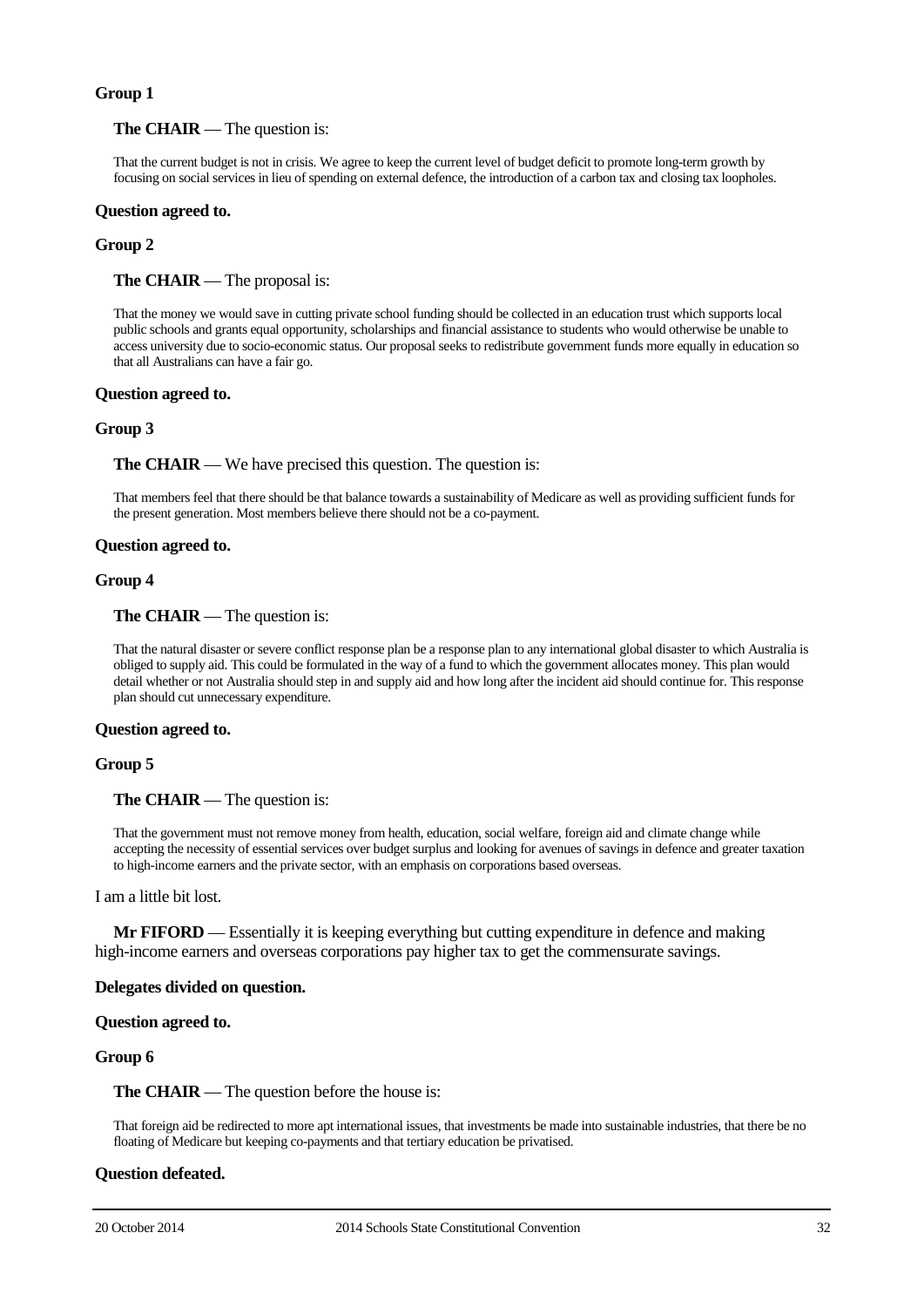### **Group 7**

### **The CHAIR** — The proposal is:

That climate change is a real issue and we hope to solve it and decrease its impact by increasing funding to research groups and encouraging renewable sources of energy through financial incentives. Lastly, we will divert funds from the military as we feel Australia is currently insulated from security threats due to our advanced technology as well as regional treaties such as ANZUS.

### **Delegates divided on question.**

**Mr SPARSH** — Can I ask for clarification?

**The CHAIR** — Of course you may.

**Mr SPARSH** — Where is the money being cut from defence going to?

**The CHAIR** — No, we cannot have questions like that during a division. It is not allowed.

**Mr SPARSH** — That is not specified.

### **Question agreed to.**

### **Group 8**

**The CHAIR** — The proposal is:

That, with spending on education health and welfare, there need to be cuts to defence and foreign aid. With foreign aid, we need to prioritise where the money is being spent. Both debt and spending should be fair for all. All Australians should share the burden, but equitably. We also need to privatise Qantas Airways.

You might agree with one and disagree with the other, but anyway. The question is:

That the question be agreed to.

#### **Delegates divided on question.**

#### **Question defeated.**

#### **Group 9**

**The CHAIR** — Group 9's question is:

That we focus on increasing revenue by new taxes and increasing expenditure.

#### **Question defeated.**

### **Group 10**

### **The CHAIR** — Group 10 proposes**:**

That, to combat the unsustainable reallocation of taxpayers money, we should include tightening of the super tax and more incentives for negative gearing for social gains, invest in climate change internationally and ensure that there are no tax loopholes to ensure taxes are paid and cut mining subsidies.

Does anyone seek clarification on that proposition?

**A delegate** — Yes.

**The CHAIR** — So do I. Did you write it, James?

**Mr FIFORD** — No, I just selected it from a range. It was tough.

**The CHAIR** — There is more than one question in it.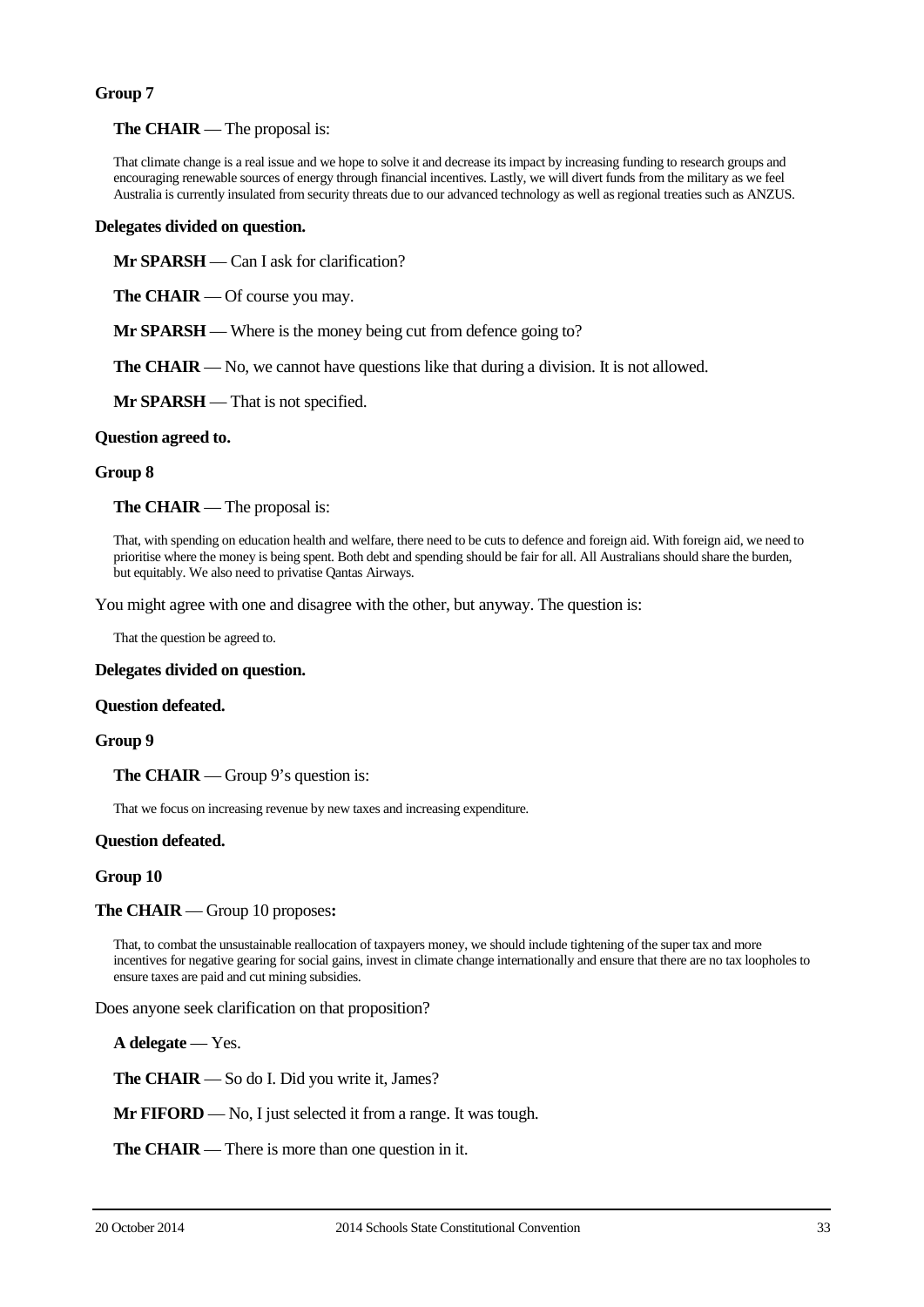**Mr FIFORD** — Let us say 'to minimise the tax loopholes and to cut mining subsidies that are extended to large mining corporations'.

# **Question agreed to.**

# **2014 NATIONAL SCHOOLS CONSTITUTIONAL CONVENTION**

**The CHAIR** — The next item is the report on the 2014 National Schools Constitutional Convention. I call on Ingrid Mao from St Catherine's School. Ingrid attended the national convention in Canberra in March. She will give an overview of the 2014 event and speak about her experiences.

**Ms MAO** — Thank you very much for the introduction, Chair, and for this opportunity to stand before the state constitutional convention today.

Firstly I thank Social Education Victoria for giving young Victorians, like me and many others assembled here today, a platform from which to launch a parliamentary-style debate whereby diverse shades of political opinion may be expressed and heard. It was exactly a year ago that I was sitting here in the front row waiting very nervously for my name and the name of school to be called out to give a speech on Australia's democracy. Although a year has passed, it is with the same feeling that I stand here today to share my experience of the national schools constitutional convention held in Canberra in early March.

This year's focus was on federalism, specifically on health and the distribution of water. I remember getting very involved into the research process and even consulting my politics and history teacher on extra reading materials on the issues. At that moment you could say that I was focused solely on the academic perspective of the convention. However, the national convention really began for me on our departure from Melbourne Airport. It began with awkward greetings and introductions to wonderful people who, at the time, I did not think that I would become friends with and with whom I remain friends today. Everyone was a little nervous, yet the group departed from Melbourne Airport with an ample supply of enthusiasm and excitement at the idea of participating in national debates not only in the old Parliament House in Canberra but also in discussions with our national leaders.

I remember one boy from Northcote High School who even travelled with a pocket edition of the constitution in his blazer. That was a whole new level of passion and enthusiasm, henceforth I knew that the social dynamics and diversity of participating students would be an amazing and unforgettable aspect of the opportunity.

On landing in Canberra I felt surprisingly energised after the short flight during which I got to know my fellow Victorians. We were met by over 100 other delegates from all over Australia. The introductions began there. I do not I think that I have ever introduced myself to so many people in such a short period of time. I got to know some delegates better than others, which is probably one of the few regrets of attending the convention. I also wish that the convention could have been held over several days. I remember one group of girls coming up to us and introducing themselves as delegates from the 'sunniest state in Australia'. It took me a moment to realise that they were referring to Queensland.

There were moments when we all engaged in serious debates and stood firmly for our beliefs on certain political ideologies that are dear to our hearts, but there were also times when we took on the role of embracing and assuming strong personalities in mock debates during which humour and joy filled the parliamentary chamber. Delegates delivered jaw-dropping speeches that surpassed any theatrical performances I have witnessed thus far.

Over the course of two days we visited the National Archives of Australia and Old Parliament House, and we enjoyed dinner at the High Court of Australia. We were also addressed by numerous politicians, by professors of political science and by Madam Speaker of the House of Representatives, who welcomed us on behalf of Prime Minister Tony Abbott.

On the last night I finished some late-night revision for my Revolution SAC schedule the next day. I wrote to my teacher in Melbourne and reflected on my experience. I wrote of how incredibly sad it was to think that by that time the next day the convention would be over and that perhaps I would have already bid my farewells to all the friends I had made on the trip, some of whom are sitting in this convention today.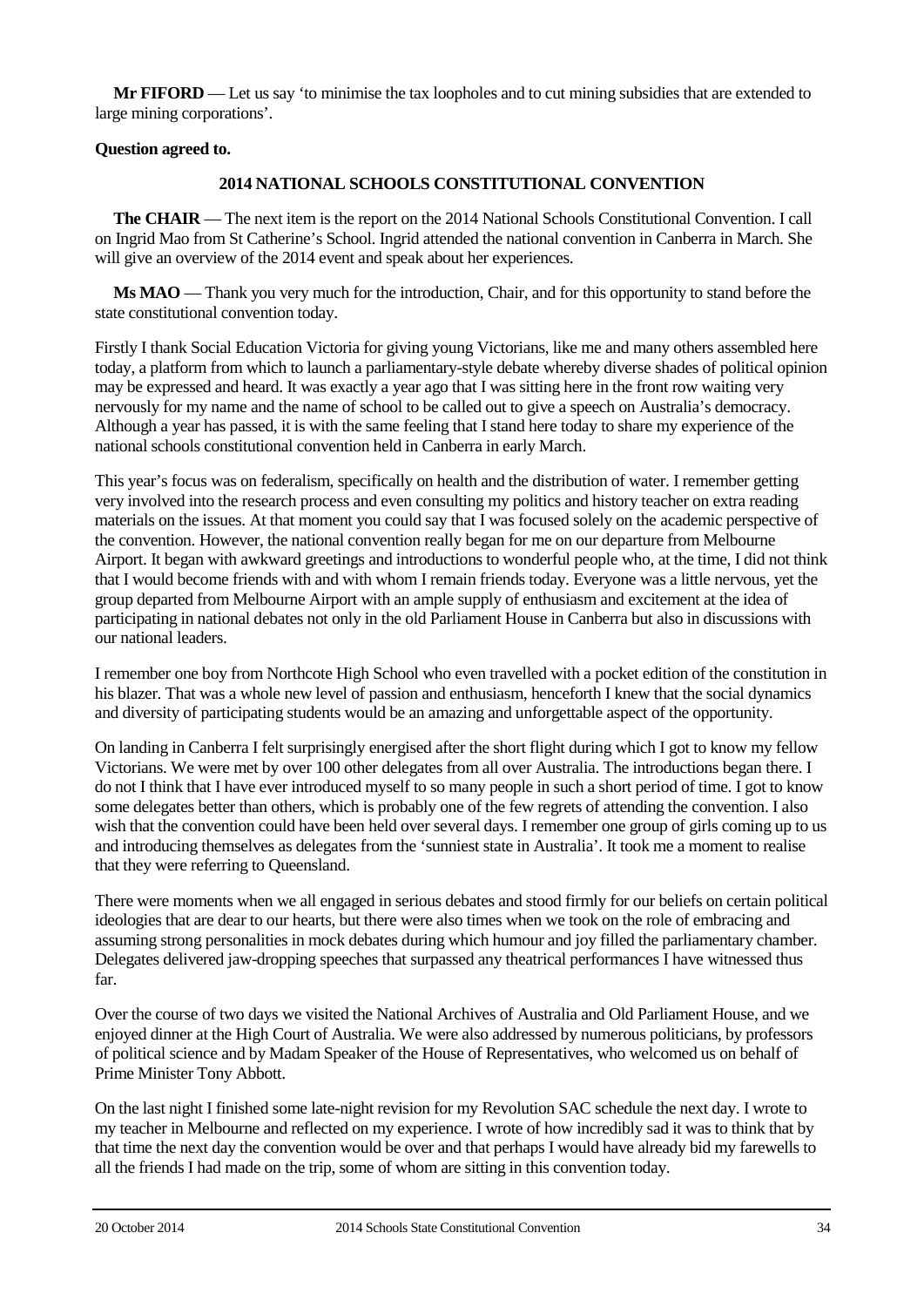I feel very honoured to have been invited back today to share my experience in Canberra. What I have shared is merely a portion of my amazing time at the national convention and in some ways does not do it justice, as it is extremely hard to summarise everything in a single speech. Nonetheless, I have no doubt that the 2014 National Schools Constitutional Convention has been one of the most rewarding opportunities I have ever received. I recommend without hesitation to anyone who has the opportunity to attend a national schools constitutional convention to do so.

Finally, I acknowledge the fact that neither the national schools constitutional convention nor the state convention today would have been possible without the amazing organisation of the education department and the people who have worked relentlessly behind the scenes to organise this event.

Ladies and gentlemen, while we do not pretend that our system of democracy is without flaws, I cannot emphasise enough how fortunate we are to have every opportunity to contribute to national debates and to be part of democracy in action. In effect our presence here today is the clearest evidence of our democracy. As young Australians we should be passionate about the opportunity we have been given. We are voicing our opinions without fear or favour, safe in the knowledge that in our country we are allowed and encouraged to speak freely and that that right is enshrined in our constitution. We must not take this for granted.

Delegates, please join me in giving thanks to Mrs Christine Fyffe, the education department and Social Education Victoria for their efforts in supporting and organising such a wonderful and successful event today. Thank you.

# *Delegates applauding.*

**The CHAIR** — Thank you, Ingrid, for that report. It is terrific to know you enjoyed it so much. Delegates, there is an application form for the national convention in your information packs.

# **CLOSING**

**The CHAIR** — We are now moving towards the end of our day, and it is my pleasure to introduce to you Colin Brooks. Colin is the member for Bundoora in the Legislative Assembly and the shadow Parliamentary Secretary for Education. He is going to officially close the day. He has been the member for Bundoora since 2006. He serves on the Parliament's Education and Training Committee and has previously been a member of the Parliament's Law Reform Committee and the Scrutiny of Acts and Regulations Committee. Before coming into Parliament Colin was a councillor at the City of Banyule and also the mayor of Banyule — I did not know that about you; there you are. Delegates, Colin Brooks.

# *Delegates applauding.*

**Mr BROOKS** — First of all, thank you very much to the organisers and to all of you for giving me the honour of coming here today to close this fantastic constitutional convention. It is a great honour. I had the chance to speak at a similar event last year. I was able to sit at the back then and just listen to the close of this conference and to some of the debates, the reports put forward and to watch the votes. While I have not been here all day because I had so many other things to do with an election looming, it is so obvious from listening to those sessions that you have put in a great deal of thought and carefully constructed your arguments and positions on these issues.

What I want to say today flows pretty much along the same lines as we have just heard from Ingrid. I want to start by talking a little about my own path into this place, and I will explain why after have done that. I grew up in a household where we did not talk about politics that much, but we talked about things that were happening on the news and in our local community, so there was a level of discussion about values. I did not really enjoy school that much — high school in particular — and I regret to say now that I left school in year 10 to take up a trade. I became an electrician; I worked on the railways and I worked on building sites and a range of other employment areas in the electrical trades field.

In the 1990s, when I was in my early 20s, I became very concerned about the direction of my local council. They were tendering out some services that impacted upon older people and young mums. I decided that I should run for council, even though I had doubts about my own ability to run the council. I had never thought about running for council before and did not know what councillors did; I just knew that the services that people